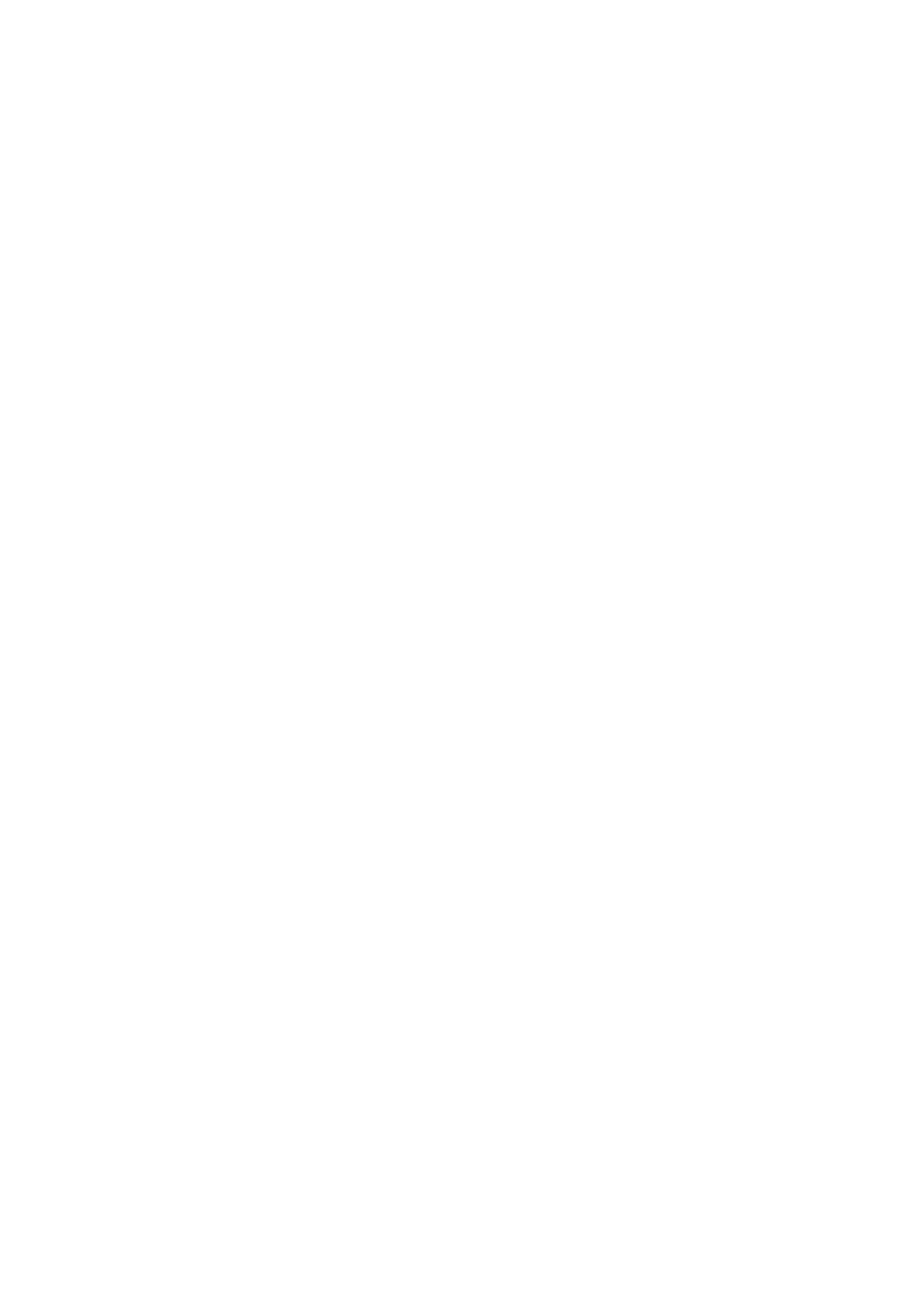Care Quality Commission

# **Monitoring the Mental Health Act in 2015/16**

Presented to Parliament pursuant to Section 120D(3) of the Mental Health Act 1983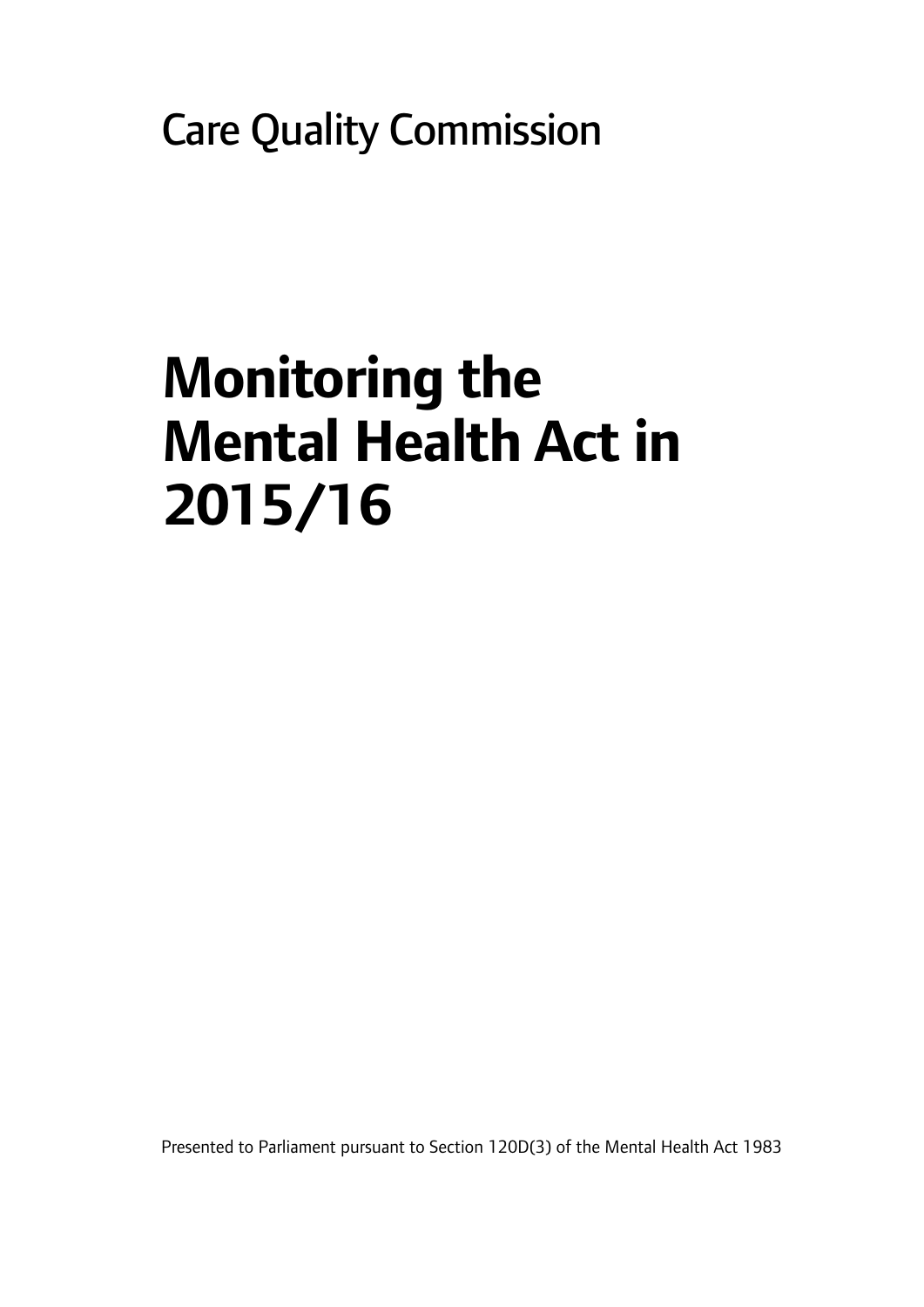© Care Quality Commission 2016

The text of this document (this excludes, where present, the Royal Arms and all departmental or agency logos) may be reproduced free of charge in any format or medium provided that it is reproduced accurately and not in a misleading context.

The material must be acknowledged as Care Quality Commission copyright and the document title specified. Where third party material has been identified, permission from the respective copyright holder must be sought.

Any enquiries regarding this publication should be sent to us at enquiries@cqc.org.uk

This publication is available at https://www.gov.uk/government/publications

Print ISBN 9781474138079

Web ISBN 9781474138086

ID 2905846 11/06

Printed on paper containing 75% recycled fibre content minimum

Printed in the UK by the Williams Lea Group on behalf of the Controller of Her Majesty's Stationery Office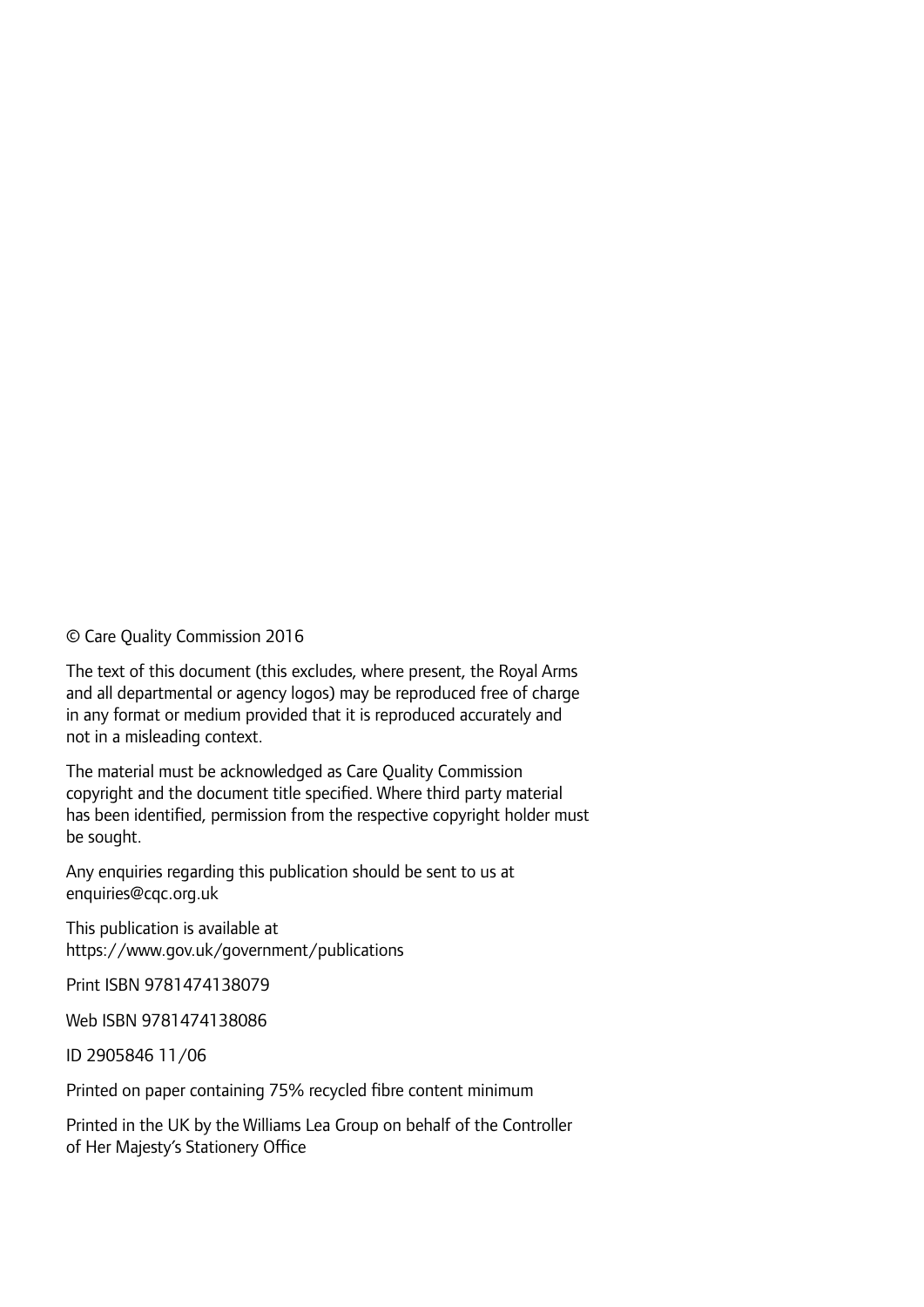# **Contents**

| Foreword     |                                                                                 | 5  |
|--------------|---------------------------------------------------------------------------------|----|
| Summary      |                                                                                 | 6  |
| Introduction |                                                                                 | 10 |
|              | <b>Part 1:</b> The Mental Health Act in action                                  | 12 |
|              | 1.1 Regulation and the Mental Health Act                                        | 13 |
|              | 1.2 Implementing the revised Code of Practice                                   | 14 |
|              | 1.3 Deaths in detention                                                         | 15 |
|              | 1.4 The use of the Mental Health Act                                            | 17 |
|              | 1.5 Protecting patients' rights and autonomy                                    | 20 |
|              | 1.6 Assessment, transport and admission to hospital                             | 25 |
|              | 1.7 Additional considerations for children and young people                     | 29 |
|              | 1.8 Care, support and treatment in hospital                                     | 31 |
|              | 1.9 Leaving hospital                                                            | 37 |
|              | Part 2: CQC and the Mental Health Act                                           | 42 |
|              | 2.1 Monitoring visits                                                           | 43 |
|              | 2.2 The administration of the Second Opinion<br><b>Appointed Doctor service</b> | 45 |
|              | 2.3 Complaints                                                                  | 47 |
|              | 2.4 Withheld mail and telephone monitoring in high                              |    |
|              | security hospitals                                                              | 49 |
| Appendices   |                                                                                 | 50 |
| Glossary     |                                                                                 | 58 |
| References   |                                                                                 | 63 |

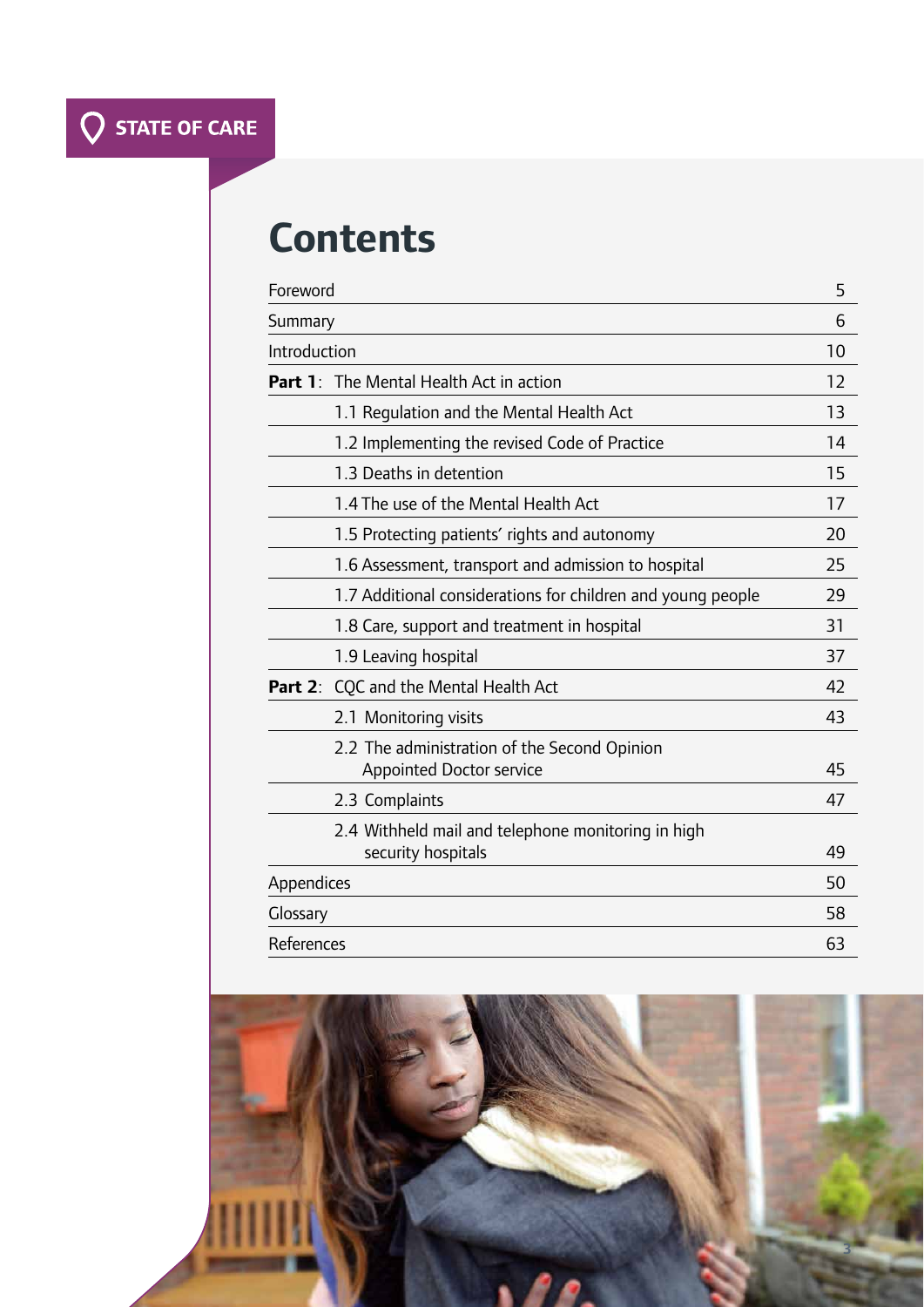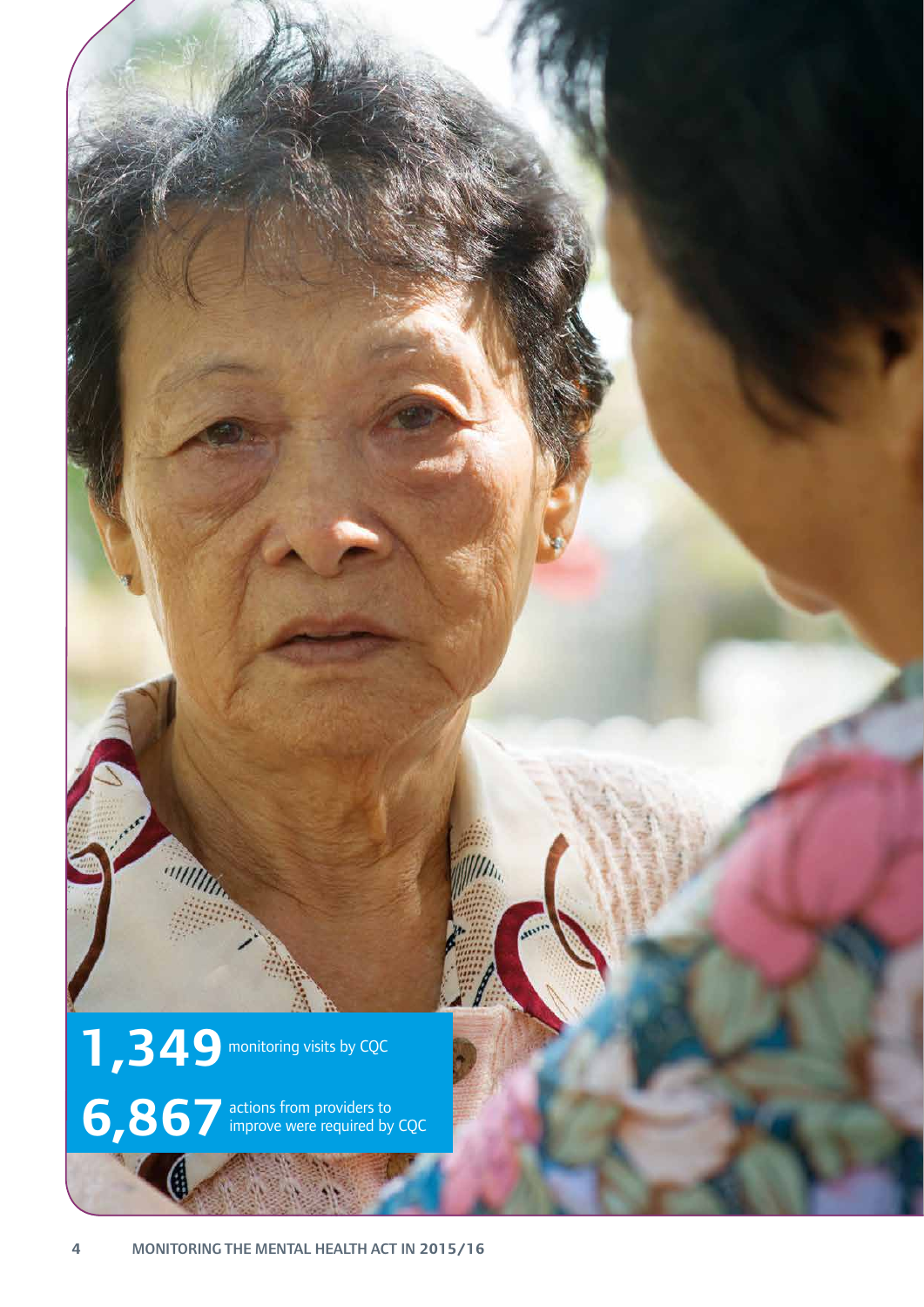## **Foreword**

The work of monitoring the Mental Health Act 1983 (MHA) is a distinct but supportive role to CQC's wider regulatory task. It is distinct, in part, because our focus is on reviewing and understanding the experience and effects of care provided for individual patients, rather than assessment of systems and processes. This report sets out our key findings from our work in 2015/16 based on more than 4,000 private meetings with individual patients during our visits to 1,300 wards. It acts as both an account of our activity to Parliament and an outline of the important issues and concerns we heard from patients about their day-to-day experience when subject to the MHA.

In many respects, mental health inpatient services are better places now than in past decades. The expectations of people who use services and professionals around patient involvement, respect for individual rights and the avoidance of unnecessary institutional rules are higher than ever. CQC has played a significant role in this, but we are aware that there is still much to be done to improve.

This is a tough environment for mental health services. We know that mental health funding is tight. The overall reduction in the numbers of inpatient mental health beds, necessary to redirect resources into alternative, less restrictive community provision, may have created pressures on acute admission wards in some areas. We have noted the rising use of the MHA in our previous reports, perhaps in part due to some areas not yet having the right balance of provision in place. The process of changing the balance of provision also requires careful management to make sure wards continue to provide a safe and therapeutic environment for all patients. We will be working with other national partners to look at how this affects the patients behind the numbers, as part of our monitoring activity in 2017.

Our findings in 2015/16 show that managers and staff are not receiving the support to understand and meet the requirements of the MHA and the recommendations of its Code of Practice. We are impatient to see change because the end result is for patients to receive good quality care. Mental health care is only likely to be effective and humane when patients have their voice heard and their preferences are taken fully into account. In particular, I would highlight the need for care planning to be truly coproduced with patients, and individualised to their needs. In many cases, there needs to be better communication between patients and staff, and more time spent in individual discussion.

What is striking is that some services do get this, and show this in what they do. There is good practice in many different types of mental health inpatient units and this report provides some examples. If some can get it right, others can learn from them and adopt their approach. We have had positive engagement with NHS England, NHS Improvement and the Department of Health during the production of this report, and look forward to working with them as they deliver on their priorities for implementing the *Five Year Forward View for Mental Health*.

I am grateful to the many patients who have shared their experiences with us on visits, and also to our Service User Reference Panel for their input into this report.



David Behan Chief Executive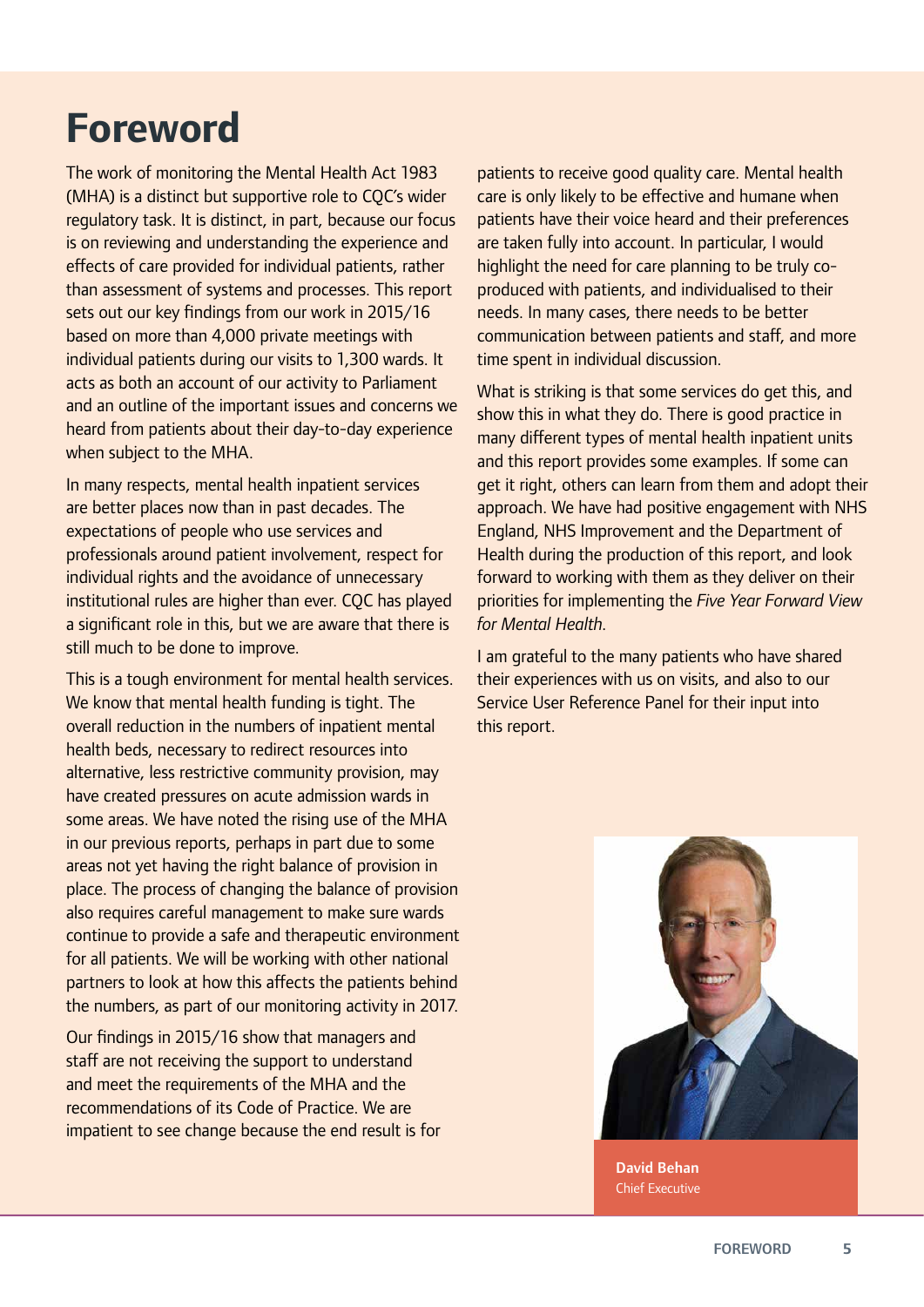# **Summary**

The Mental Health Act 1983 (MHA) is the legal framework that provides authority for hospitals to detain and treat people who have a serious mental disorder and who are putting at risk their health or safety, or the safety of other people. The MHA also provides more limited community-based powers, called community treatment orders and guardianship.

The MHA includes safeguards for people's rights when they are being detained or treated by professionals. It does this by providing rules and requirements for professionals to follow. It also provides statutory guidance to mental health professionals and services in the MHA Code of Practice. Managers and staff in provider services should have a detailed knowledge of the Code and follow its guidance, or document the justification for not doing so in any individual case.

Our job is to check that patients' human rights are being protected, and look at how services in England are applying the MHA safeguards. We carry out visits to see how mental health services are supporting patients, make sure providers have effective systems and processes to meet the MHA, and check that staff are being supported to understand and meet the standards set out in the Code.

There are 57 NHS trusts and 161 independent hospitals that provide mental health care for people under the MHA in England. During 2015/16, we carried out 1,349 monitoring visits, and met with 4,282 patients.

Detention rates have continued to rise in recent years, and 2014/15 saw the highest ever yearon-year rise (10%) to 58,400 detentions. It is a challenging time for all health services, including mental health care: resources are tight and as outlined in our State of Care 2015/16 report – our annual overview of the quality of health and adult social care in England – the sector is under significant financial pressure. But over the last few years, reports such as the *Winterbourne View – Time for Change* have highlighted inequalities and failings

of care for some people who are detained under the MHA, and changes are needed in response.

Throughout our monitoring visits and inspections, we saw many examples of good practice, and met hundreds of dedicated staff who provide the best support and treatment for their patients. We hope that examples of good practice shared in this report will support and encourage other providers to improve quality of care. Further examples can be found in State of Care 2015/16.

However, good practice is not consistent across the country. Our concerns are supported by our findings in State of Care 2015/16, which found that inpatient mental health services performed less well in general than community-based services. Some services are not meeting the expectations of the Code of Practice, leading to variation in the quality of care for people detained under the MHA. These are not technical issues of legal process, but failings that may disempower patients, prevent people from exercising legal rights, and ultimately impede recovery or even amount to unlawful and unethical practice.

In 2015/16, we have found little or no improvement in some areas that directly affect patients, their families and carers and that we have raised as concerns in previous years. This includes:

 For 12% (515 out of 4,344) of patients interviewed on our visits in 2015/16, there was no evidence that they were informed of their right to an Independent Mental Health Advocate (IMHA). Advocates are an important safeguard, offering support to patients and enabling them to be involved in decisions about their care. Many services have adopted the Code of Practice's recommendation that IMHAs should automatically be asked to visit patients who may lack the capacity to ask for help. We expect all services to do this. We have seen some examples of innovative practice enhancing the support provided by IMHA services at key points of treatment and care, such as during care planning or when interventions such as seclusion are used.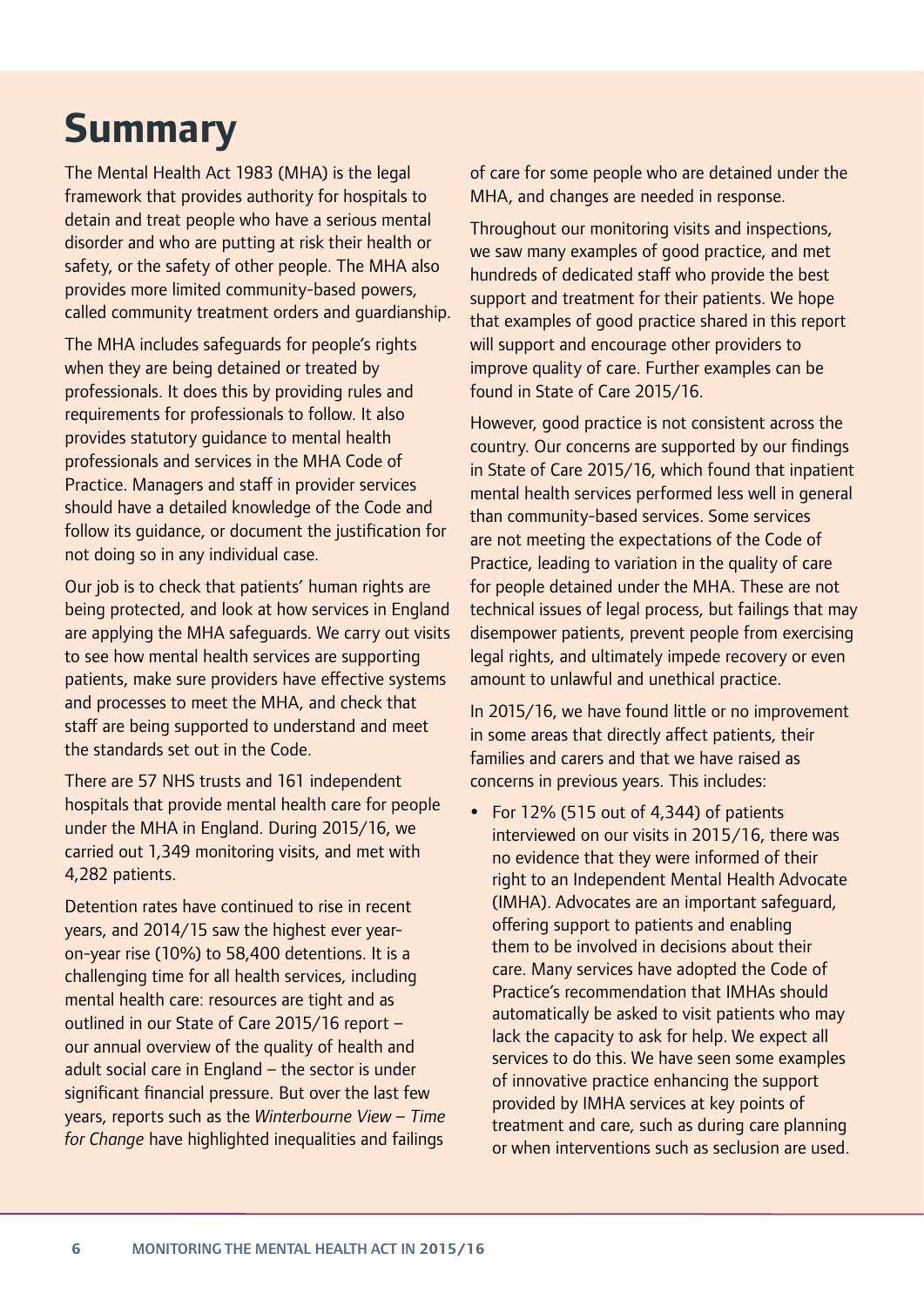• There was no evidence of patient involvement in care planning in 29% (1,214 out of 4,226) of records that we examined. Similarly, 10% (452 out of 4,407) of care plans showed that patients' needs had not been considered. Research suggests that co-production of care plans and developing advance statements with patients can be an effective way for services to address the rising number of detentions.<sup>1</sup> Some services have shown good practice in involving patients from the moment they are admitted, including staff taking time to explain everything as often as the patients needed to help them feel informed and reassured about their care and treatment.

We expect all services to consistently make it possible for patients to be fully involved in their care and treatment, understand their rights and exercise their autonomy. Only through such an approach can services ensure that those powers are used proportionately and fairly, and that they help the recovery process.

Overall, we required more than 6,800 actions from providers to improve practice as a result of our monitoring visits. Although we do not rate how well services apply the MHA, if we find poor practice we limit a provider's rating for the question 'are services effective?'.

It is clear from our visits that, one year on from its introduction, that some providers are not doing enough to implement the revised Code of Practice or inform patients of their rights. The revised Code came into force in April 2015. We asked providers to update their policies and practices by October 2015, to make sure they supported delivery of the new standards. We also expected services to make sure that staff with statutory MHA roles are trained with the right skills and knowledge to meet the Code's standards to support the delivery of highquality care.

However, fewer than half of the wards we looked at from September 2015 to April 2016 had provided staff with any form of training on the revised Code, or updated their policies and procedures to reflect the new guidance. All staff in statutory MHA roles must be provided with training – staff need to be better supported in looking after people with mental health issues, and they need stronger leadership to make this happen.

Where we have found failures to comply with the recommendations of the Code due to lack of staff training or policies, we have made sure, and will continue to make sure, that our teams use our enforcement powers to improve the support for staff and patients.

# **Priorities for change**

In this, our seventh report on the MHA, we find too many repetitions of our previous findings. There is an urgency for change, with more needing to be done by all stakeholders – providers, commissioners, national bodies and regulators – to ensure people receive high-quality and effective care and treatment under the MHA. The priorities we have set are intended to offer greater help, support and involvement of patients, their families and carers when detention under the MHA is necessary. We are committed to making sure our findings inform and

influence the improvement work taking place across mental health services, for example delivering the aims and ambitions set out in the *Five Year Forward View for Mental Health*.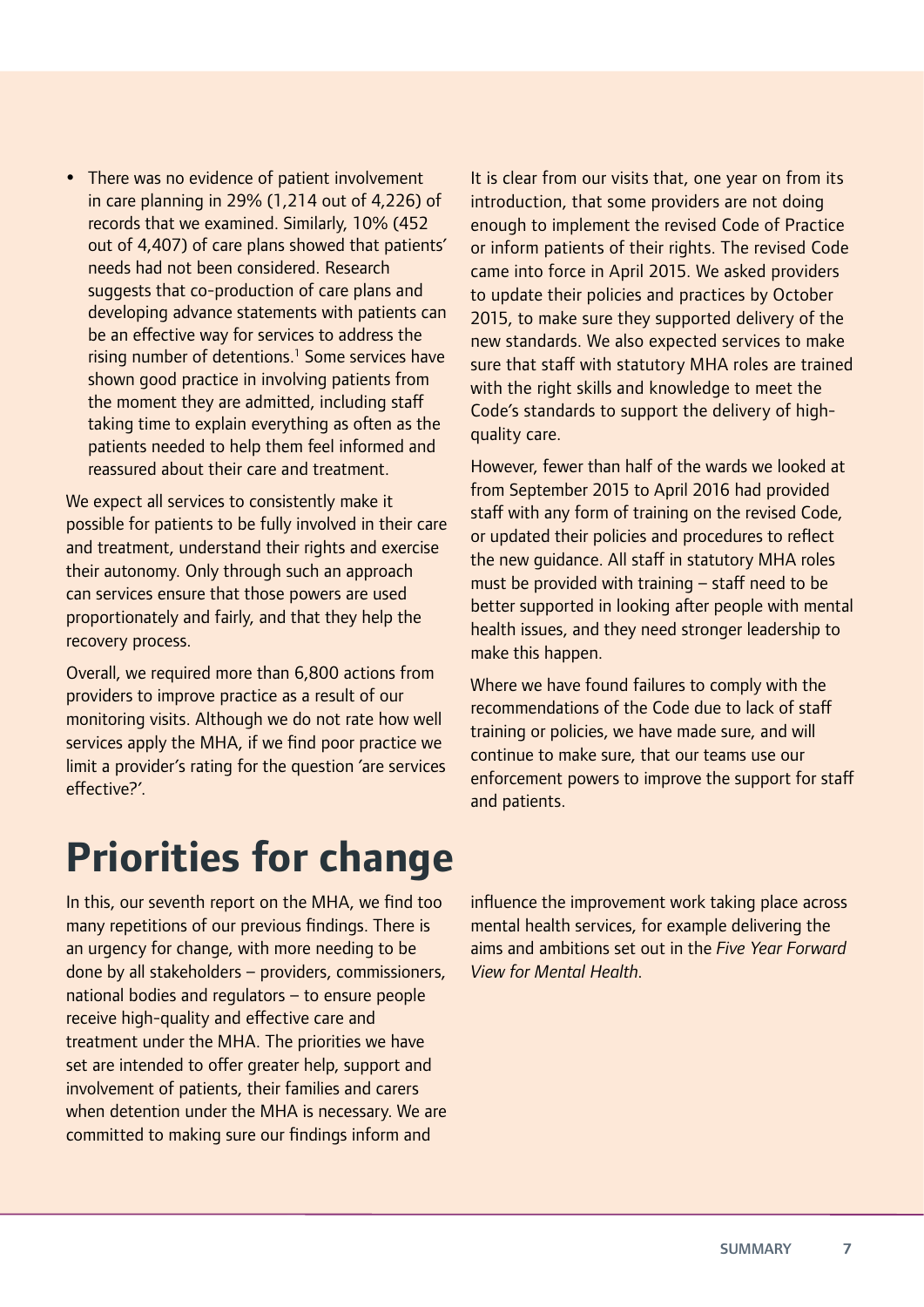### **1. Providers**

Providers need to do more to ensure that the MHA is properly applied, and that this supports better care of people detained under the Act. In particular, they must demonstrate stronger leadership, making sure they train and support their staff to have a thorough understanding and knowledge of the Code of Practice and how patients should be involved in their care from the moment they are admitted, to aid their recovery.

Services should also focus on improving their oversight of the MHA safeguards for patients. This is an important part of ensuring good outcomes for patients and failure to have good oversight will always affect the provider's 'well-led' rating.

### **2. Commissioners**

Commissioners should work together to deliver services informed by national guidance and best practice. They should review commissioning contracts to make sure they commission services where they have evidence on how the Act is being applied and that the Code is being met. They should consider how to ensure a model for commissioning, procuring and delivering services locally that is based on co-production and collaboration with people who use services, and how they are ensuring inequalities are monitored and addressed.

The experiences and views of detained patients should be a routine part of local MHA monitoring, including actively seeking the involvement of local user and advocacy groups.

### **3. The Department of Health and national agencies**

The Department of Health and national agencies should work together on solutions to the issues we identify, and focus particularly on early intervention to reduce the rates of detention. NHS England and NHS Improvement need to ensure that the use of the MHA is closely monitored at both local and national level, and focus on providing earlier interventions, and care planning for people repeatedly detained, to reduce rates of detention by 2020/21. This includes targeted work to reduce the over-representation of Black and minority ethnic and other disadvantaged groups.

All agencies must work with NHS Digital to improve intelligence available via the Mental Health Services Dataset (MHSDS), to have better personalised data, across pathways, about the way the MHA is working for people and how different groups are experiencing detention. We expect that provider Boards should be robustly assured that their organisations' monthly returns are complete and accurate.

National agencies should ensure that solutions are identified and implemented in partnership with organisations representing people with mental health problems.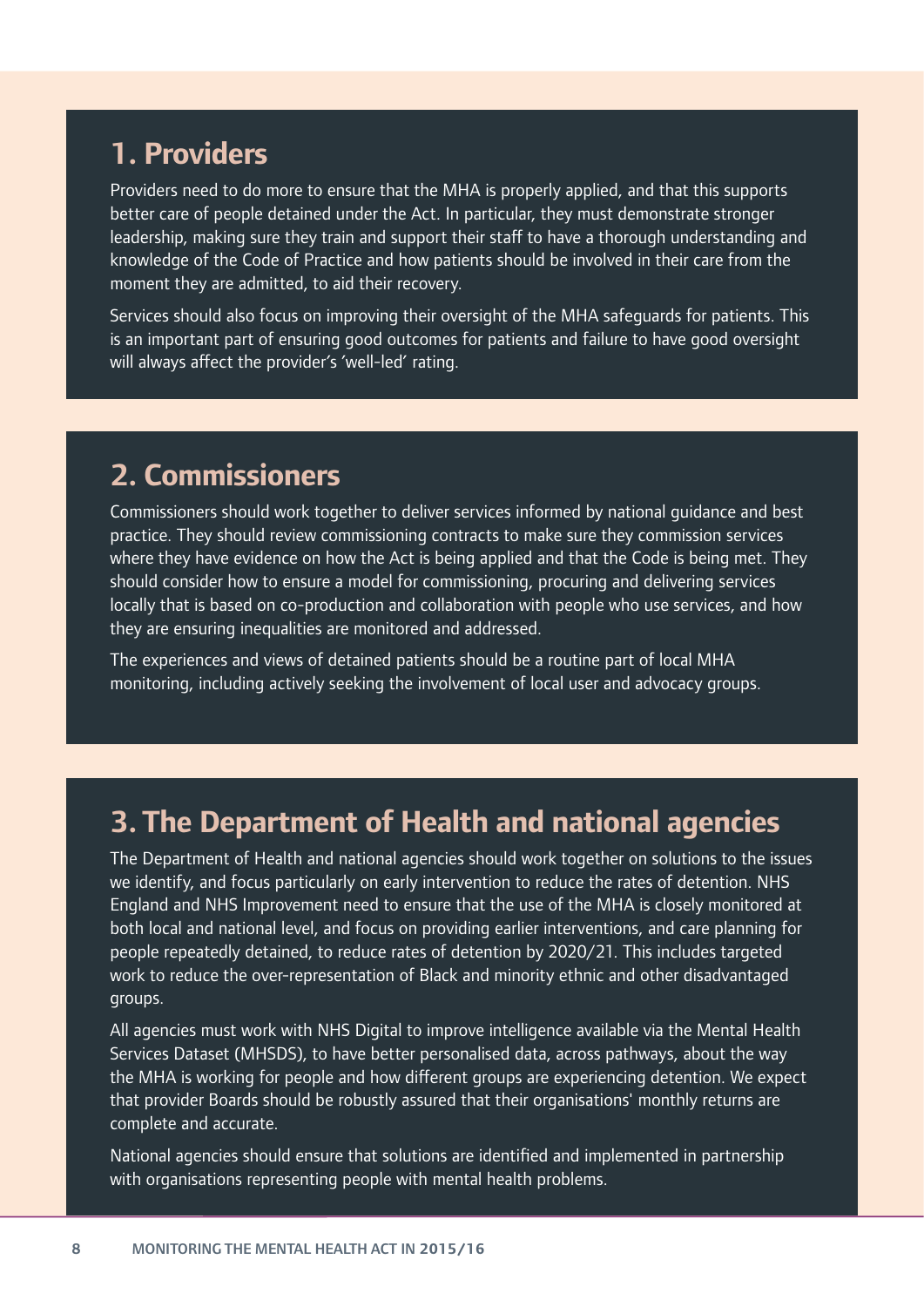CQC will use its regulatory approach and powers to further encourage improvement in the use of the MHA to ensure better experiences for detained patients. We will:

- Work closely with NHS Digital, NHS England, NHS Improvement and the Department of Health to publish more detailed reports on areas of our monitoring during 2017. This will include carrying out focused visits to look at rising detentions and a review of the way Approved Mental Health Professional services are being delivered.
- Create additional guidance for inspection teams and MHA reviewers on how to assess the way providers continually review the way the MHA operates.
- Review the way we present MHA information in our provider inspection reports, with a focus on how providers monitor the application of the MHA and its safeguards for patients.
- Work with our external advisory group to strengthen how we review equalities information during regular and focused monitoring visits.

There is an urgency for change, with more needing to be done by all stakeholders – providers, commissioners, national bodies and regulators – to ensure people receive high-quality and effective care and treatment under the MHA.

### **58,400**  detentions in 2014/15 – the highest ever year-on-year rise in recent years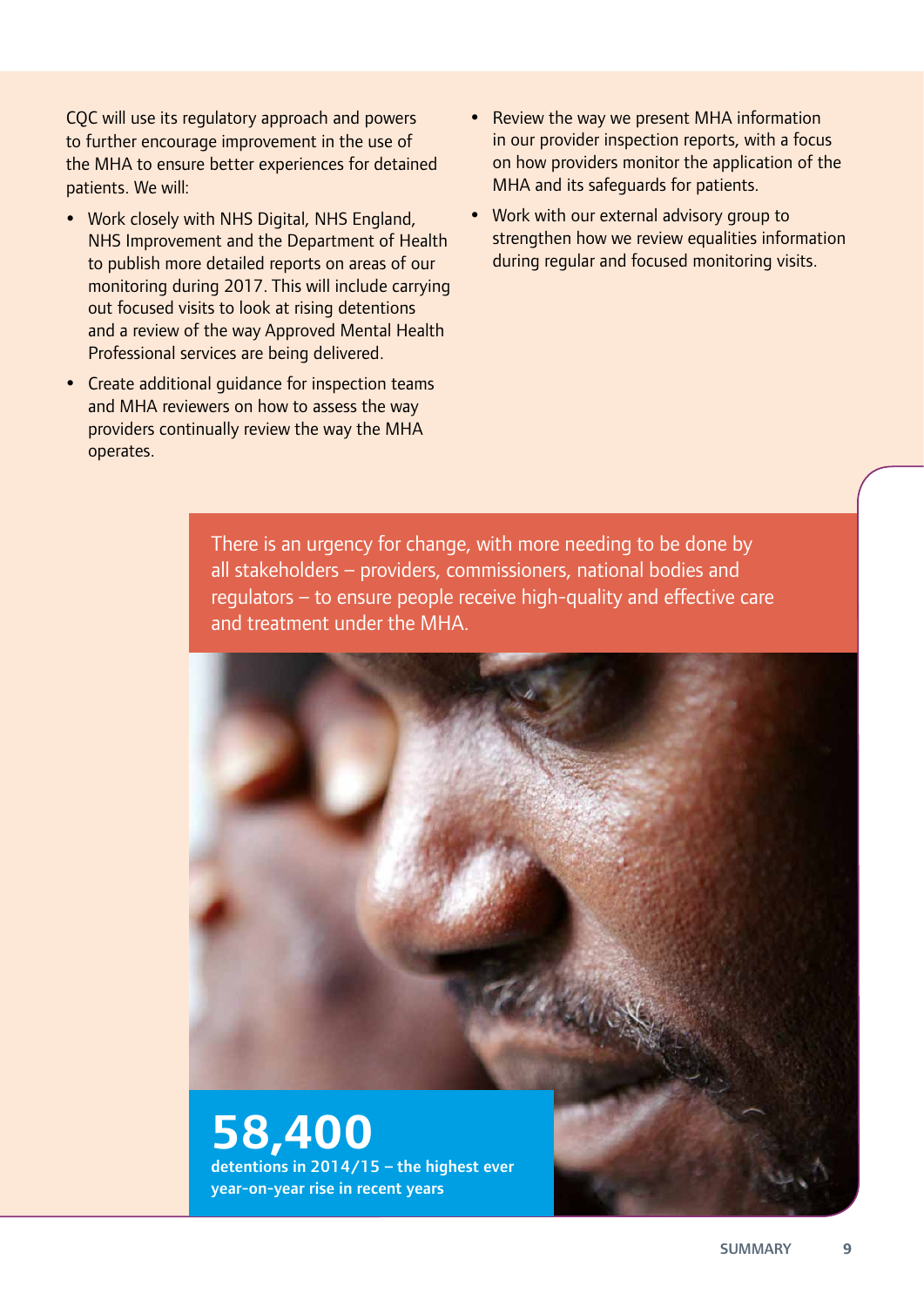# **Introduction**

The Mental Health Act 1983 (MHA) is the legal framework that provides authority to admit, detain and treat patients in mental health hospitals. This can only be done to people who have, or appear to have, a mental disorder, and who are putting their own health or safety, or other people's safety at risk. The MHA also provides more limited communitybased powers in the form of community treatment orders (CTOs) and guardianship.

The MHA includes safeguards for people's rights when they are being detained or treated by

### **Part 1**  THE MENTAL HEALTH ACT IN ACTION

The main picture of our findings on the Mental Health Act in action.

### **Part 2**  CQC AND THE MENTAL HEALTH ACT

An outline of CQC's statutory duties in monitoring the Mental Health Act.

professionals. It does this by providing rules and requirements for professionals to follow. It also provides for statutory guidance for mental health professionals and services in the Code of Practice and expects doctors, clinicians, managers and staff in provider services to have a detailed knowledge of the Code and follow the standards it sets out, or document reasons why the Code has not been followed.

CQC has a duty under the MHA to monitor how services exercise their powers and discharge their duties when patients are detained in hospital or are subject to community treatment orders or guardianship. We visit and interview people whose rights are restricted by the MHA, and we require actions from providers when we become aware of matters of concern. We also have duties to provide a Second Opinion Appointed Doctor service (see page 45), review MHA complaints (see page 47) and make recommendations for changes to the Code.

Our role is to check that patients' human rights are being protected, and look at how mental health services in England are applying the safeguards of the MHA and the Code of Practice. We are required to carry out visits and activities to see how providers are supporting patients, making sure they have effective systems and processes in place to meet the requirements of the MHA, and that staff are being supported to understand and meet the standards set out in the Code. Part 2 of this report sets out the activities that inform our work and this report in more detail.

In addition to our MHA duties, we also work to highlight and seek action when we find practices that may breach human rights standards during our MHA visits. This is part of our work as one of several bodies that form the UK's National Preventive Mechanism (NPM) against torture, inhuman or degrading treatment. More information about this important role and our activities can be found in the full UK NPM annual reports that are published in Autumn each year.<sup>a</sup>

Footnote:

a www.nationalpreventivemechanism.org.uk/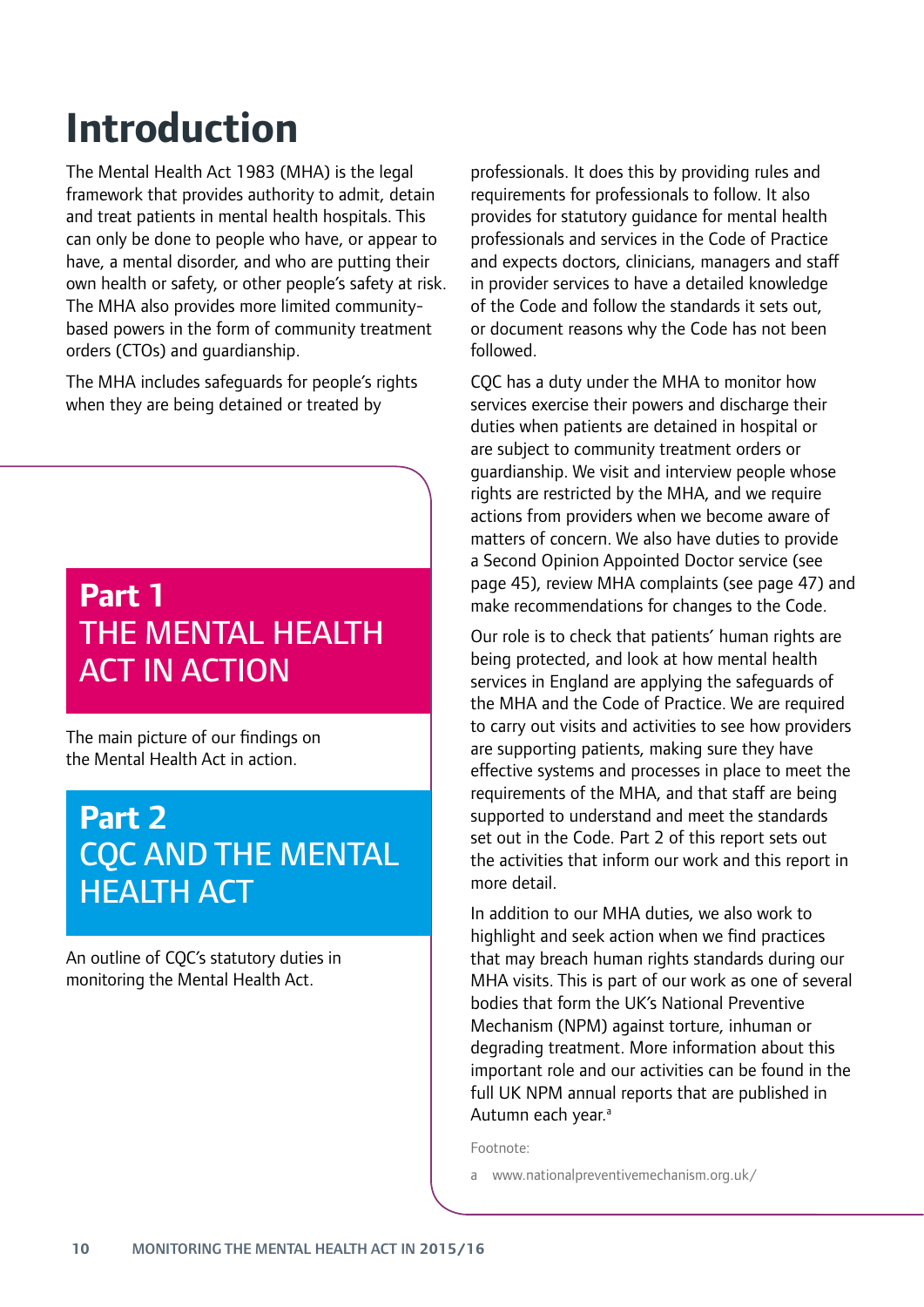#### **The context of the MHA in 2015/16**

As outlined in our State of Care 2015/16 report, our work over the year took place in the context of a number of developments and emerging concerns for mental health and learning disability services. Several reports highlighted implications for the Mental Health Act and inequalities in care for people with mental health problems, which are putting lives at risk. These included the *Five Year Forward View for Mental Health; Winterbourne View – Time for Change* (Sir Stephen Bubb's final report); The Commission on Acute Adult Psychiatric Care; and the NHS England commissioned report on the investigation of deaths at Southern Health NHS Foundation Trust $2-5$ 

The Independent Mental Health Taskforce set out key concerns and issues for inpatient psychiatric provision, echoing those of our previous annual MHA reports, and made commitments to identifying solutions that will improve the experience for people subject to the MHA. This includes reducing the uses of the MHA by 2020/21, increasing the focus on the over-representation of Black and minority ethnic (BME) groups in compulsory detention, and evaluating the way the MHA is working for patients.

Tackling the issue of reducing the number of people being moved away from their home has also been high on the agenda this year. Available experimental data suggests that, in March 2016, up to 10% of patients in adult mental health beds (569 patients) may have been sent out of area for treatment.<sup>6</sup> Lack of local bed availability appeared to be the main reason for acute out-ofarea placements in March 2016.<sup>4</sup> This is a serious concern, and patients' understandable reluctance to be admitted to distant hospital beds may be one cause of rising rates of detention. We will be working with NHS England, NHS Improvement and the Department of Health to support the development of new commissioning tools and new metrics to help reduce this practice, following on from initial guidance issued by the Department of Health at the end of September 2016.<sup>7</sup>

There are notable examples of services that have successfully reduced out-of-area placements of acute patients, such as Sheffield Health and Social Care Foundation Trust, which announced in March 2016 that it had eliminated the need to send adult acute patients out of area for treatment due to lack of local capacity. This has been achieved by redirecting resources to strengthen community services and develop alternatives to admission.<sup>8</sup> This is an impressive result as the trust previously had large numbers of people who use services sent out of area for acute care.

#### **Focus for 2015/16 report**

Following feedback from our external advisory group and service user reference panel, this year's report will form one of a suite of products relating to our findings on the MHA. This report focuses on our monitoring activities and the way services are meeting the MHA and its Code of Practice. Future products will look in depth at specific topics and their impact on patients subject to the Act, such as the rising numbers of detentions. By taking this approach, we will be able to provide more detail on the topics that people who use services and providers have told us they would find helpful.

**10% of patients in mental**<br>area for treatment health beds sent out of area for treatment

Some services have successfully reduced out-of-area placements of acute patients by redirecting resources to strengthen community services and develop alternatives to admission.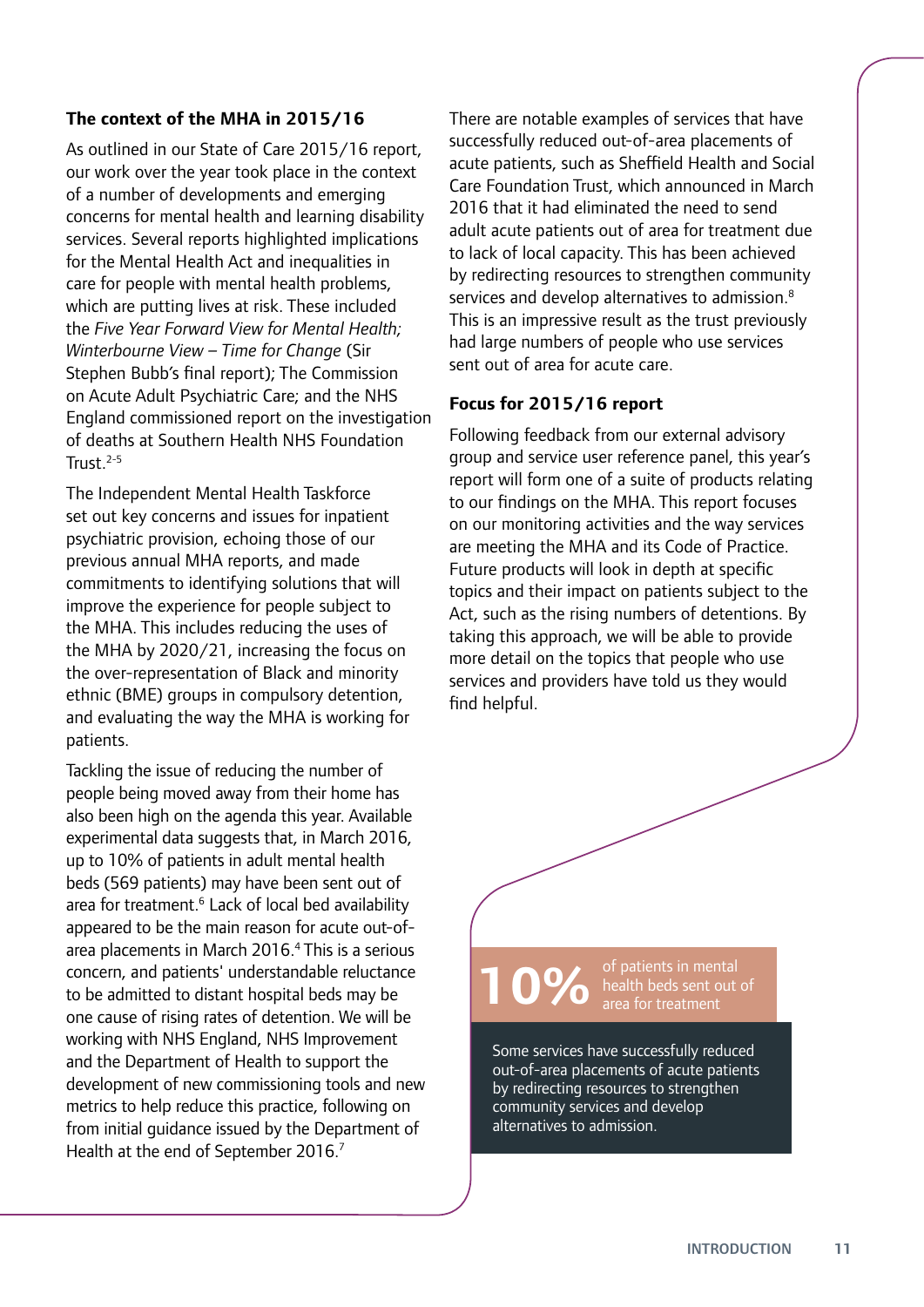

# THE MENTAL HEALTH ACT IN ACTION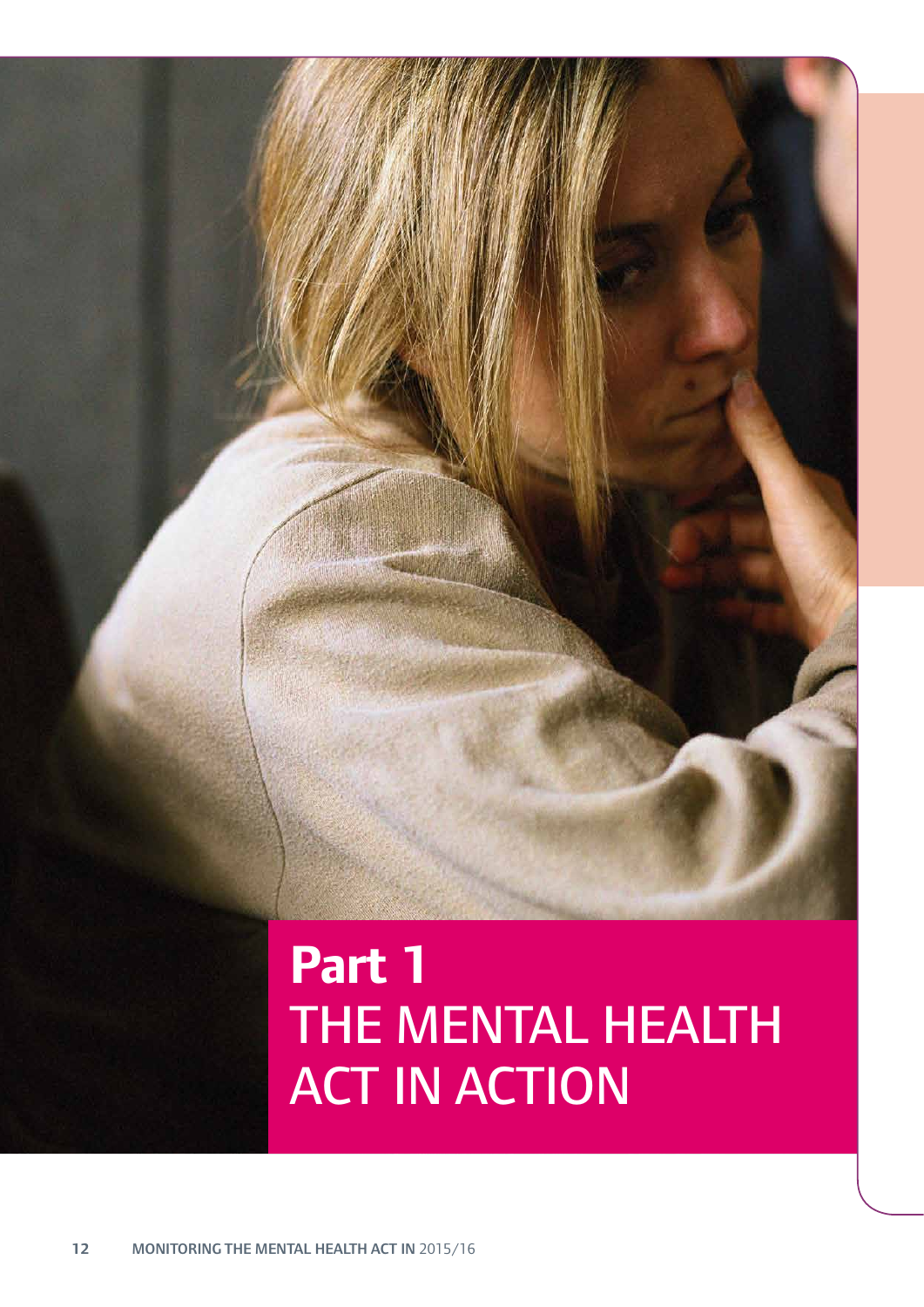### **Key points**

- We have seen examples of good practice and innovative approaches to overcoming areas of concern highlighted in our previous reports. We have met thousands of staff who are compassionate and dedicated to providing the best support and treatment they possibly can for their patients.
- Staff had received training on the changes in the Code, or the revised policies and procedures to reflect its guidance, on less than half of wards we sampled. From 2016, we have taken these failings into account and use them to inform the ratings we issue to providers.
- Overall, the figures for care planning, patient involvement and discharge planning subject areas show unacceptable variation in meeting the Code's expectations, similar to those recorded in the 2014/15 report. Some services need to address the quality of care in these areas for people detained under the MHA.
- One in 10 records do not show evidence that patients have had their rights explained to them at the point of detention. This leads to patients not knowing what to expect, or understanding their rights under the MHA.
- We were notified of 201 deaths of detained patients by natural causes, 46 deaths by unnatural causes and 19 yet to be determined verdicts.

### 1.1 Regulation and the Mental Health Act

We monitor how the MHA and its Code of Practice are applied through our MHA reviewer visits and our comprehensive inspections. Our comprehensive inspection teams of NHS mental health services always include an MHA reviewer and findings from our previous MHA monitoring visits are used to inform the inspection. Although we do not rate how well services are applying the MHA, our findings do influence the overall rating for the key questions 'are services effective?' and 'are services well-led?'. If we find significant issues with the way the MHA is working for patients, core services will only be able achieve a maximum rating of requires improvement.

Through our MHA visits and comprehensive inspections, we have seen some good care and have met thousands of staff who are compassionate and dedicated to providing the best support and treatment for their patients. However, there are many mental health provider organisations that need to improve. Particular concerns include staff not providing patientcentred care, staff not fully respecting people's rights, and people not being fully involved in decisions about their treatment and support.

Another concern is that inpatient care is often provided in outdated buildings that do not meet modern standards. This can affect patient safety and their experience of the service, and create additional problems for services already under significant pressure. Problems include a lack of clear lines of sight (making unobtrusive observation difficult), ligature points and other hazards that need attention, and the layouts of wards compromising same-sex accommodation rules.

Our strategy for 2016 to 2021 builds on what we have learnt from our comprehensive inspection programme and aims to create a more targeted, responsive and collaborative approach to regulation.<sup>9</sup> This will include making greater use of focused and unannounced inspections, to target areas where our monitoring of services suggests patients are at the greatest risk. Underpinning this will be continued, regular MHA reviewer visits to all mental health services that are registered to provide care and treatment to people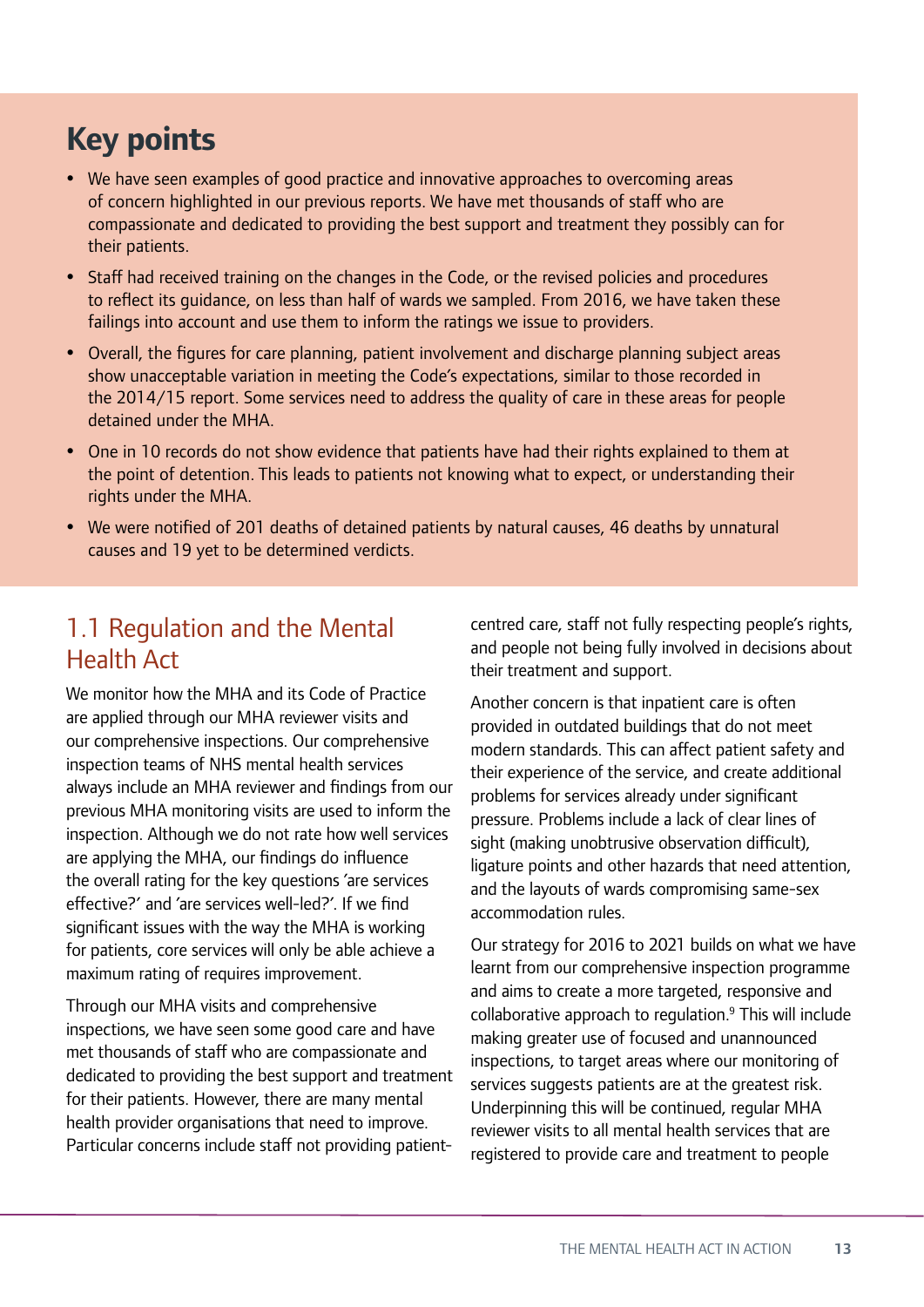#### Figure 1 Implementation of the Code of Practice, September 2015 to April 2016



Source: CQC

subject to the MHA. Although the majority of our MHA visits are currently unannounced (over 95% of visits), we are reviewing how we identify and carry out visits, and how our MHA focused activity can be completed in alignment with the inspections planned.

### 1.2 Implementing the revised Code of Practice

The revised Code of Practice came into effect from April 2015 and is designed to promote and support the best possible care, ensure patients' rights are protected, and must be considered by health and social care professionals. The MHA Reference Guide was also updated at the same time, and provides an explanation of the provisions of the Act.10

In last year's report, we were clear that we expected providers to have revised their policies and practices and to make sure staff are trained so that they have the right skills and understanding to support patients (paragraph 4.61 and 4.62). This is a clear requirement in the Code of Practice, where it states that professionals (including managers, staff, doctors and approved mental health

professionals) should "have detailed knowledge of the Code, including its purpose, function and scope" (page 12).

From September 2015 to April 2016, we asked MHA reviewers to answer a questionnaire on 214 visits to hospitals. In this sample, staff had been provided with training on the changes in the Code, or with revised policies and procedures to reflect its guidance, on less than half of wards (figure 1).

Where we found that staff did not have support from managers to implement the revised Code's recommendations, through a lack of training, outdated policies, or other governance failings that

"One of the most common themes has been the issue of practitioner training. We know that best practice, throughout all the different scenarios in mental health care, is detailed in the Code. These guidelines now need to be enforced, without exception, and for this to happen, training has to be consistent and robust across the board."

Code of Practice expert advisory group member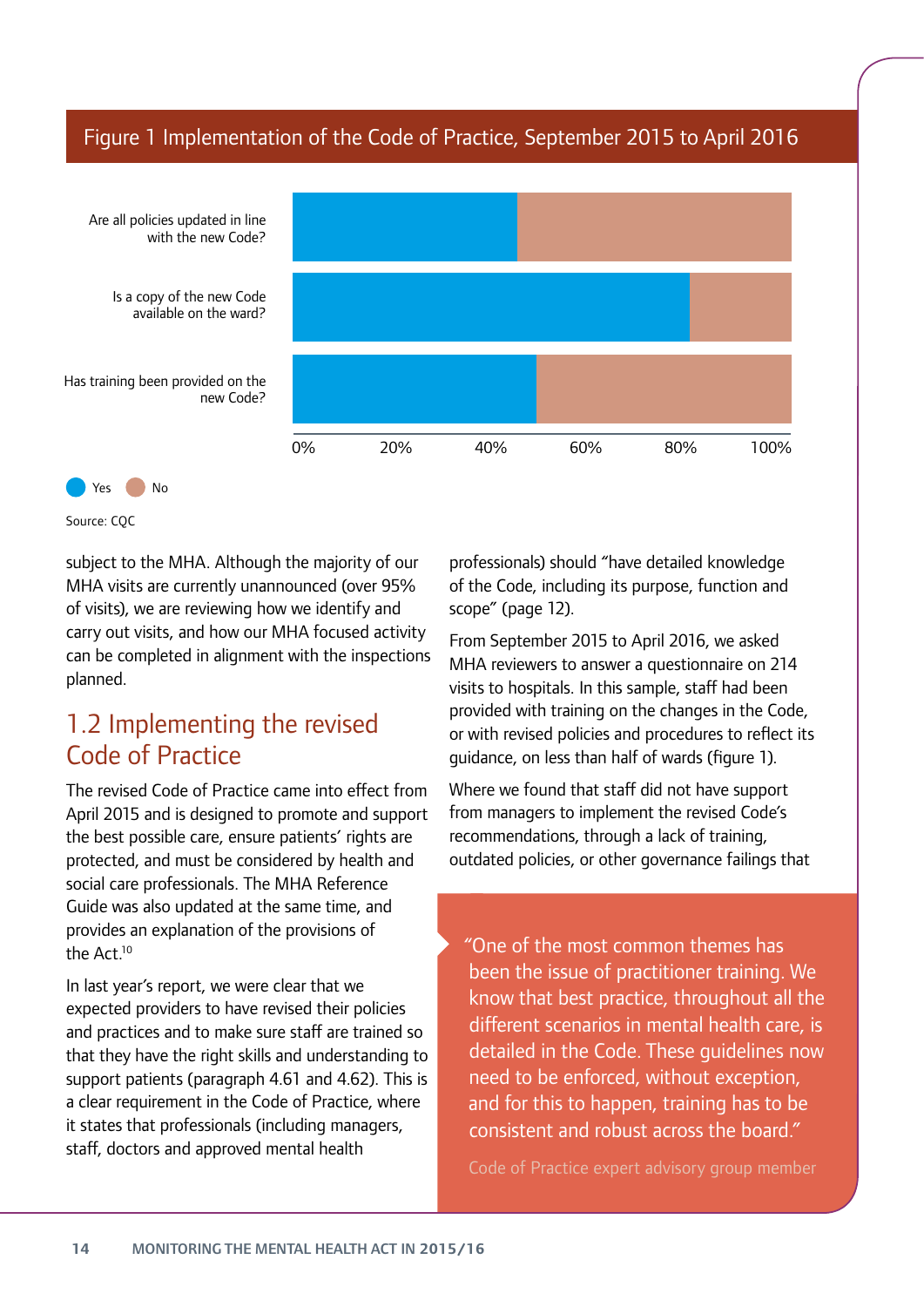affect the safeguards offered to detained patients, we raised this with the provider. On our comprehensive inspections, issues around complying with the Code have contributed to lower ratings and been subject to enforcement actions.

Our overall findings suggest that providers and staff need to do more work to promote the importance of the standards in the revised Code, but national agencies also need to understand the reasons for the lack of implementation. *The Five Year Forward View for Mental Health* recommended that the MHA and relevant Code of Practice are reviewed to see if they require attention or further updates.<sup>2</sup> We understand that the Department of Health will be carrying out an evaluation of the effect of the latest changes to the revised Code, and we will look at ways we can support their review through our review and findings from provider visits.

### 1.3 Deaths in detention

In our previous reports we have highlighted the importance of investigating, reporting and learning from any death of a person detained under the Mental Health Act, particularly when they are 'in state detention' and receiving care and treatment in hospital at the time of their death. Over the last year, there has been an increased focus on how the NHS learns from all deaths, following the avoidable death of Connor Sparrowhawk in 2013 and the subsequent reports into Southern Health NHS Foundation Trust which was found to have a lack of oversight and monitoring in place to learn from deaths in its services.

Following the publication of the NHS commissioned report into the deaths at Southern Health NHS Foundation Trust, the Secretary of State asked us to look at how NHS trusts across the country investigate deaths to find out whether similar problems can be found elsewhere. The review, which is currently taking place, will look particularly closely at how trusts investigate and learn from deaths of people using learning disability or mental health services, including deaths in detention.

As part of this review, we have included a more detailed enquiry into the way services are responding to, reviewing and reporting the deaths of detained

### **Compliance with the Code of Practice as a regulation issue**

On a comprehensive inspection of an NHS mental health trust we found that, although the trust had a governance structure for monitoring the MHA, the senior management we spoke with did not have a good understanding of the operation of the MHA throughout the trust. The governance structure was not effective to oversee and monitor the implementation of the MHA.

We saw compliance with some aspects of the Code of Practice; this was only in relation to the aspects of the Code that had not changed since its 2015 revision. There was no consistent training in the trust that included the 2015 Code of Practice and its implications for staff delivering care. The trust did not have an overall implementation plan for the 2015 Code of Practice. The trust was rated as 'requires improvement' for effectiveness.

On an inspection of another NHS mental health trust, we were concerned that the policies and procedures reviewed had not been updated following the implementation of the revised Code of Practice. For example, we were shown a copy of the 'prevention and management of violence and aggression' policy on a ward that had been updated in October 2015, and we accessed the 'absent without leave' policy that had been updated in November 2015 but both continued to refer to the previous Code of Practice. Both policies had been reviewed and approved by the MHA scrutiny committee. We found a trust to be in breach of Regulation 9 (person-centred care) and a requirement notice was issued.

patients. This includes working with stakeholders, our expert advisory group and NHS Improvement to review relevant information relating to deaths in detention. We will look at the implementation of previous recommendations, including those from the Equality and Human Rights Commission inquiry into non-natural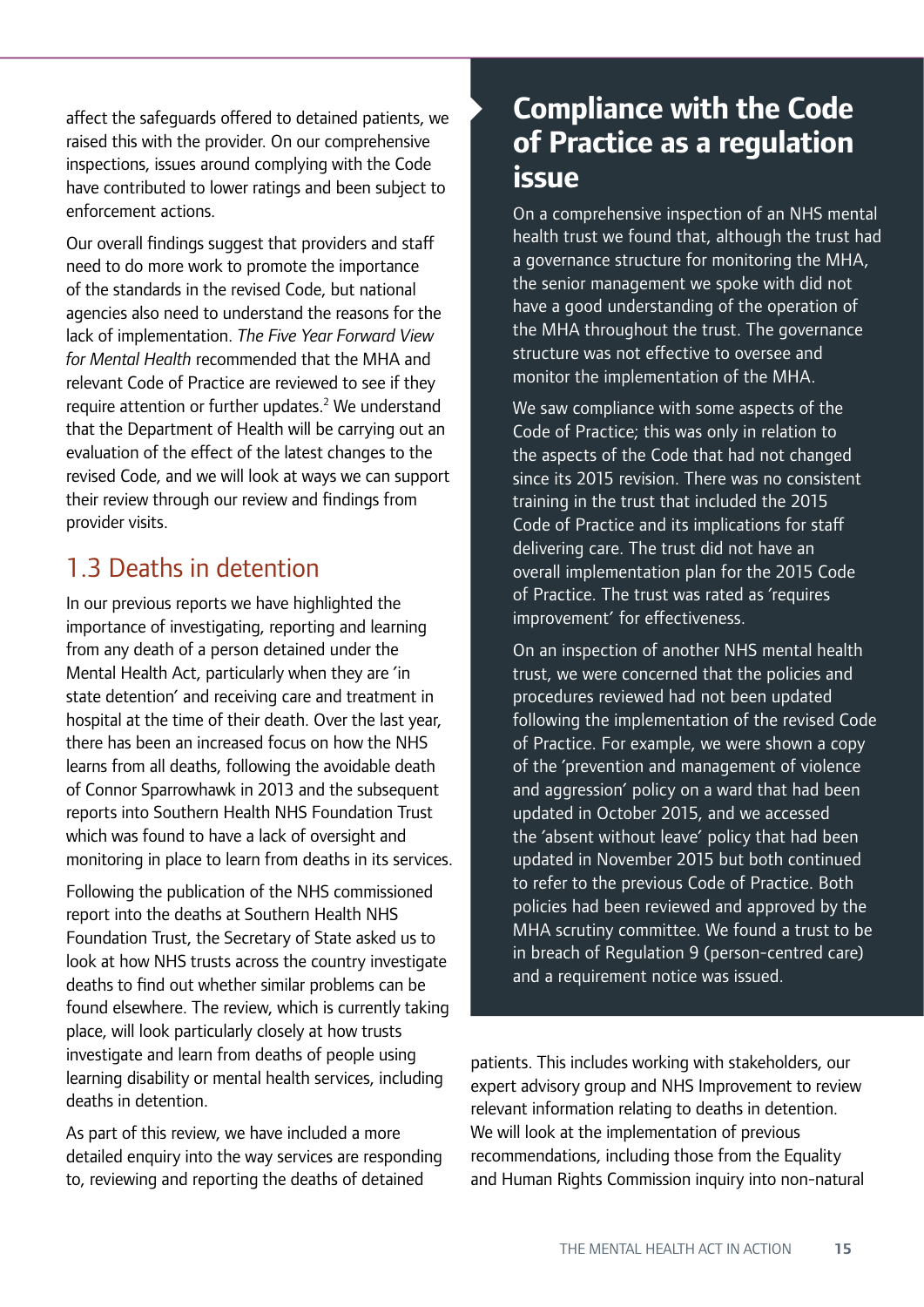deaths; the National Confidential Inquiry into Suicide and Homicide of mental health patients; and the *Five Year Forward View for Mental Health*. We will be published the findings from our review in December 2016.

All providers registered under the Health and Social Care Act 2008 must notify us about the deaths of people who are detained,<sup>b</sup> or liable to be detained under the MHA. In 2015/16, providers notified us of 266 deaths of detained inpatients (figure 2). There were 201 deaths attributed to natural causes in 2015/16 (figure 3). Full details of the notifications we received are in appendix C.

#### **Reporting deaths to the coroner**

Last year we reported our concern of the lack of an independent system for investigating the deaths of detained patients in health care settings, and our belief that there is much greater opportunity for learning and improvements to take place when deaths occur. In the absence of such a system, the role of the coroner is typically the only independent review of a detained patient death. Section 1 of the coroners and Justice Act 2009 states that coroners must conduct an investigation into all deaths in state detention, including people subject to the MHA in hospital and those subject to a Deprivation of Liberty Safeguards authorisation at the time of death.

Footnote:

b Patients 'liable to be detained' include detained patients on leave of absence, or absent without leave, from hospital, and conditionally discharged patients. For the purposes of deaths notifications, 'detained patients' include patients subject to holding powers such as sections 4, 5,135 or 136, and patients recalled to hospital from CTO.

Coroners establish how the person died either by carrying out an investigation or a jury inquest. When notifying CQC about a death we ask providers to tell us when the coroner was informed of the death and provide the details of the coroner's office.

Following the publication of the annual bulletin of coroner statistics by the Ministry of Justice, we were alerted to a discrepancy between the number of detained patient deaths reported by coroners and those reported by our notifications system between 2011 and 2014.<sup>11</sup> The coroner fulfils the requirements of the Human Rights Act, making sure anyone who dies under the MHA has an independent investigation, and any failure to inform the coroner would be considered a significant issue for detained patients and their families. We carried out a review of the 2015/16 data and found that in two of the 266 cases from the 2015/16 data, providers had not reported the death to the coroner, probably due in part to an incorrect assumption that the coroner did not need to be informed of deaths that appear to be clearly from natural causes. We have raised this with the providers concerned but also made changes to our notifications process to reinforce that all deaths, irrespective of whether or not the provider believes them to be from natural causes, must be reported immediately to the coroner as expected by the Coroners and Justice Act 2009.

#### **Physical health and mortality for people aged 40 and under**

It is well known that people with mental health problems are at a higher risk of dying prematurely because of physical health problems. Looking at

### Figure 2 Cause of death of detained patients, 2011/12 to 2015/16

|                  | 2011/12 | 2012/13 | 2013/14 | 2014/15 | 2015/16 |
|------------------|---------|---------|---------|---------|---------|
| Natural causes   | 191     | 200     | 126     | 182     | 201     |
| Unnatural causes | 36      | 48      | 36      | 34      | 46      |
| Unknown          | 9       | 27      | 36      | 11      | 19      |
| <b>Total</b>     | 236     | 275     | 198     | 227     | 266     |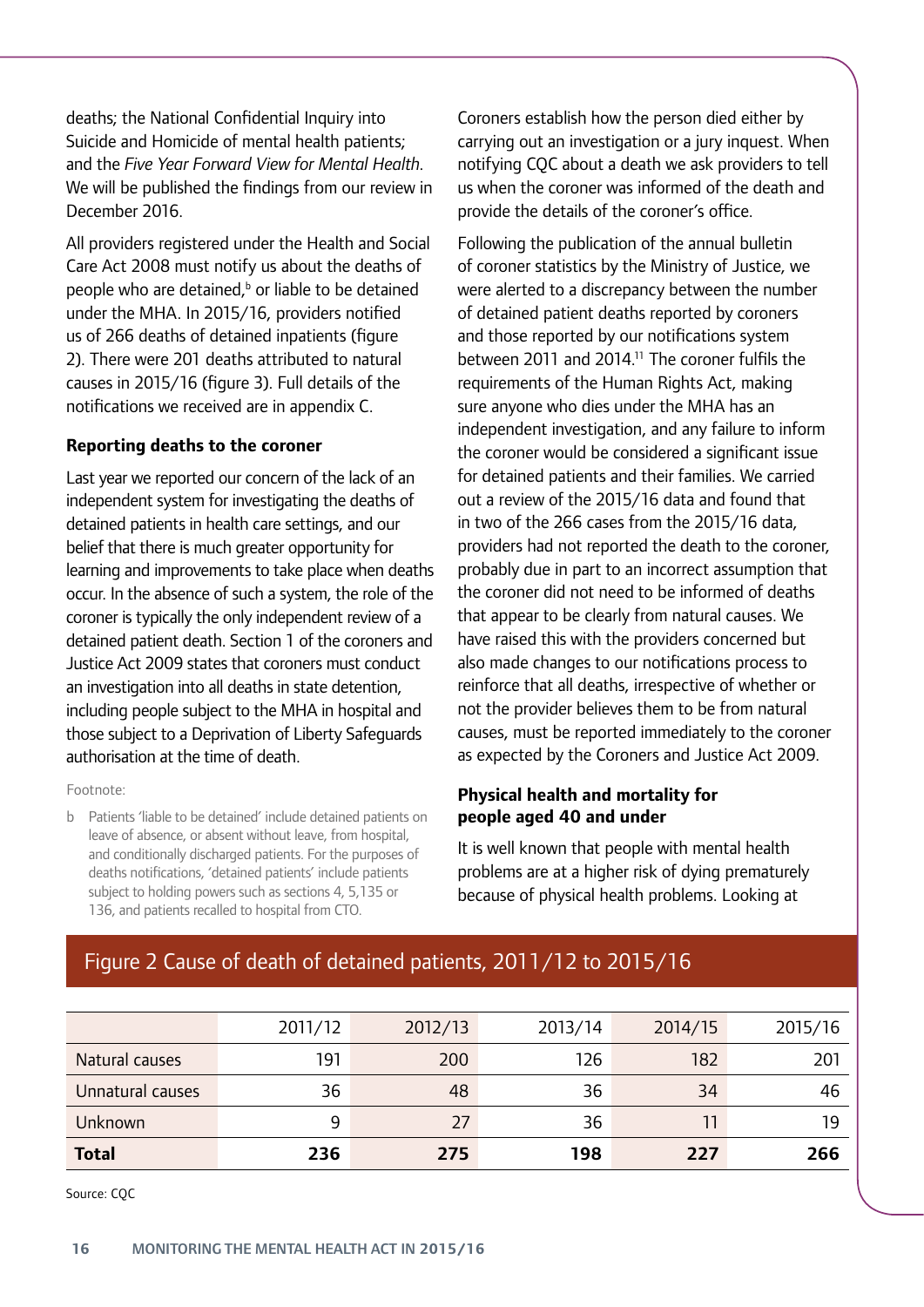data over the last five years, the number of natural cause deaths has fluctuated, with a continuous rise since 2013/14, but the underlying trend is broadly flat. That the number of deaths from natural causes has not reduced has been highlighted for discussion and review with leads, in both CQC and NHS England, for improving and integrating physical health and mental health as part of implementing the recommendations in the *Five Year Forward View for Mental Health*.

This year, we were told of 20 deaths from natural causes of people aged under 40 years old, 16 of whom were detained in hospital and four on community treatment orders. Twelve deaths were from circulatory events. Circulatory diseases are the third most common form of death in the comparable general population under 40, with external causes (including road traffic accidents) being the most common, followed by cancer.

Our sample is too small to provide meaningful conclusions. However, circulatory diseases are made worse by some types of psychiatric medication, as well as obesity, lack of exercise or smoking. NHS England has also highlighted the potential benefits to mortality if people with mental health conditions receive interventions of the same quality as the general population, underlining the importance of detained patients receiving good quality physical health care.12

#### **Deaths where restraint had been used within seven days of death**

We were told about 16 deaths that occurred within seven days of restraint being used. Coroners' verdicts are not yet available for all 16 deaths to confirm the causes of deaths within seven days of restraint, although all had been reported to coroners. For the 13 where coroners' verdicts are now available, none were found to be related to restraint.

### 1.4 The use of the Mental Health Act

In recent years, the number of uses of the MHA has been rising, with the highest ever year-on-year rise (10%) to 58,400 detentions (excluding holding powers) in 2014/15. At the time of writing this report, the 2015/16 data is not available. The effect of rising detention rates on patients and services needs to be reviewed at a local level. Following the release of 2015/16 data, we will be working with NHS England, NHS Improvement, NHS Digital and our inspection teams and MHA reviewers to carry out

Footnote:

c As recorded in the NHS Digital data collection using KP90 returns. The 2015/16 dataset from these returns will be the final collation, as the system is retired to be replaced with MHSDS.



#### Figure 3 Natural cause deaths of detained patients, 2011/12 to 2015/16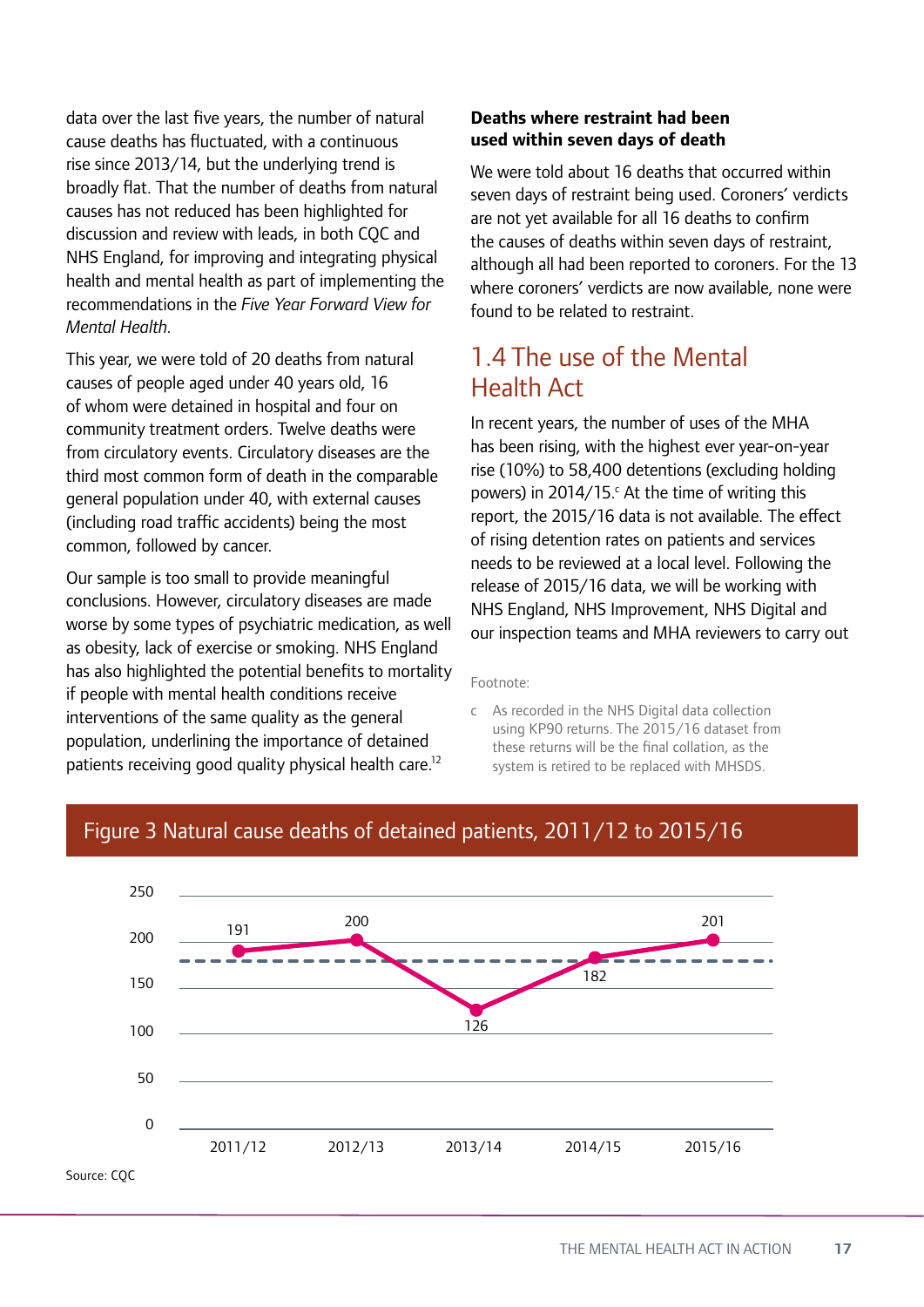a programme of focused activities with individual providers. We will look at the reasons for changes in activity in their areas, what this has meant for patients and any actions local health economies have taken in response to rising detention rates.

The reasons why increasing numbers of mental health patients are being detained are likely to be complex and may differ from area to area. Focused work is needed to investigate this. For example, data on community-based services for the same period show a decline in patient contact. This could suggest that reductions in the support that would keep patients out of acute crisis and reduce hospital admissions are a factor in the rising numbers of detentions.13 It may also be that rising detention rates are related to repeated admissions of the same patient on a rapid cycle, or that the threshold for accessing one of the reduced number of beds is now that a patient meets the criteria for detention under the MHA. These uncertainties highlight that they need to continue to develop our methodology for assessing MHA information during our assessments of inpatient and community services, ensuring this is highlighted clearly in our provider reports.

Another potential cause is the Cheshire West court ruling in 2014. This redefined and broadened the

test for deprivation of liberty, to encompass any patient who is under continuous supervision and control and not free to leave a place of care. It is likely that this has reduced the proportion of patients admitted to mental health beds on an informal basis, as services become more sensitive to issues of unauthorised deprivation of liberty (also referred to as 'de facto detention') and seek to avoid it. Allowing for some caution as the dataset is not complete, the number of beds occupied by patients detained under the MHA at any one time may now be surpassing the number of beds occupied by informal patients (figure 4). This would be an important change in the profile of resident patients: before 2014/15, there were always more informal than detained patients in mental health beds.

From April 2016 the Mental Health Services Dataset (MHSDS<sup>d</sup>) is the only official collation of statistics on the use of the MHA. In contrast to the previous annual collections, MHSDS is collected monthly and offers person-level data, which will provide more timely information about the people who

Footnote:

d Previously called the Mental Health and Learning Disabilities Data Set (MHLDDS). This dataset was renamed the Mental Health Services Dataset (MHSDS) in 2016 and is referred to by its new title throughout this report.



#### Figure 4 Mental health patients at year end, March 2008/09 to 2014/15

Source: Mental Health Minimum Data Set / Mental Health and Learning Disabilities Data set and Hospital Episode Statistics, NHS Digital; Office for National Statistics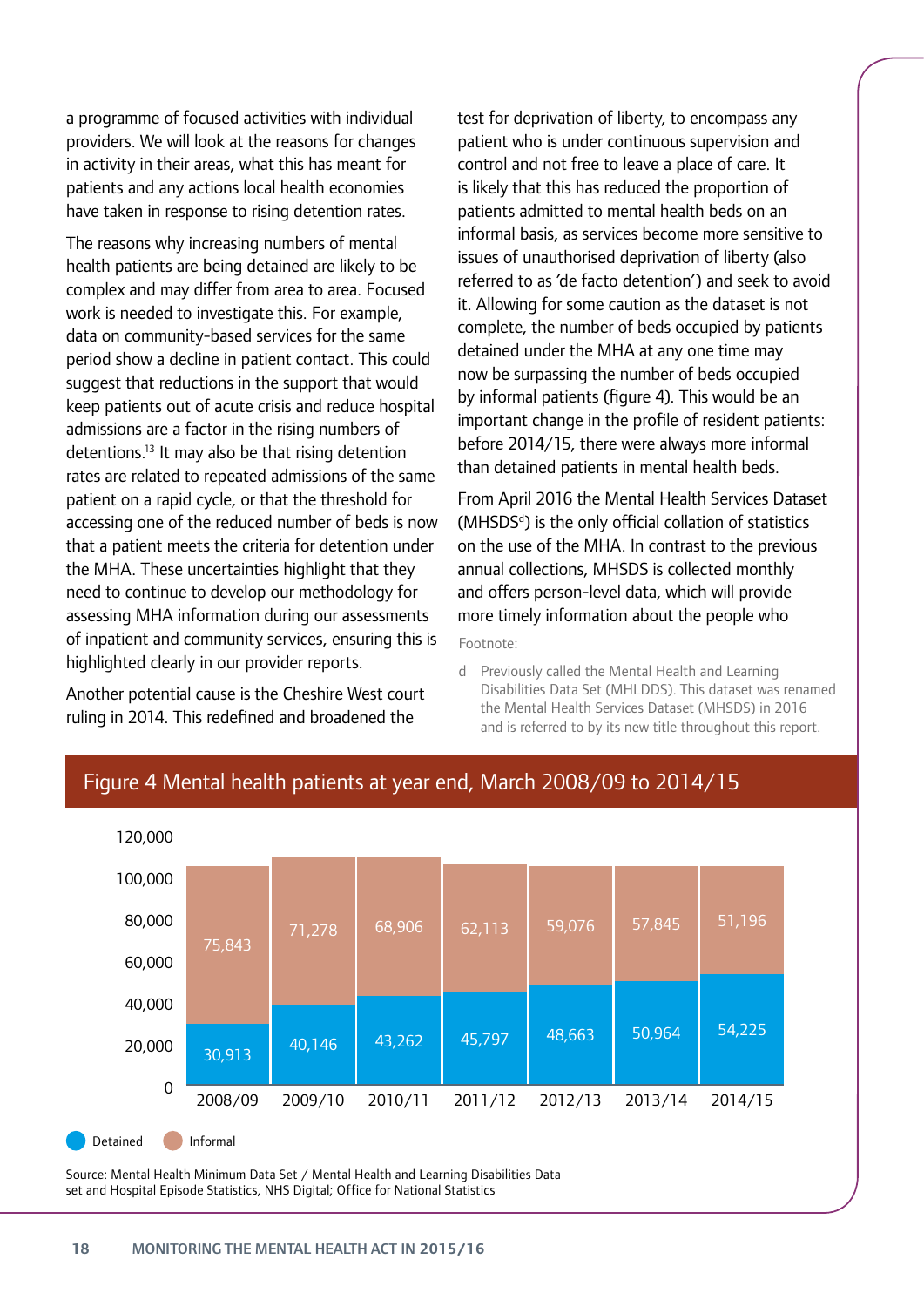are experiencing detention. It also offers previously unavailable detail about patient pathways through detention and the different groups who experience detention, including equalities information that will be vital to understanding and improving inequalities in the use of the MHA.

However, in last year's report we highlighted significant concerns about considerable underreporting to the monthly data collections, with at least 29% less uses of the MHA being reported by providers to the MHSDS (41,592) compared with the annual KP90 collection (58,399). Similarly, the number of people reported by the KP90 to be subject to the MHA at the end of March 2015 was 25,117, compared with the most recent published monthly MHSDS figure of only 16,769 at the end of June 2016.14 The coverage of MHSDS is improving each month, but this highlights the importance of all service providers returning complete data to make sure we can realise the benefits of having a single data collection, improving the consistency of data for use by providers and national bodies. We expect that provider Boards should be robustly assured that their organisations' monthly returns are complete and accurate. NHS Digital is placing particular emphasis on providers across secure and non-secure care in the independent sector. We will be carrying out joint activities to look at individual provider issues in the year ahead, taking any action necessary to make sure we support the delivery of high-quality data and transparency in the way the MHA is being used.

We encourage commissioners to monitor the MHSDS data, and all national NHS bodies should continue to work with NHS Digital to review and improve compliance with the requirement to submit information about uses of the MHA.

#### **Equalities and the use of the Mental Health Act**

It has long been recognised that there is inequality in the use of the MHA between population groups. The *Five Year Forward View for Mental Health* sets out the need for greater priority to be given to tackling these inequalities. For example, men of Black or Black British ethnicity are much more likely to be detained

under the MHA when compared with White British men (56.9 detentions per 100 people who spent time in hospital compared with 37.5). However, the reasons why the MHA is used more in some Black and minority ethnic (BME) groups are complex and not well understood.

The *Five Year Forward View for Mental Health* called for NHS England and NHS Improvement to ensure that use of the MHA is closely monitored at both local and national level, and for rates of detention to be reduced by 2020/21 through the provision of earlier intervention, with targeted work to reduce the current over-representation in acute care of people from BME groups, and other groups of people that experience inequality. We will be discussing how we can support this work with NHS England, NHS Improvement and others, ensuring we are collectively working on improving the MHSDS data that will be critical to informing the programme of work needed to deliver this recommendation.

As highlighted in our 2014/15 report, practical guidance for commissioners of mental health services has been available since April 2014 to ensure there is a greater transparency about how areas are monitoring and addressing inequalities.<sup>15</sup> The quidance promotes a co-production, values-based model for commissioning, procuring, and delivering services, and its suggestions include that:

- Commissioners should expand community residential alternatives to hospital admissions, and increase community services that support psychosocial rehabilitation of people from BME groups.
- Procurement and delivery of such services through third sector organisations from BME communities should be prioritised.
- Peer support services and advocacy services specific to the needs of BME communities should be an integral part of mental health service provision in diverse communities.

We continue to encourage providers to work with their local commissioners to consider how to apply these suggestions in practice. We will also be looking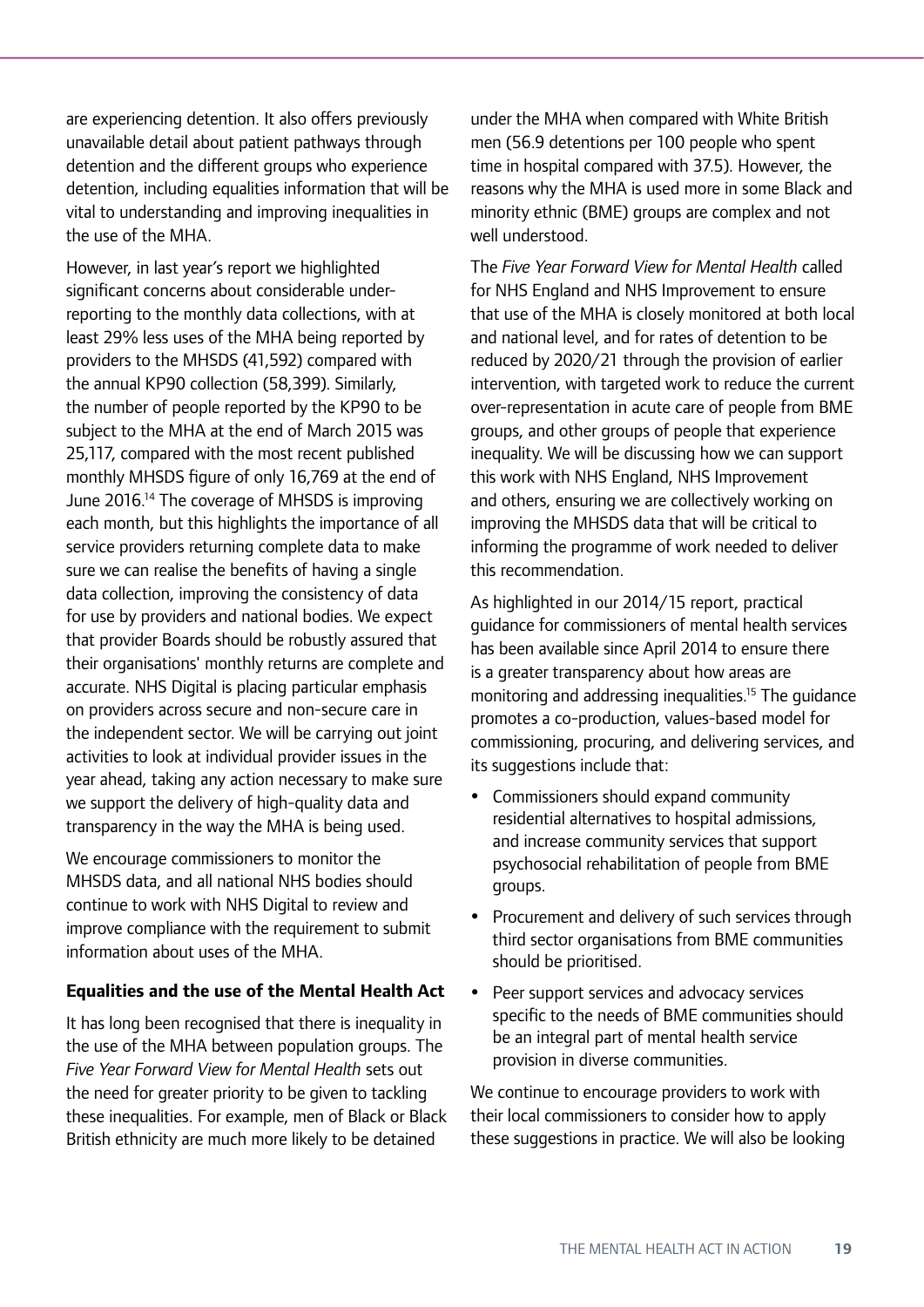at equalities when we carry out focused reviews, and how the areas we visit have implemented the guidance or alternative improvements, and the effect this has on patients.

### 1.5 Protecting patients' rights and autonomy

This section looks at our findings on the way services support the empowerment of patients to be involved in their care and treatment, understand their rights and exercise their autonomy while detained. The MHA and Code require services to provide patients (as well as carers and relatives where appropriate) with information and opportunities to be consulted and involved in treatment.

In May 2016, we published our report *Better care in my hands*, a review of how people are involved in their care.<sup>16</sup> This report looked at the extent and quality of people's involvement in their care and how services are meeting their statutory duties to offer person-centred care as a fundamental standard. The report made recommendations for providers and commissioners, and we will be using these to inform our MHA visits and how this has affected patients subject to the MHA.

#### **Information for patients**

Under the MHA, providers need to give patients information about their rights, verbally and in writing, as soon as possible after the start of their detention or community treatment order. This allows patients to understand how the MHA will affect them, be involved in their care and treatment and discuss any issues or concerns with staff. It also gives them the opportunity to exercise their rights if they wish to do so, for example by requesting their discharge through an appeal to the tribunal or hospital managers.

During our inspections and MHA monitoring visits, we check that hospital managers have given patients this information. We also look at what information is available for patients, families and carers on how to raise a complaint, and if they have access to the Code, so they are aware of the standards of care they can expect to receive.

While the majority of records showed that patients had received information about their rights, there was no evidence that staff had discussed rights with the patient on admission in 10% (421) of the patient records. In 12% (512) of records, there was no evidence that patients received the information in an accessible format. The Code requires staff to remind patients of their rights and of the effects of

### Figure 5 Evidence of discussions of rights in examined records, 2015/16

421 750 512 3,907 3,397 3,753 Evidence of discussions about rights (on detention) and an assessment of the patient's level of understanding Evidence of further attempts to explain rights where necessary Evidence that information was provided in an appropriate and accessible format 0% 20% 40% 60% 80% 100%

Yes No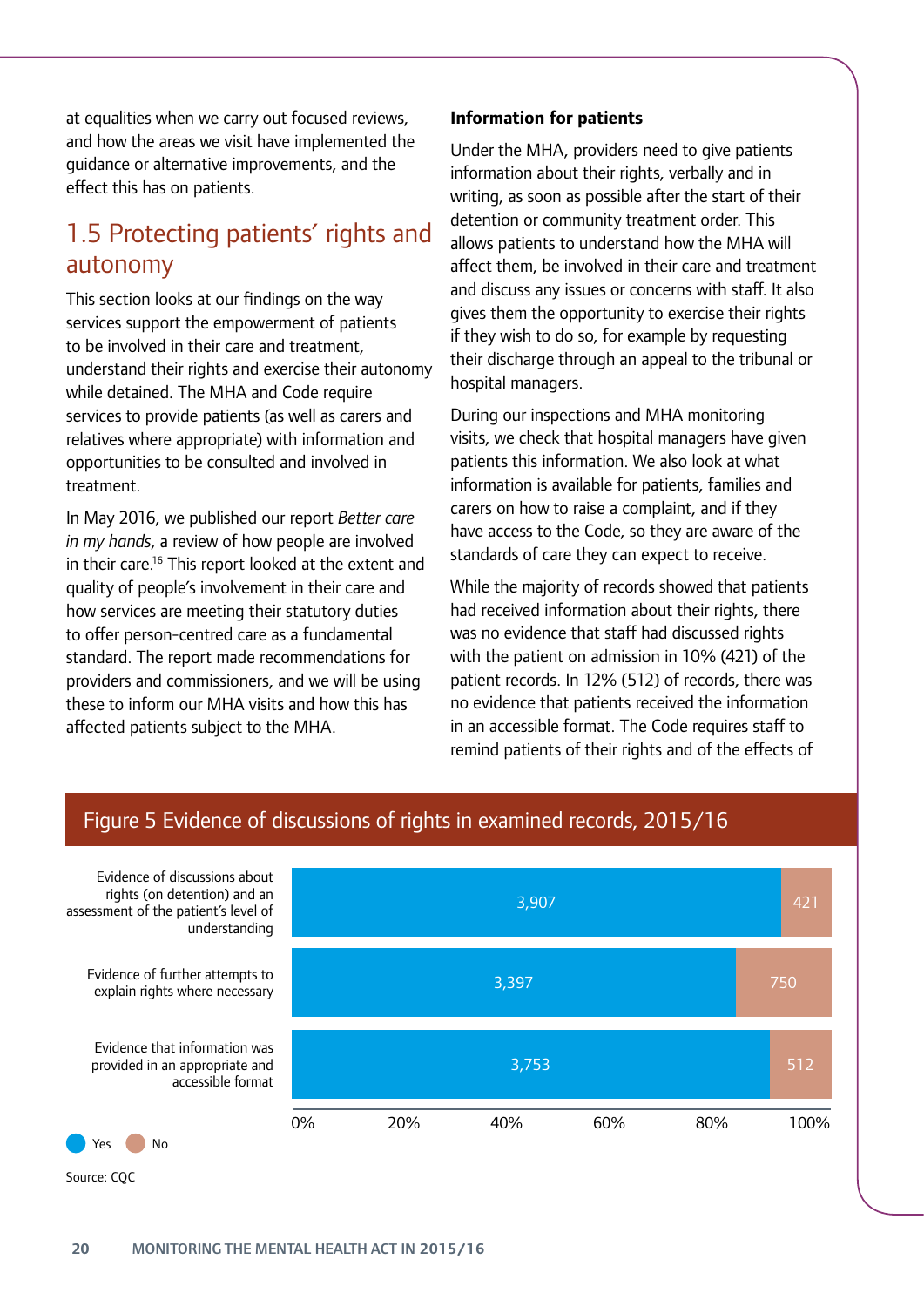the Act from time to time, to ensure that the hospital is meeting its legal duties. However, there was no evidence of this happening in 18% (750) of records that we checked (figure 5).

These national-level findings on the proportion of services that we judge to be meeting their duties under the MHA show no improvement from the previous year. We cannot tell whether this is a

temporary halt or a significant reversal of the trend towards continuous improvement in the figures from 2010/11 to 2014/15, but providers should reflect on this in relation to their own practice and feedback from our visits.

Some services have taken effective action to improve practice after we raised concerns over the way information was provided. For example, some learning

### **Good practice: providing information to patients and carers**

"It should be part of the duty of the named nurse to ensure that patients are supported to understand their rights in a number of different ways: it should be done individually according to need, and documented."

Service User Reference Panel member, September 2016

#### **What good looks like**

Chapter 4 of the Code of Practice states that staff should receive adequate and appropriate support and training to understand the importance of providing patients with their rights and, where necessary, have specialist skills so that rights can be given in a number of different ways, tailored to individual patient and carer needs. Individual records should be kept by staff with a policy to support this and regular checks made by the hospital managers that information has been properly given and understood by patients.

#### **Examples from practice**

We found good use of notice boards on an acute Another acute ward had the direct number for the ward. A wide range of information was displayed, modern matron available for patients and carers in including a comprehensive explanation of the MHA the reception area, notice boards and on individual and the meaning of each section. There was also anotice boards in the patients' bedrooms. We spoke creative use of notice boards to give appropriate with the modern matron who confirmed that patients personal information about staff, such as who they and carers were encouraged to contact her directly. were, what they liked and so on. There was a notice<br>
5 Boroughs Partnership NHS Foundation Trust,<br>
board on support available to carers, from which<br>
we noted that the trust had set up a secure social<br>
networking site for c networking site for carers containing posts from a learning disability ward, staff made sure that<br>doctors, relatives and carers and contact details to all information for patients was written in a format doctors, relatives and carers and contact details to all information for patients was written in a forma<br>obtain advice from pharmacists and therapists by they could understand. This included all signs on

obtain advice from pharmacists and therapists. They could understand. This included all signs<br>-the ward, psychology reports, records of one Berkshire Healthcare NHS Foundation Trust,<br>Prospect Park Hospital, Snowdrop Ward,<br>April 2016 **Prospect Park Hospital, Snowdrop Ward,**<br>April 2016 **Prospect Park Hospital, Snowdrop Ward,**<br>and care plans.

> Black Country Partnership NHS Foundation Trust, Orchard Hills, June 2016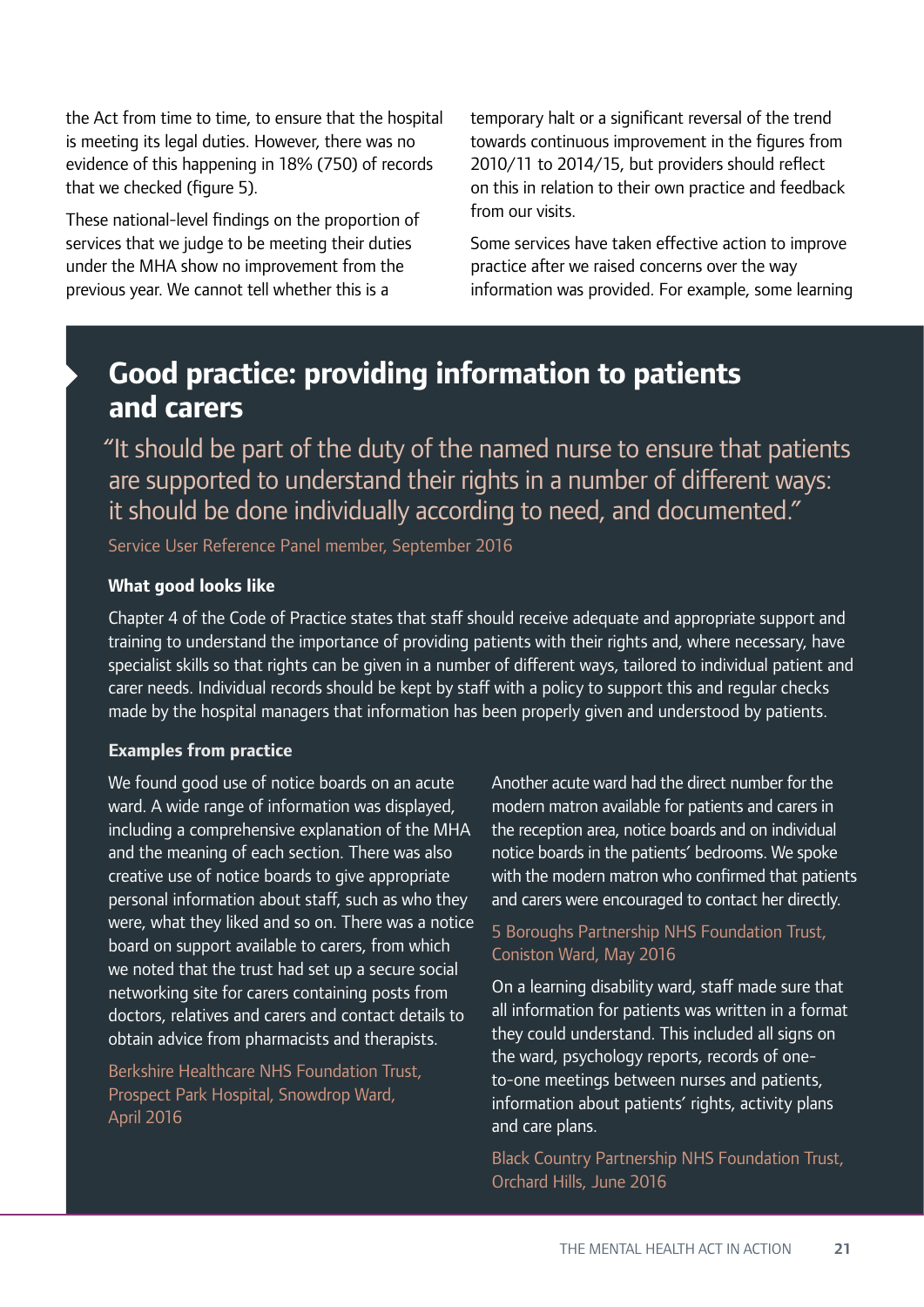disability services have ensured that a wide range of legal and clinical information is available in accessible formats, and some services have been able to use ward notice boards to provide accessible legal information alongside information about staffing on the day and activities available.

It is important that the duties under the MHA to provide information to detained patients are not read too narrowly by services. We sometimes hear these duties referred to as 'reading the patient their rights', which has unhelpful echoes of police procedure. It is not enough to focus on rights to appeal detention. The duty under the MHA should enable patients to understand and engage with staff and others in exercising agency over their immediate and longer-term involvement with services.

#### **Independent Mental Health Advocacy**

Under the MHA, providers are required to take practicable steps to make sure that patients subject to the MHA are aware of the help that is available from Independent Mental Health Advocates (IMHAs). In our last report, we highlighted that many providers did not have effective systems in place, or were not supporting staff well enough to meet the expectations of the Code or their duties under the Act regarding IMHA services.

We continue to look at the availability of advocacy. In 2015/16, for 12% (515) of patients interviewed on our visits there was no evidence that the patient was informed of their right to an IMHA. In most cases, services have taken action on this as a result of MHA reviewers' reports. A small number of our comprehensive inspections of mental health services have found difficulties in providing patients with information about, or access to, MHA services. We have used our enforcement powers, issuing requirement or warning notices, to require providers to take actions to improve this, and it has also contributed to services being rated 'requires improvement'.

Services should make sure that staff tell patients about their right to access advocacy and support "The initial shock of being taken forcibly from your home and put in a ward that you know you hate makes you worse: you are not in a fit state to take in your rights at that time, and they're written in a sort of jargon anyway. So you need to have your rights explained to you when you are at the right moment, by someone willing to let you question them. It's no good just reading it to you, that's a waste of time. There's no substitute for talking to people. The most important thing a psychiatric nurse can do is talk to a patient."

Service User Reference Panel member

patients to make contact with an advocate, particularly where patients may lack capacity to decide whether to ask for help from an IMHA. The Code of Practice recommends that hospital managers should arrange for an IMHA to visit any patient who lacks capacity to decide whether or not to request help from an advocate, to explain directly what the IMHA service can offer (paragraph 4.23 and 6.16). We are looking at whether services are following this guidance on our MHA visits, and have already seen many services using this approach.

We welcome the government's proposals to consider changing regulations to make sure that advocacy services are more formally provided on an opt-out (rather than opt-in) basis for patients who lack such mental capacity.<sup>17</sup>

"I think advocacy is very hit and miss. Some trusts use them to their full advantage, but others don't. I've not seen one and I've been detained 10 times."

Service User Reference Panel member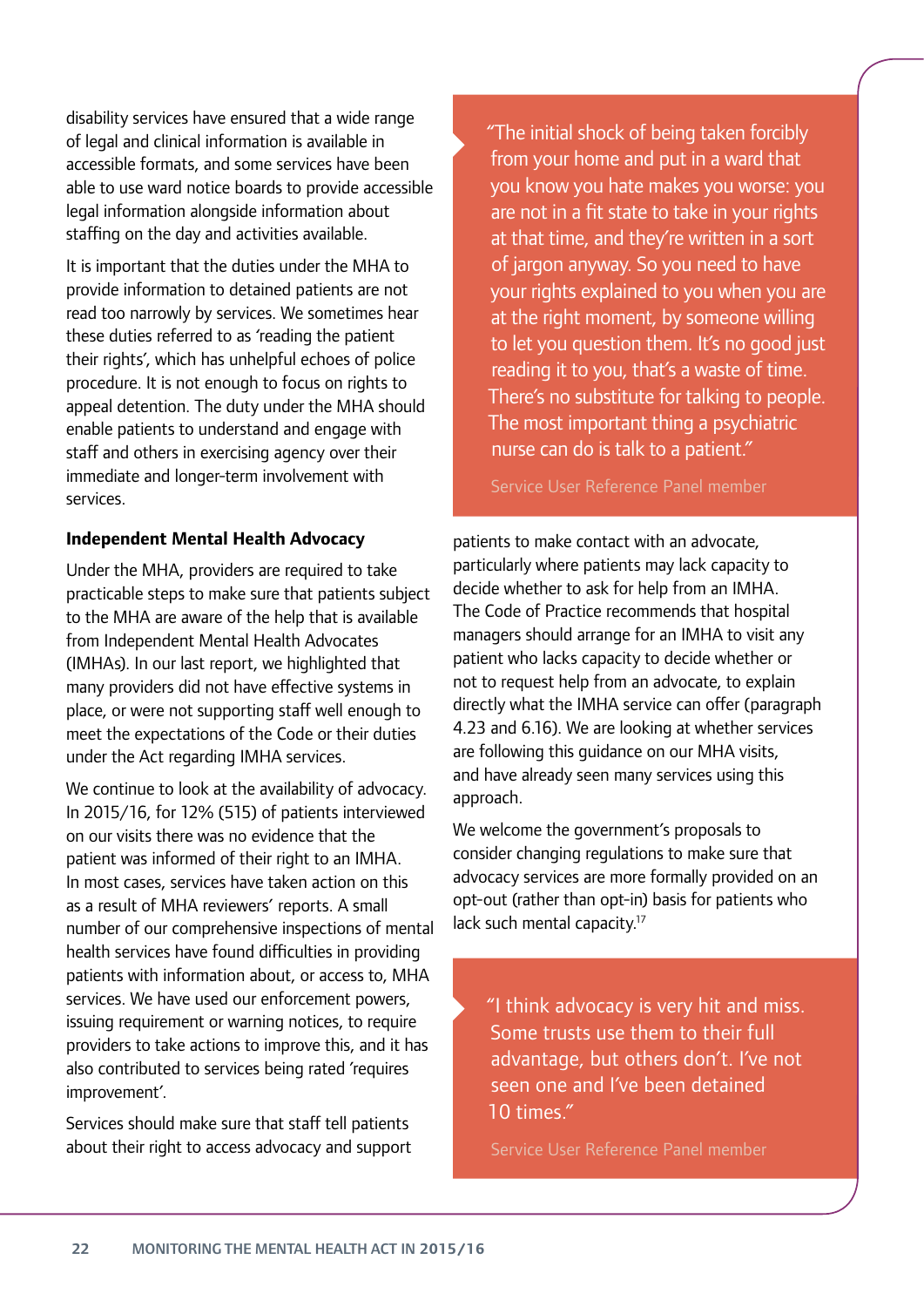### **Good practice: implementing the Code's guidance on advocacy referrals**

In MHA monitoring visits to a dementia unit in May 2015 and June 2015, we noted that automatic referrals to the IMHA service were not being consistently completed. However, by the time of our comprehensive inspection in May 2016, staff were completing timely and regular referrals to the IMHA service on behalf of their patients. IMHAs also visited the wards regularly to offer patients independent support and advice. The IMHA service told us that the hospital provided appropriate support to patients who were detained under the MHA.

Abbey Court Independent Hospital, May 2016

We have also seen some excellent and innovative practice, demonstrating how advocacy can help to empower patients. We have also noted advocacy services developing tools to enable them to intervene and support patients at key points of their treatment and care, and a service expecting and appreciating advocacy involvement at these points.

#### **Blanket restrictions**

Chapter 8 of the Code of Practice emphasises that services should avoid the use of blanket restrictions, which it defines as rules that restrict patients' liberty or other rights, and that are routinely applied to all patients without individual risk assessment (paragraph 8.5). We now see many examples of services reflecting on their practices to ensure that unnecessary blanket restrictions are identified and challenged. Many services have established governance around this that appoints specific members of staff to be champions of the process. All services are expected to have a restrictive practices reduction programme that can demonstrate a year-on-year reduction on restrictive practices. Local

"It's not the willingness of services that is the problem, it is the advocacy resources available."

Service User Reference Panel member

champions take the lead on identifying restrictive practices, make plans to appropriately reduce them, and involve patients individually and in group meetings when discussing their concerns. It is a welcome shift in culture for many services, which empowers patients and staff to challenge long-standing practices.

As we visit wards that are both places of psychiatric treatment and detention, we expect to see some tensions between individualised care and treatment and maintaining control and safety. We do not expect there to be a time when all issues of 'blanket restrictions' are resolved, but instead, look to see that services are regularly monitoring how their reduction strategies are being delivered and reviewing their practices to remove unnecessary restrictions.

There is a role for NHS commissioning to encourage the development and use of least restrictive practices through service contracts. For example, in a unit that otherwise had a strong rehabilitation focus, with many of the patients having unescorted leave, we found staff reluctantly working through a timetable of patient room searches. Staff told us that they did not think such routine searching was necessary, but that it was specified in their service contract. It is likely that service contracts may be more flexible than some services presume, and we encourage secure services and NHS England to talk about these matters. If contractual conditions set between NHS commissioners and providers are not in tune with the application of the Code of Practice principles, they should be revised.

#### **Locked wards**

In 2015/16, 91% of the 1,234 wards we visited were locked. The proportion of locked wards has risen slightly every year over the last decade or more.<sup>18</sup> Any informal patient who is admitted to a ward that is permanently locked is at risk of unlawful de facto detention. We often raise concerns about this on our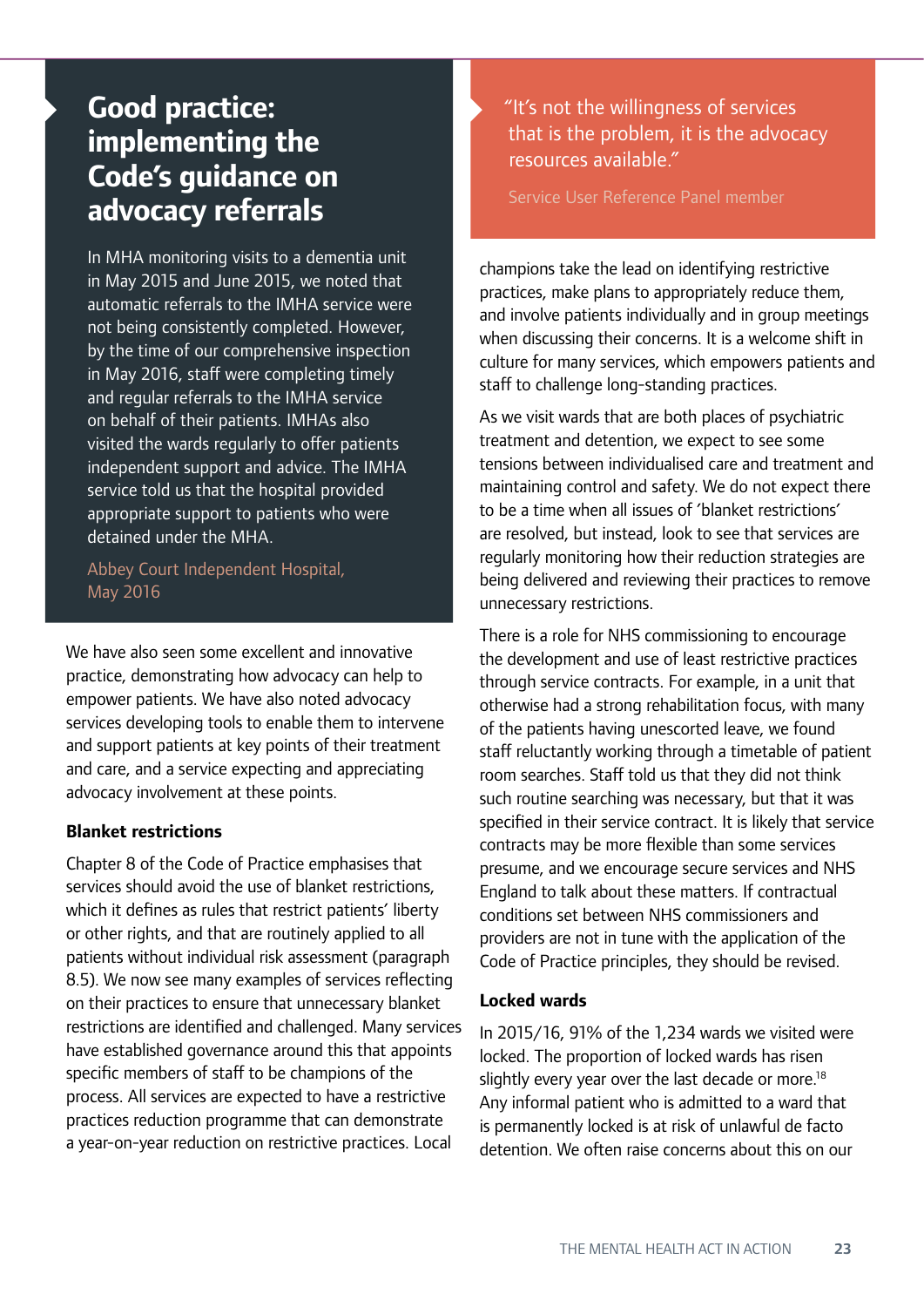### **Good practice: Independent Mental Health Advocacy**

"I think advocates have a great role, and there's not enough money invested in them. In our service there's only two of them and they're both overworked. Especially when you're on a Psychiatric Intensive Care Unit, it's really nice to have an advocate who's based in the building and who comes to see you and have a chat. They're so different from the nurses, and so non-medical."

#### Service User Reference Panel member

#### **What good looks like**

Staff should promote, encourage and support patients to access advocates. This includes their ability to support preparations for meeting, enabling and empowering patients to take part and understanding the outcomes of meetings or hearings that are taking place.

Chapter 6 of the Code of Practice states that local services and commissioners should work together to maintain the effectiveness and provision of advocacy services and how they are working for patients, discuss any improvements needed and promote awareness for patients of the statutory support available to them.

#### **Example from practice**

In a medium secure unit, we observed the Independent Mental Health Advocate (IMHA) engage with a number of patients. The IMHA supported patients to complete the questionnaire we used on our visit. We observed the IMHA meet with a patient before their Care Programme Approach (CPA) meeting, following which she attended the CPA meeting at the request of the patient, and fed back to the patient afterwards.

The IMHA service had also developed two forms that it used to support patients:

- A CPA form helped the IMHA guide the patient through the care planning process, and the CPA meeting and document issues to be addressed and actions agreed.
- The IMHA was notified when a patient was admitted to seclusion and would conduct an independent review within 24 hours. The IMHA completed the seclusion form, presented as a checklist, with the patient and cross-referenced with staff and records. We observed this process on the day of our visit, and noted that concerns were raised and addressed immediately.

The ward staff said that these interventions were helpful and supported them to improve practice.

Mersey Care NHS Foundation Trust, Scott Clinic, June 2016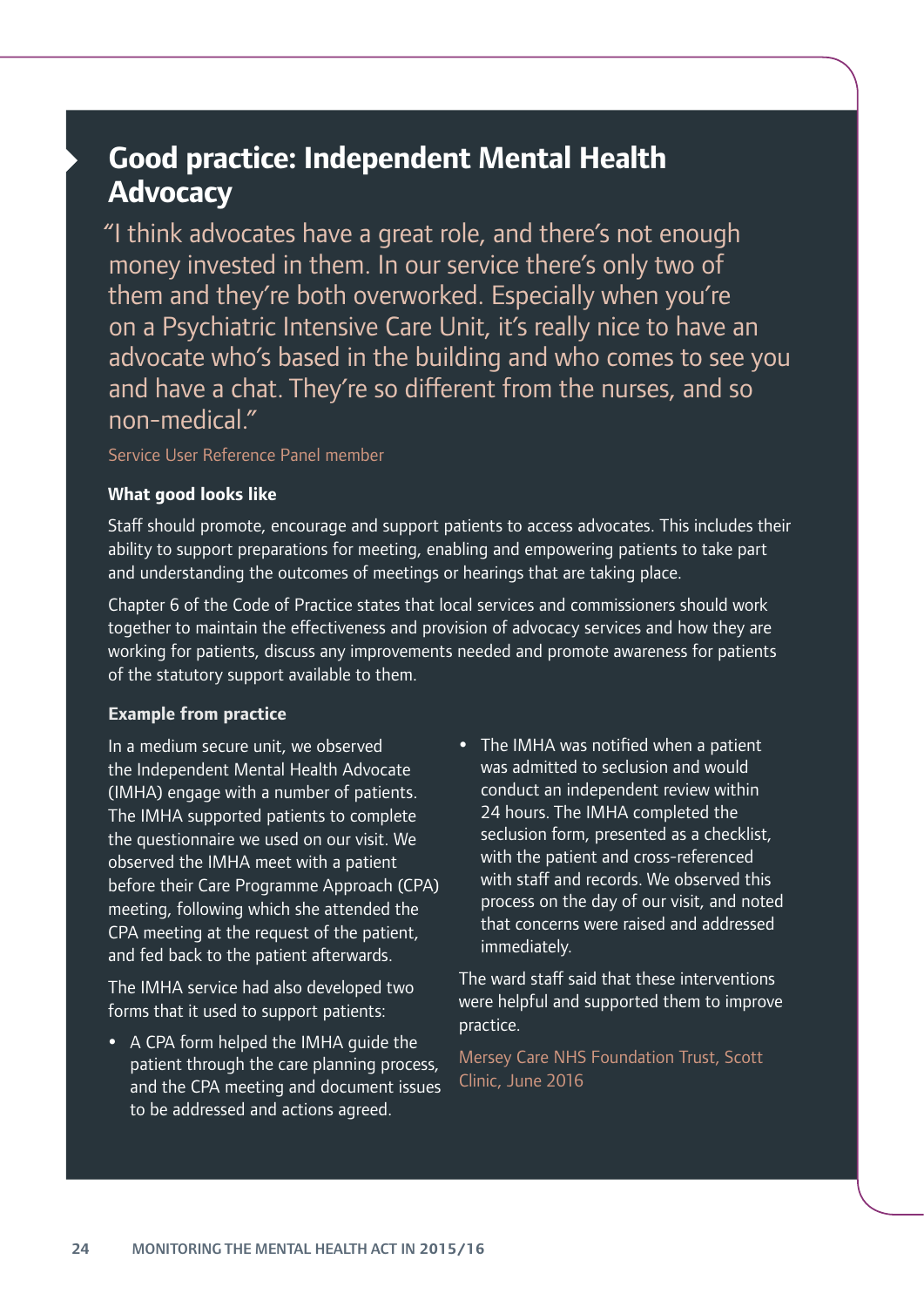visits and ask services to make sure that informal patients are aware that they are allowed to leave wards with locked doors.

There are many possible reasons why the number of locked wards is increasing, but few are based on evidence. There is often the assumption that the door has to be locked to prevent patients leaving or to prevent strangers or items that are banned, such as drugs and alcohol from coming onto the ward. Research into locked doors in acute wards suggests that they do significantly reduce the number of people absconding. However, they do not eliminate it altogether and have no effect on the rate of use of alcohol or illicit drugs by inpatients.<sup>19</sup> There is also evidence that locked doors are associated with increased patient agitation and treatment refusal, because patients feel trapped and confined: "The emotional burdens of the locked door fall on patients (anger and depression) whereas those of the open door fall on staff (anxiety)."<sup>20</sup>

The Code of Practice recommends that services should consider how to reduce the negative psychological and behavioural effects of having locked doors, and we expect to see services following this approach (paragraph 8.15). Research suggests that this should lead to a focus on high-quality ward physical environments, involving patients in planning engaging activities, and patients having access to garden areas.<sup>20</sup>

In some wards, we have seen examples of good practice in enabling patients to engage with planning life on the ward and being involved with activities. Some services have found good ways to engage patients in daily planning meetings that are a part of ward life in most units.

#### **Separate facilities for men and women**

We have found issues with gender separation on many of our visits during 2015/16. The Code of Practice is clear that all sleeping and bathroom areas should be separate, and that patients should not have to walk through an area occupied by a person of another sex to reach toilets or bathrooms (paragraph 8.25). However, on many of our visits we have found the layout of wards did not allow for this, for example where female patients can only access toilets by walking past male patients' bedrooms. Where

we found these issues, we identified them as areas that providers must improve on.

There were a number of other occasions when female patients reported feeling threatened by, or receiving unwanted attention from, male patients. Nobody should experience this as a hospital inpatient, but it may be particularly traumatising for someone who is detained under the MHA. Some female patients raised concerns over being observed by male staff when they felt vulnerable, such as when sleeping, bathing or undergoing seclusion or restraint. All staff and managers need to be constantly alert to the vulnerabilities of women in detention, some of whom may have previously experienced sexual abuse, and pay special attention to upholding privacy and dignity.

### 1.6 Assessment, transport and admission to hospital

Approved Mental Health Practitioners (AMHPs) play an important role under the MHA. A key aspect of this role is to decide whether to apply to have someone detained in hospital when two medical recommendations for this have been made.

Local authorities are responsible for providing AMHPs, as well as their approval systems and standards. However, there are no nationally set governance processes for local authorities over AMHP services. As there is no national oversight and reporting, knowledge about the way AMHP services and individual AMHPs are supported across England is limited.

In 2016, we carried out a review with the Department of Health to evaluate the effectiveness of the way AMHP services are currently monitored nationally.

Stakeholders told us that:

- There are continuing concerns about the low numbers of AMHPs and the ability of services to provide a 24-hour service that can respond effectively to patient needs.
- There is wide variation in the way AMHP services are running across the country and local oversight, reporting and data captured is poor in many areas and variable across the country.
- AMHP services continue to be affected by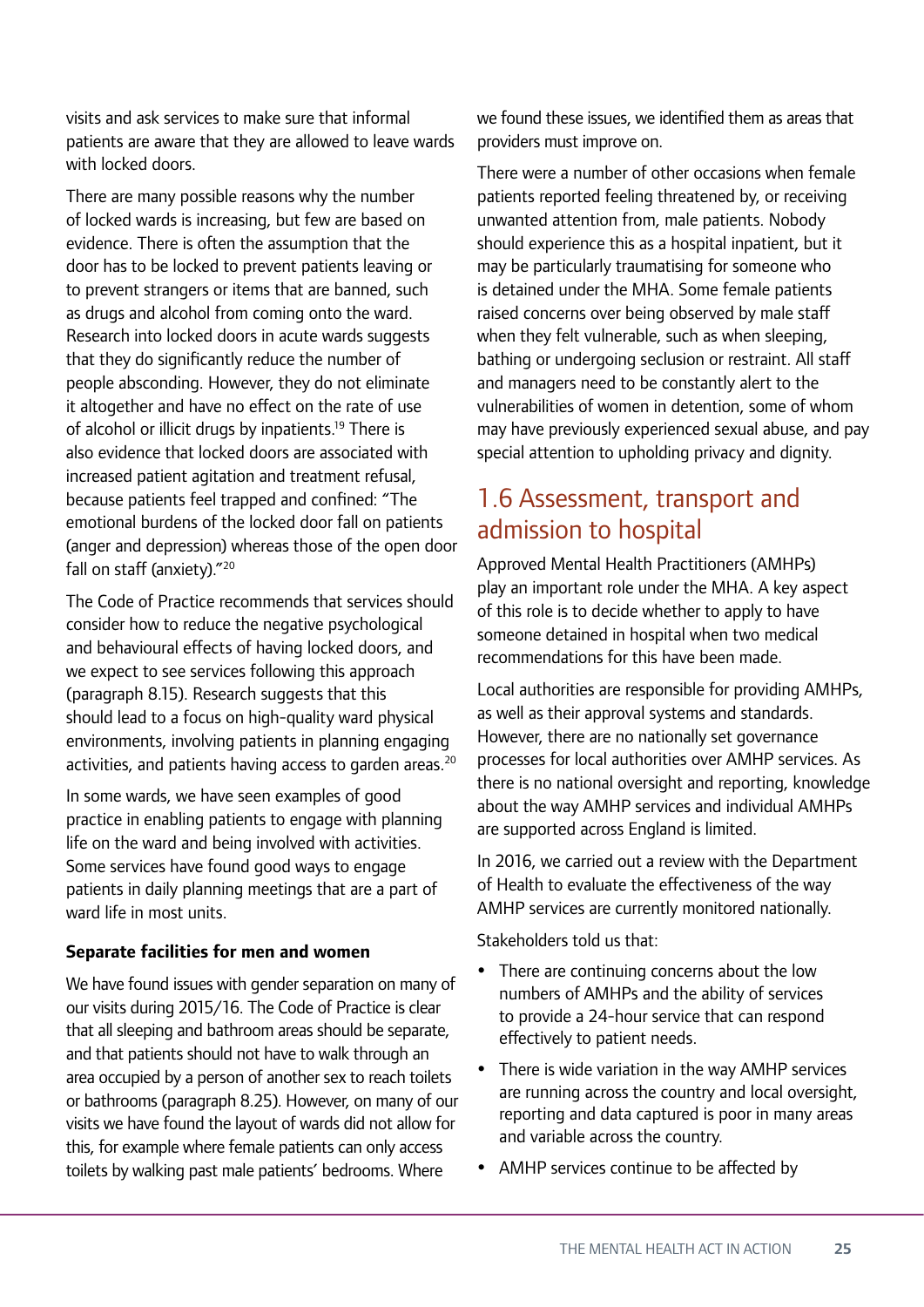### **Good practice: challenging blanket restrictions**

"The way round blanket restrictions is to write down what should be done and what shouldn't be done in individual care plans. So that does away with blanket restrictions. Everybody has a right to an individualised care plan to say what is and is not required. And that makes ward staff justify and reflect on what they do."

Service User Reference Panel member

#### **What good looks like**

Managers, staff and clinicians must have an awareness of the Code's guidance and expectations for avoiding practice that may amount to a blanket restriction. This includes impact assessments for changes to policies and procedures that may result in unnecessary restrictions being placed on patient settings or groups of patients using the service.

Clear guidance should be available to all staff and patients that promotes independence and recovery, offering clear instructions on how to challenge practice that may amount to blanket restrictions.

Chapter 8 of the Code of Practice states that provider Boards and governance processes should be clear about the Code's requirement for any restrictions that apply across patient settings, necessary for patient safety or others, to be supported by a clear rationale, agreed only by hospital managers and subject to governance procedures.

#### **Example from practice**

In 2014, MHA reviewers raised serious concerns about blanket restrictions that we considered unnecessary in some secure wards managed by Tees, Esk and Wear Valleys NHS Foundation Trust. On one ward, we also had concerns over staff attitudes and interaction with patients.

After receiving our visit report, senior managers in the trust visited the ward in question, interviewed all staff and made some staff changes. A new ward manager abolished nearly all of the blanket rules and addressed all of the concerns raised. We revisited in June 2014 and saw that facilities on the ward were open for use by patients, routine searching had ended, internet equipment was ordered, and visits were no longer supervised.

Since then, MHA reviewers have acknowledged that the trust is making ongoing progress in challenging restrictions across all its secure services. In September 2015, we visited a ward that had changed to medium secure status from a low secure environment. Despite this change, staff described how most of the blanket restrictions previously in place had been replaced with restrictions only being imposed as a result of individual risk assessments.

For example, on this and other wards there had been blanket requirements for staff to search every patient's bedroom routinely and to search every patient who returned from unescorted leave outside of the hospital. Some wards had blanket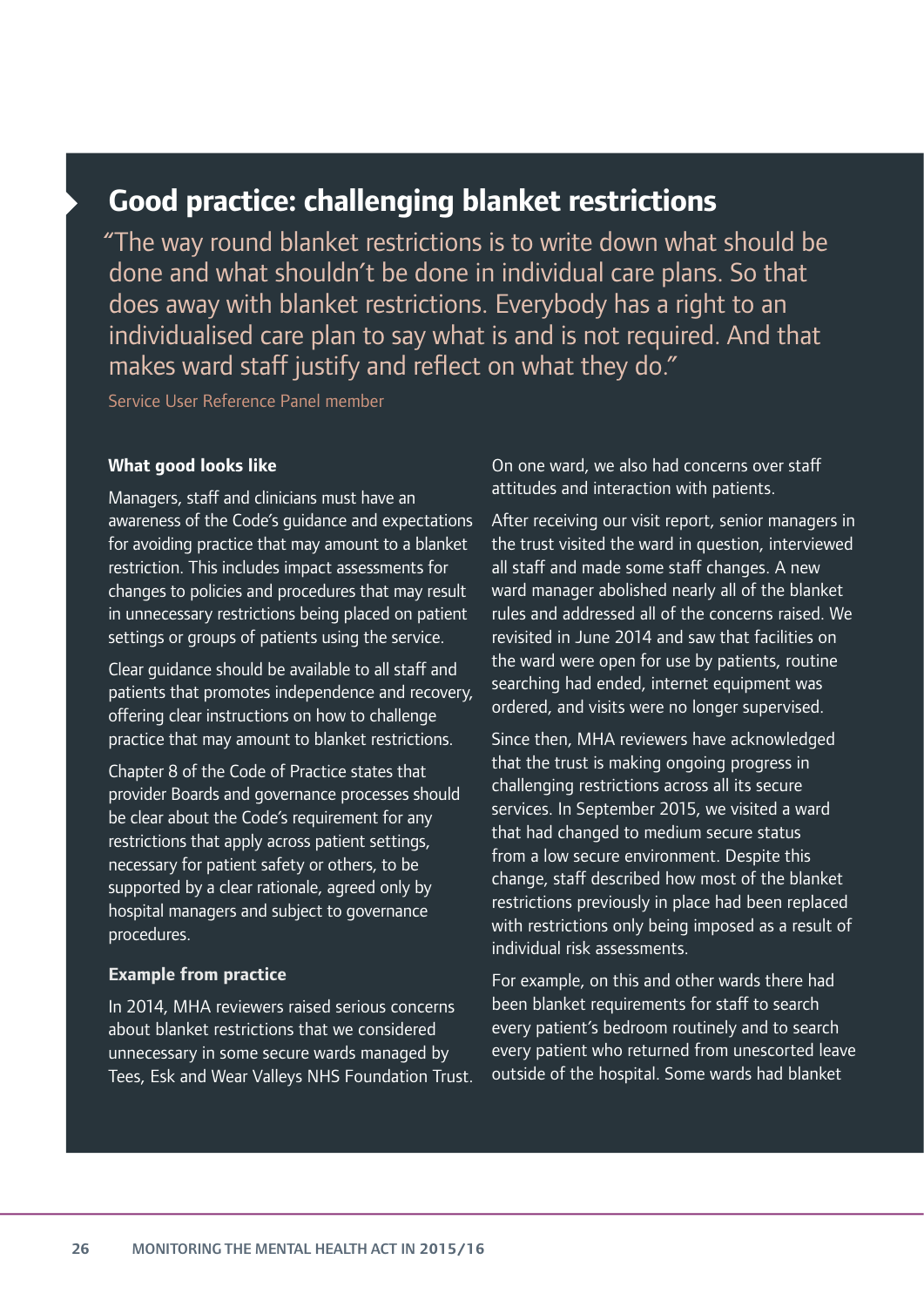rules that patients' visits and telephone calls were supervised, and that they must open their post in front of staff. These restrictions were now only put in place following an individual risk assessment.

The trust is continuing to address blanket restrictions, the result of which has included better staff morale and interaction with patients. In our visit of June 2014, staff said "from receiving your report we dropped a lot of the restrictions"; "I am happy with the way things are going and the patients are happier in themselves"; "we are looking to make even more changes, and these will continue to be based on individual patient's assessments"; and "this is the best ward ever, there is less restriction and it's better for patients."

In 2015/16, the trust was rated outstanding for the key question 'are services well-led?'.

Tees, Esk and Wear Valleys NHS Foundation Trust, January 2014 to February 2016

problems in accessing Section 12 approved doctors, ambulances for transporting patients and local and specialist beds.

In March 2016 we presented our findings in a briefing to the Mental Health Crisis Care Concordat, a collection of 27 services and agencies involved in the care and support of people undergoing a mental health crisis:<sup>e</sup>

- We recommended that CQC will use its focused visits to build an evidence base for the future development and monitoring of AMHP services.
- The Department of Health should work with the AMHP Leads Network to set national standards for AMHP services, identifying best practice and supporting a high-quality service.
- The Department of Health and the Department for Education should seek to produce legislation to establish a new social work body that will introduce a new system of registration for individual AMHPs.
- CQC and the Department of Health should work with NHS Digital to establish a new national dataset that allows monitoring of AMHP services and outcomes.

We are continuing to work with the Department of Health and others to implement our recommendations and improve oversight of AMHP services. We are planning to complete focused activities in 2016/17 and publish national findings.

### 1.7 Additional considerations for children and young people

In our last report we noted that NHS England had acknowledged gaps in provision of child and adolescent mental health services (CAMHS).<sup>21</sup>

#### **The use of the MHA for children and young people**

There are no age-related criteria for use of the MHA. In October 2016, there were more than 400 children and young people (those aged under 18 years) detained in hospital under the MHA (figure 6).

The age of people detained under the MHA has not

Footnote:

e See www.crisiscareconcordat.org.uk/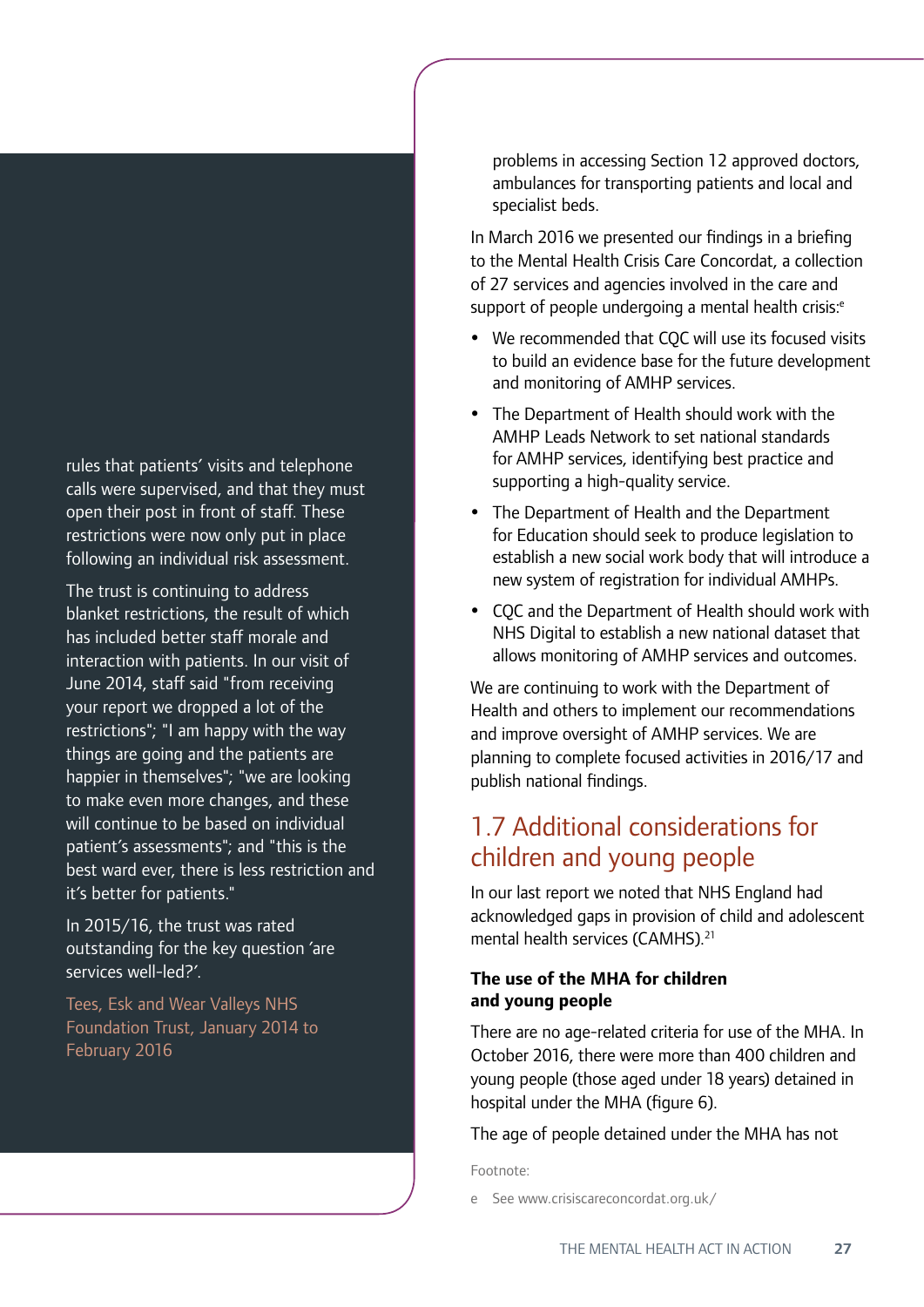### **Good practice: engaging patients in life on the ward**

"We had a morning meeting, and you can sit around talking, and generally is there anything – have we got any visitors coming in – and sometimes we'd have the newspaper and just talk about the newspaper, talk about things that are going on. All just sitting around, talking, with the staff was lovely. You felt more engaged with them and with everybody else..."

Service User Reference Panel member

#### **What good looks like**

Commissioners, providers and professionals should consider the broad range of interventions and services needed to promote recovery not only in hospital but also after a patient leaves hospital, including maintaining relationships, housing, opportunities for meaningful daytime activity and employment opportunities. Staff should ensure that patients have the opportunity to be involved in planning and discussing life on the ward while they are inpatients, acting on feedback given and seeking ways to improve the activities available based on the needs of individuals and their recovery plans.

#### **Examples from practice**

We attended the daily morning meeting In addition to a daily planning meeting with patients and staff. We found this to where practical matters such as leave be a good example of empowerment and requirements were addressed, all patients involvement, with all patients playing an and staff attended an additional evening active part in planning their activities for debriefing' session. This focused on a the day. All of those present at the meeting, review of the day to talk about what had including staff, gave an account of their plans gone well, and any issues, with a view to for the day, and detailed who they would be resolving difficulties quickly. The session spending time with in or at various activities. also encouraged attendees to recognise

Oak Lodge Rehabilitation Centre (Alternative and acknowledge positive outcomes and<br>Futures Group Ltd), June 2016 **an effective method of ensuring open and**<br>an effective method of ensuring open and meaningful communication between patients and the care team on a regular basis, showing that they were meeting the guiding principles of the MHA Code of Practice.

> Cygnet Hospital Beckton, Bewick Ward, April 2016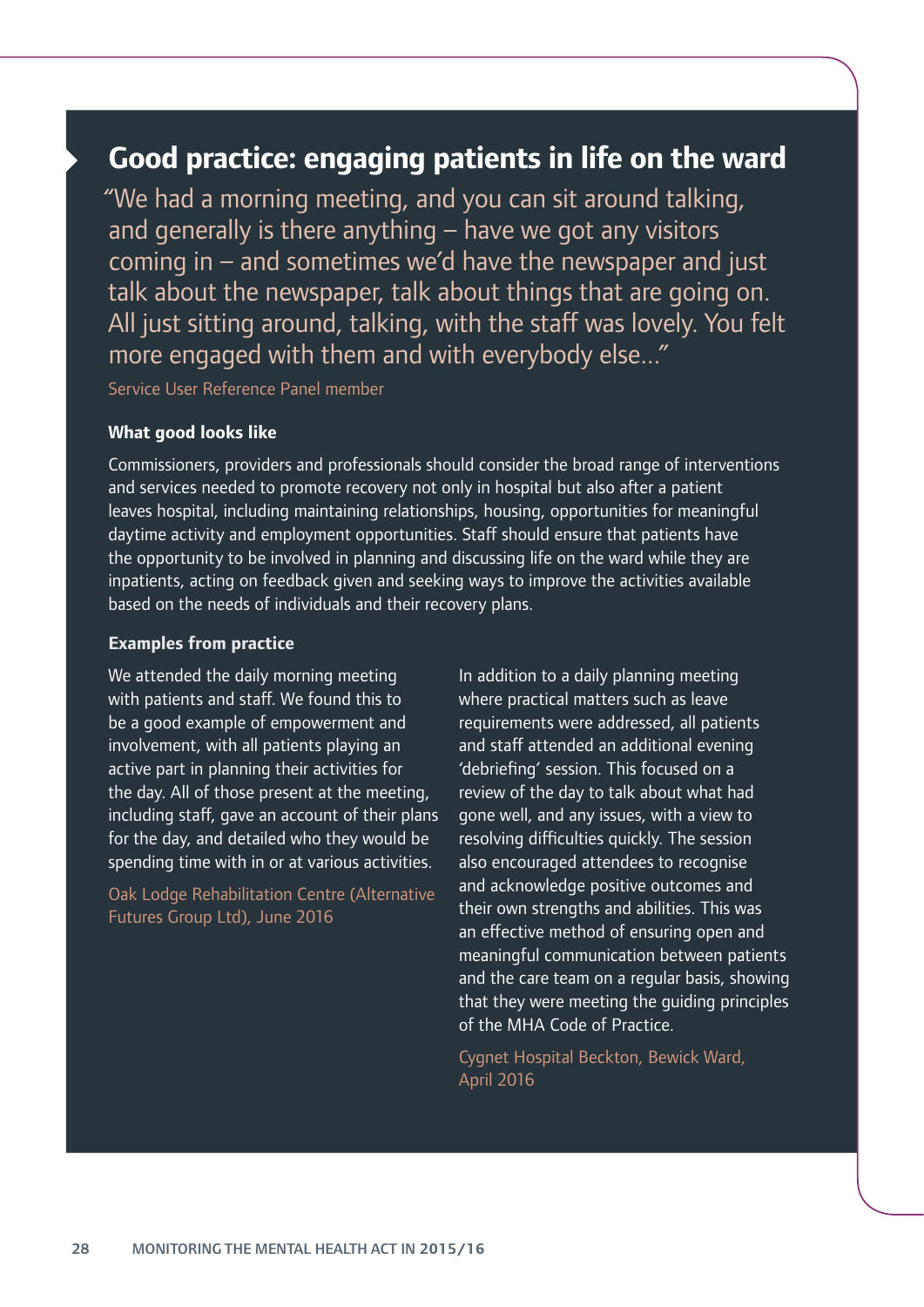previously been collated. As a result, we do not know whether the above snapshot is typical of children and young people inpatient numbers in mental health services.<sup>f</sup> If it is, this suggests a different pattern to adult services, where we have seen that there may now be more inpatients subject to the MHA than informal patients. The 2016 snapshot shows a third of children and young people inpatients detained under the MHA, with most of the remainder treated on an informal basis. For some patients, this will be simply because they have capacity or competence to consent to admission and treatment, and do so. For others, parental consent may be the legal authority for admission and treatment.

It seems possible that there is a greater proportionate use of the MHA today for children and young people than in the past, because of recent changes in emphasis on the "scope of parental responsibility" in the Code of Practice (paragraph 19.40 to 19.43). We understand that many clinicians are less willing to rely on parental consent as the legal authority for admission or treatment. This may be a positive thing, due to the safeguards that the MHA provides for

#### Footnote:

- f From January 2016, the MHSDS monthly release has included experimental data from children's and young people's mental health services, including CAMHS, and so in future data will become available for comparison.
- g For example, MHA sections 37, 47 and 48 with or without restrictions.

patients (and also because it takes the burden of being the primary legal authority for an intervention away from parents, who may not want to take on a role that can lead to conflict with the patient).

NHS England acknowledges that inpatient care can lead to adverse care pathways, even when it is based on concerns that children or adolescents are a risk to themselves. This could include a spiralling of worsening symptoms and increased suicidality,

"Carers can object to out-of-area placements; some AMHPs are very good at explaining this, but some don't. Other AMHPs are very good at saying  $-$  as in the case of my husband, who said that 'you're not taking her out of area' – the AMHP said 'I completely support you', and turned round to the psychiatrist and said 'you will not get an application'. I know carers all over the country who didn't know you could do that – weren't aware that they could step in and stop that section."

Service User Reference Panel member

#### Figure 6 Inpatients aged under 18 years of age, October 2016

| <b>Legal status</b>          | <b>Number of patients</b> |
|------------------------------|---------------------------|
| <b>Informal</b>              | 870                       |
| MHA, s.2                     | 159                       |
| MHA, s.3                     | 242                       |
| MHA, part 3 <sup>9</sup>     | 10                        |
| MHA holding powers           |                           |
| Other acts (ie Children Act) |                           |
| Not known                    | 30                        |

Source: NHS England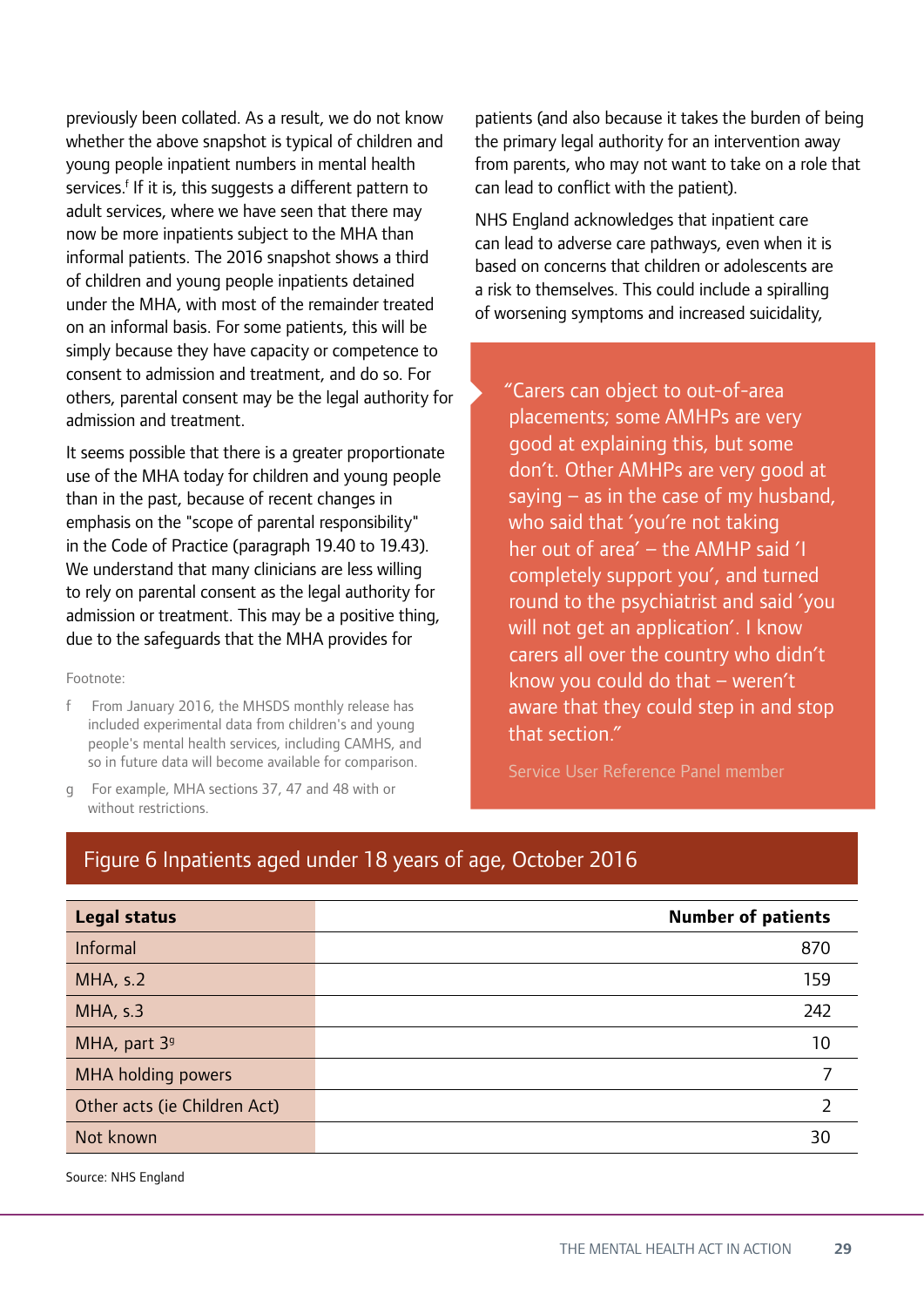leading to increased levels of security and delayed discharge.22 As well as understanding which legal authority is used for inpatient care, local areas will want to examine patterns of hospital admissions to determine whether sufficient community-based interventions are available to avoid inpatient care in the first place.

#### **Second opinions for children and young people**

In 2015/16, CQC arranged 371 second opinions for patients under 18 years of age (figure 7). Roughly two-thirds of these were for female patients. Only two of the visits were to consider treatment with electroconvulsive therapy (ECT), both for 17-year-old patients. All other visits were to consider treatment with medication for mental disorder. Eight visits were to consider medication for patients subject to CTO. Very few visits (14 overall) resulted in no certificate being issued to authorise some form of treatment without consent. In most of these cases this was because the patient had begun to give consent, or was discharged from being subject to the MHA.

#### **Notification of placement of children and young people on adult wards**

Services are required to notify CQC after any child or young person under 18 years of age spends more than 48 hours on an adult mental health ward. We are not notified about whether the child is detained or not. The numbers of notifications have increased by 2% (from 235 to 240) from 2014/15 to 2015/16. This contrasts with a jump of 22% from 2013/14 to 2014/15 (from 193 to 235). We do not know whether this reflects changes in practice, or changes in the level of compliance with

the reporting requirement.

Some services have refused to allow children or adolescents access to places of safety that are based in adult facilities in the mistaken concern that to do otherwise would breach age-appropriate accommodation guidelines. We have suggested that such an approach is a misunderstanding of the guidelines, and of the nature of a place of safety, which should be relatively self-contained and not a part of the ward that shares some facilities or staffing. While we understand that health-based places of safety may not be ideal accommodation for children or young people, they are generally the best facility available, and refusing to allow a child or adolescent to enter could lead to the use of police cells as the only alternative.

#### **CQC monitoring and inspection of CAMHS units**

When visiting CAMHS units in 2015/16, our MHA reviewers and inspectors found issues that were not markedly different from those raised in adult services. Matters raised on our visits included:

- lack of patient involvement in care planning
- lack of recording of consent and decisions about capacity/competence to give consent
- failures to provide information about legal rights, both for patients who were detained under the MHA and for those who were not
- lack of information about advocacy, and some advocacy services that did not appear to have specialist training in dealing with children and adolescents
- patients complaining of boredom and lack of activities, or lack of access to fresh air.

### Figure 7 Second opinion requests for patients aged under 18, 2015/16

|             | <b>Detained</b> | <b>CTO</b> |
|-------------|-----------------|------------|
| Under 16    | 108             |            |
| 16 or 17    | 255             |            |
| Source: CQC |                 |            |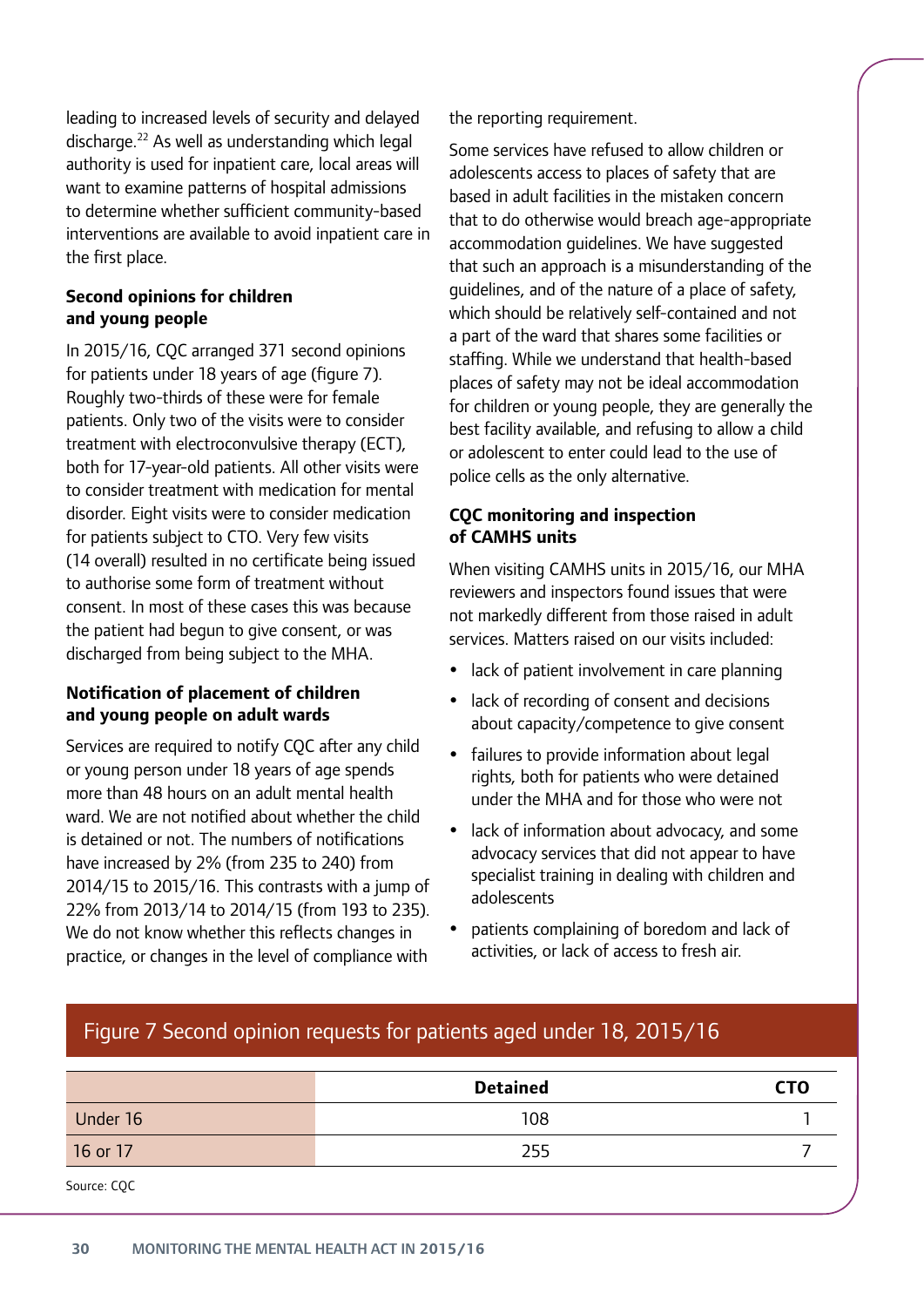On many units we engage staff over issues of blanket restrictions. We accept that many CAMHS units will have more rules than roughly comparative adult services, either because of their specialist nature (such as eating disorder units) or because of the vulnerability or young age of patients. However, on a number of wards we have challenged policies that imposed restrictions, not based on individual risk assessment, that limited bedroom access during the day; kept toilets and other facilities locked to patients; banned many personal items (including mobile phones); and restricted access to sanitary products and items of underwear. Where we have raised these, services have agreed to revise their practices to make sure that restrictions are based on individual risk assessment and not placed unnecessarily on any patient.

### 1.8 Care, support and treatment in hospital

In the Code of Practice, chapters 23 and 24 on medical treatment and care in hospital emphasise the importance of detained patients being offered appropriate treatment. To determine if treatment is appropriate, staff need to consider whether the patient has consented to or refused treatment, whether the patient has the capacity to consent, and if they need to use the powers given under the MHA to impose treatment without consent. The Code also expects services to promote good physical health care and healthy living for detained patients, assess individual needs and have clear processes for managing behavioural disturbance in a safe and therapeutic way.

#### **Consent to treatment**

Under the MHA, services have legal powers to give psychiatric care and treatment without consent to some detained patients.<sup>h</sup> For the first three months of treatment with psychiatric medication, and for the range of nursing and other interventions that can fall within the broad category of treatment for mental disorder, the statute simply states that the consent of a patient is not required (section 63). These are sweeping powers, and the Code of Practice emphasises that exercising them in ways that comply with the rights and freedoms guaranteed under the European

Convention on Human Rights requires providers to adhere closely to the requirements of legislation and good clinical practice (paragraph 2.44).

Where the MHA allows treatment to be given without consent, the Code of Practice is clear that the patient's consent should still be sought wherever practicable. Consent, refusal to consent, or a lack of capacity to consent need to be recorded. Providers should consider carefully whether to go ahead with treatment if the patient refuses or is unable to give consent (paragraph 24.41). During visits we check to see whether clinicians have recorded evidence of their conversations with detained patients over the proposed treatment, and recorded the patients' views on that treatment, as well as whether the patient consents, refuses consent, or is incapable of consent. If a patient is recorded to be incapable of consent, we expect to see a capacity assessment to support this view and, unless it would clearly be inappropriate to expect this, evidence that ways in which the patient might be helped to gain or regain capacity have been considered.

Discussions about consent to give psychiatric medication should always happen before treatment begins, as the first three months of treatment comes to an end, and when ongoing treatment is reviewed, unless there are clear reasons recorded why this was not possible for that individual patient.

However, on many visits we have found that these discussions are not taking place. The impact of failing to engage with patients could be to deny them the chance to contribute towards their care planning, or give valid consent. This could lead to unlawful treatment, or to less than good care for people that would hinder quick or sustainable recovery. During

#### Footnote:

h The treatment provisions of the MHA (and therefore the authority to treat without consent discussed above) apply to patients detained under sections 2, 3, 17A, 36, 37, 38, 44, 45A, 46, 47, 48 and 49 of the MHA. They do not apply to patients held under short-term holding powers such as sections 5, 1345 or 136, or conditionally discharged or CTO patients who have not been recalled to hospital, who are in the same position as informal patients in relation to treatment without consent.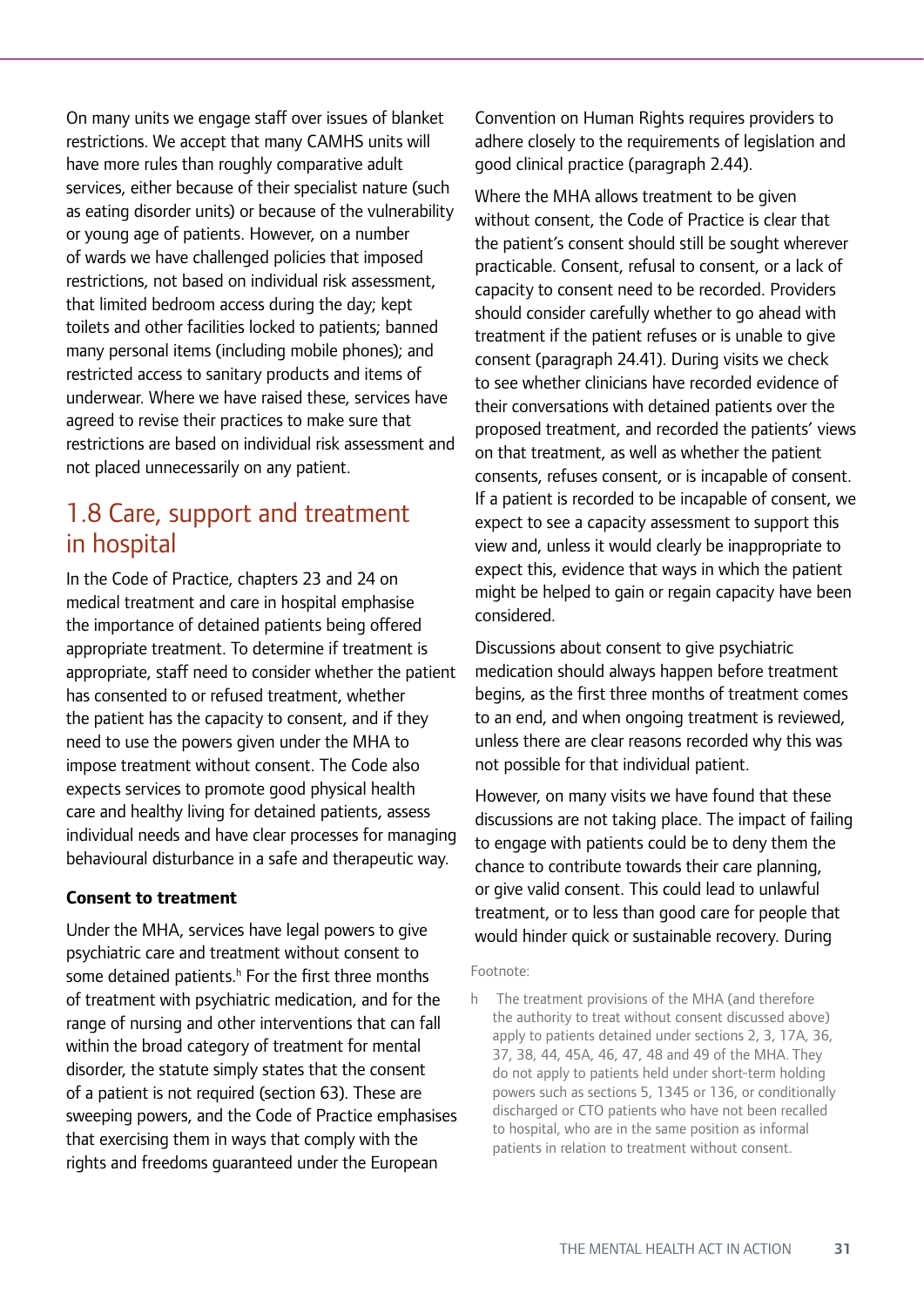2015/16, we have revised the methodology for our visits, which has given us a greater focus on this area. Not holding discussions about consent will limit the rating that we give for the key question 'are services effective?'.

To help patients understand the nature, purpose and likely effects of their medication, some services have helped patients to speak to hospital pharmacists. This helps patients to understand the treatment they are being given, and ensures that the consent given is valid. In addition, by providing a partially independent source of information and advice it may help services gain the trust and consent of patients.

#### **Promoting good physical health**

In our 2012/13 report, we showed that a worrying proportion of wards did not have ready access to GP services, and gave examples of undiagnosed or untreated physical conditions in detained patients that were compromising both their physical and psychological wellbeing (page 32/33). In our last two reports, we have highlighted the importance of improving the physical health care and healthy living of mental health patients (page 25). Our State of Care report for 2015/16 expressed our concern that some long-stay units are not sufficiently focused on the assessment and treatment of physical health problems (page 97). Patients detained under the MHA are at particular risk of co-morbidity, where physical health conditions are overshadowed by mental health conditions and remain undiagnosed or untreated. Patients using antipsychotic medication may also be at increased risk of cardiometabolic disorders.23 As a result, hospitals must routinely assess the physical health needs of patients alongside their psychological needs (paragraph 24.57). The Working Group for Improving the Physical Health of People with Serious Mental Illness has provided detailed recommendations on this, which we wholly support, for service providers, commissioners and regulators.24

We continue to review how well the physical health of detained patients is monitored. In 2015/16, we

looked at the care records of 3,031 patients who had been detained for less than a year in hospital. Of these, there was no evidence in 5% (163) of records that a health assessment was carried out at admission. This is similar to our findings in 2014/15 where 5% (137 records) did not have this evidence. In addition, 10% (76) of the records we looked at in 2015/16 reported having problems with arranging GP services for detained patients. Again, this is the same proportion as in 2014/15.

However, we have also seen some good examples of services addressing the physical healthcare needs of patients. A number of services have addressed issues with accessing GP services by arranging regular GP clinics on the ward. Some services have told us that their primary concern is addressing high levels of smoking and obesity in patients with a severe mental illness. We recognise that these are major health issues for many patients subject to the MHA, and encourage services to have a primary focus on physical healthcare advice and support, rather than simply restricting access to tobacco or food. We recognise that NHS standard contracts will require mental health services to ensure that their premises are smoke-free by no later than 31 December 2018. Services should ensure that they make full use of available resources to help promote smoking cessation in mental health settings, including secure settings, in line with the National Institute for Health and Care Excellence

"Good practice requires that doctors listen to the patient's preference because they may know that certain medications affect them in a bad way and others they get on well with  $-$  that should be listened to. And psychotropic drugs should only be part of the holistic treatment of a patient; talking therapies should go along with this."

Service User Reference Panel member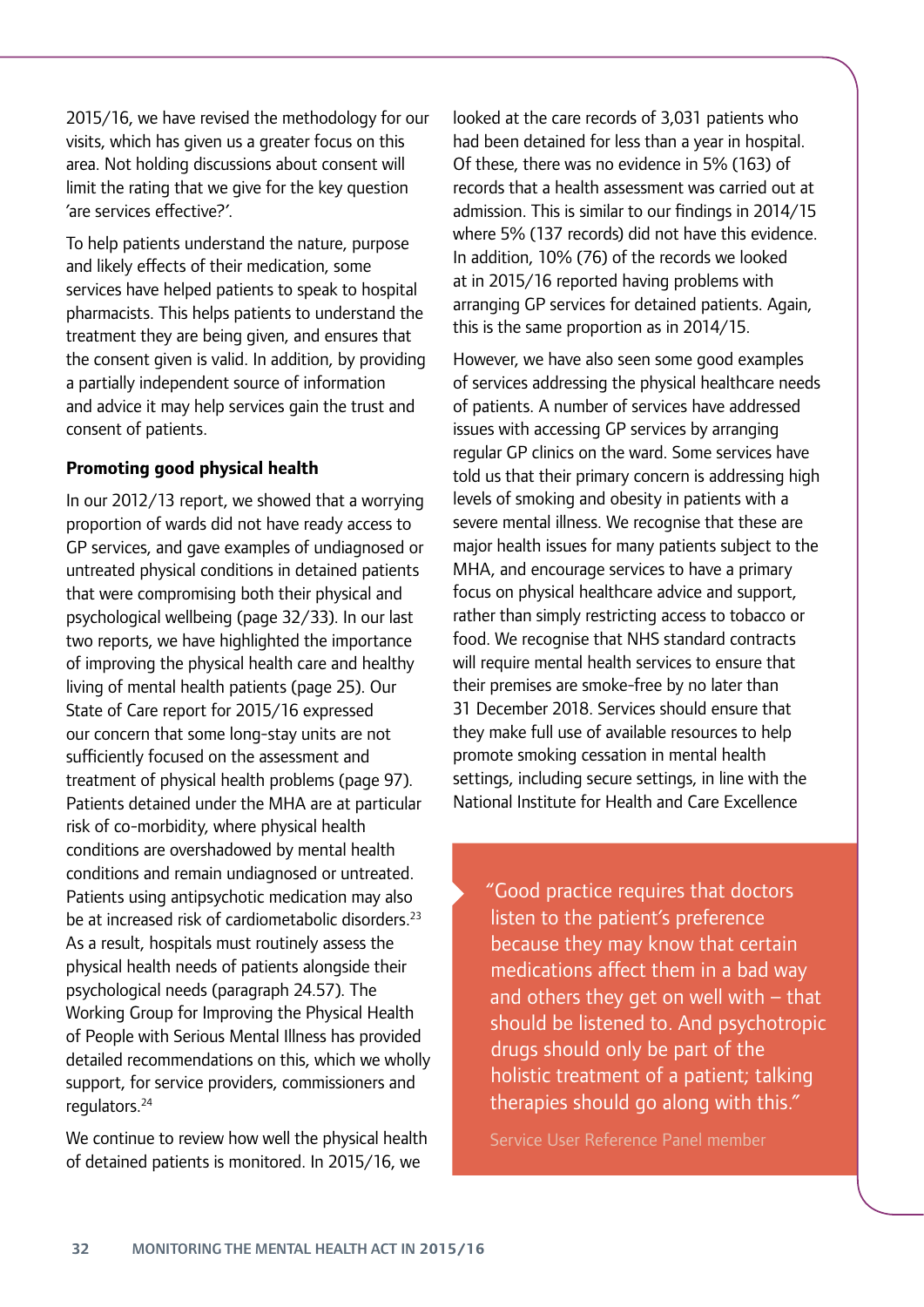(NICE) guidance to support smokefree policies.25 NHS England is also (at the time of writing) engaging on a new set of draft national Commissioning for Quality and Innovation (CQUINs) for 2017 to 2019, including the continuation of a CQUIN for improving physical health care to reduce premature mortality for people with severe mental illness.<sup>26</sup>

Throughout 2016/17, we are looking at how we can use our powers to encourage better integration between mental and physical health care. We are working to improve how we assess how well the physical healthcare needs of people with a mental health problem are monitored and addressed. We are also looking at how we assess the provision of mental health care in primary care and acute hospitals. MHA reviewers will be a part of this work, and are taking part in pilot visits to acute hospitals in 2016.

#### **The safe and effective management of behavioural disturbance**

The Code of Practice places a helpful emphasis that the best form of managing behavioural disturbance is prevention, with a focus on a positive and therapeutic culture over restrictive interventions such as seclusion or restraint (paragraph 26.4). This emphasises the importance of the care environment, staff communication and engagement with individuals and their families, and the involvement of patients in decisions about their care and support as preventive measures against behavioural disturbance.

#### **Seclusion**

The Code of Practice recommends that "seclusion should only be undertaken in a room or suite of rooms that have been specifically designed for the purposes of seclusion and serves no other function on the ward" (paragraph 26.105). As with all of the Code's recommendations using the terminology 'should', services may depart from it where they have documented and recorded a reason to do so (paragraph ix). We have seen a variety of services that can demonstrate valid reasons why dedicated seclusion facilities may not be routinely needed, for example children's units. We have issued a brief guide for inspectors that informs assessments and factors

that will need to be considered when services do not have a dedicated seclusion facility in place. However, all services will be expected to be able to demonstrate what approach would be taken if the need for seclusion arose for individual patients.<sup>27</sup>

### **Good practice: information about treatment**

"I did see one example of good practice on a visit – a room with a sign on the door saying come in and discuss your medication – people could come in and talk about their individual medication and I thought that was excellent."

Service User Reference Panel member

#### **What good looks like**

Staff and services have a duty to consider the different ways in which patients' understanding, level of involvement and opportunity for discussion can be increased when making decisions about their medication. This should include inviting patients to ask questions, explaining their right to withdraw or withhold consent, providing access to other professionals, such as pharmacists or advocates, and, with the support of the patient, involving family and carers in discussions (paragraph 24.34 to 24.53).

#### **Examples from practice**

A rehabilitation unit for men ran a monthly drop-in session with one of the trust's pharmacists where patients could raise issues, request information and discuss medication. These issues were also discussed in ward rounds and in one-to-one sessions with named nurses, and the unit gave patients the opportunity to discuss this area with a professional outside of their treatment team.

Manchester Mental Health and Social Care Trust, Anson Road, April 2016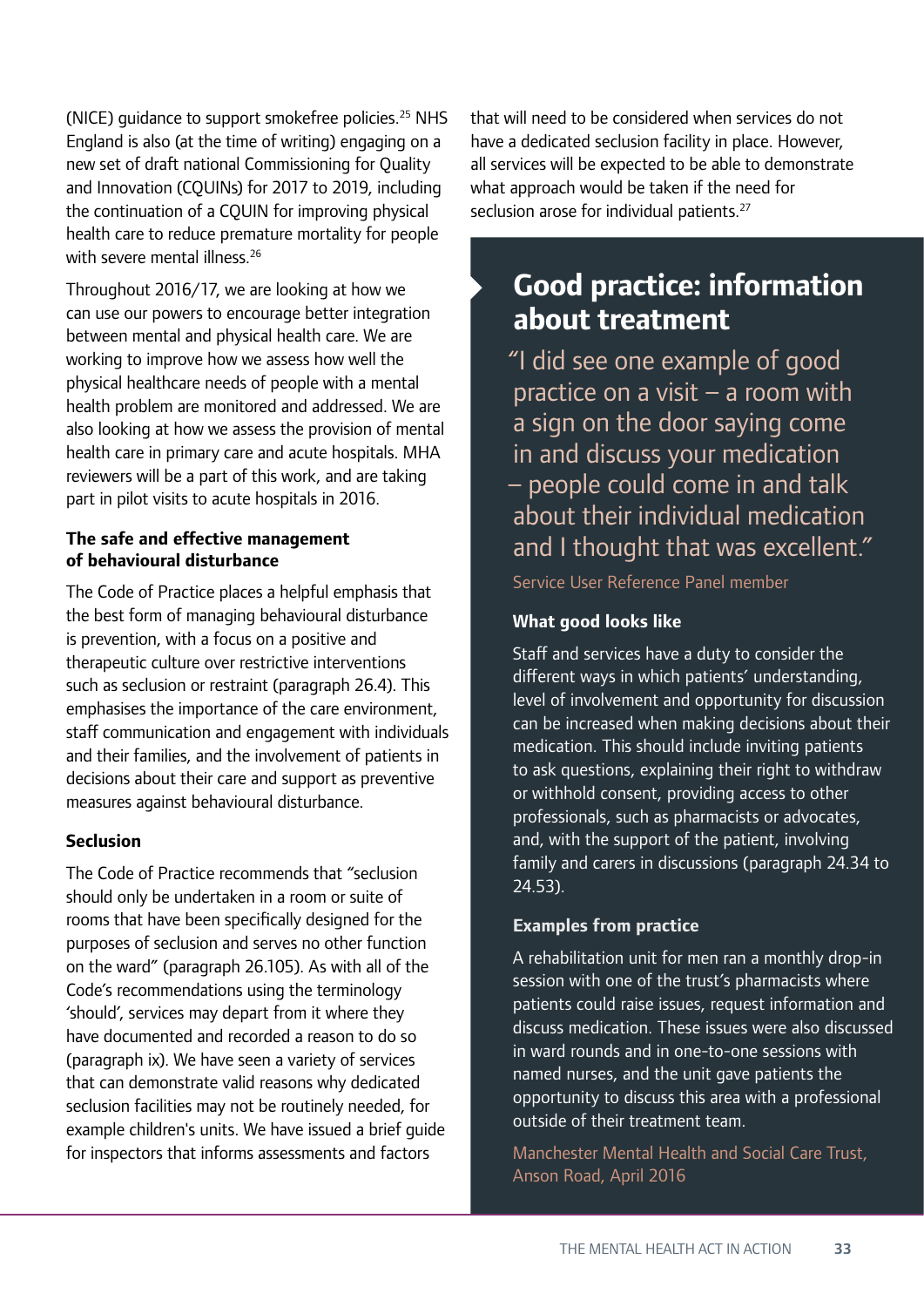Staff may not expect to use seclusion at all on many pending their transfer to a facility appropriate to wards where patients are detained, for example because the patients on the ward are elderly, or the ward is for rehabilitation before discharge. We have seen examples where such wards have had to improvise safe containment of patients who suddenly exhibit extremely challenging behaviour,

their changed circumstances. By their nature such improvisations are rarely perfect, but it seems more reasonable to focus on services' ability to arrange timely appropriate transfers, than to expect all units to be equipped for any eventuality.

In some services that do not have dedicated

### **Good practice: physical health checks for detained patients**

"I put on all my weight when I went into hospital, all I could do was comfort eating and I had no way to exercise. It happens to a lot of people"… "side effects of psychiatric medication can really harm your general health. I've got friends who are young people, in their 30s, really overweight, heart disease, thyroid trouble, all sorts."

#### Service User Reference Panel members

#### **What good looks like**

Services should consider how to help patients' engagement with physical health care, including healthy living promotion, and steps taken to reduce any potential side effects associated with treatments. Commissioners and services should work together to ensure the physical needs of patients are assessed routinely alongside their psychological needs and long-term physical health conditions are not undiagnosed or untreated, and that patients receive regular oral health and sensory assessments and, as required, referral (paragraph 24.57 to 24.62).

#### **Examples from practice**

Our comprehensive inspection of a mixed low On a visit to an acute ward we saw the piloting and medium secure unit in June 2015 found of a physical health check programme to good standards of meeting patients' physical improve physical health care in people with to the women's medium secure unit In April physical and mental health assessment form 2016, we saw that the service was working on a was completed for all patients on admission to female health project to improve access to breast the ward. This was designed to lead to tailored screening, smear tests and sexual health through lifestyle advice and signposting, and appropriate an external service provider. The referrals and follow-up. On discharge from the

healthcare needs. On a subsequent MHA visit long-term mental health needs. A comprehensive Brockfield House, South Essex Partnership **1988 ward, all patients were given a 'health passport'**<br>University NHS Foundation Trust, April 2016 transferred.

> Central and North West London NHS Foundation Trust, St Charles' Centre, April 2016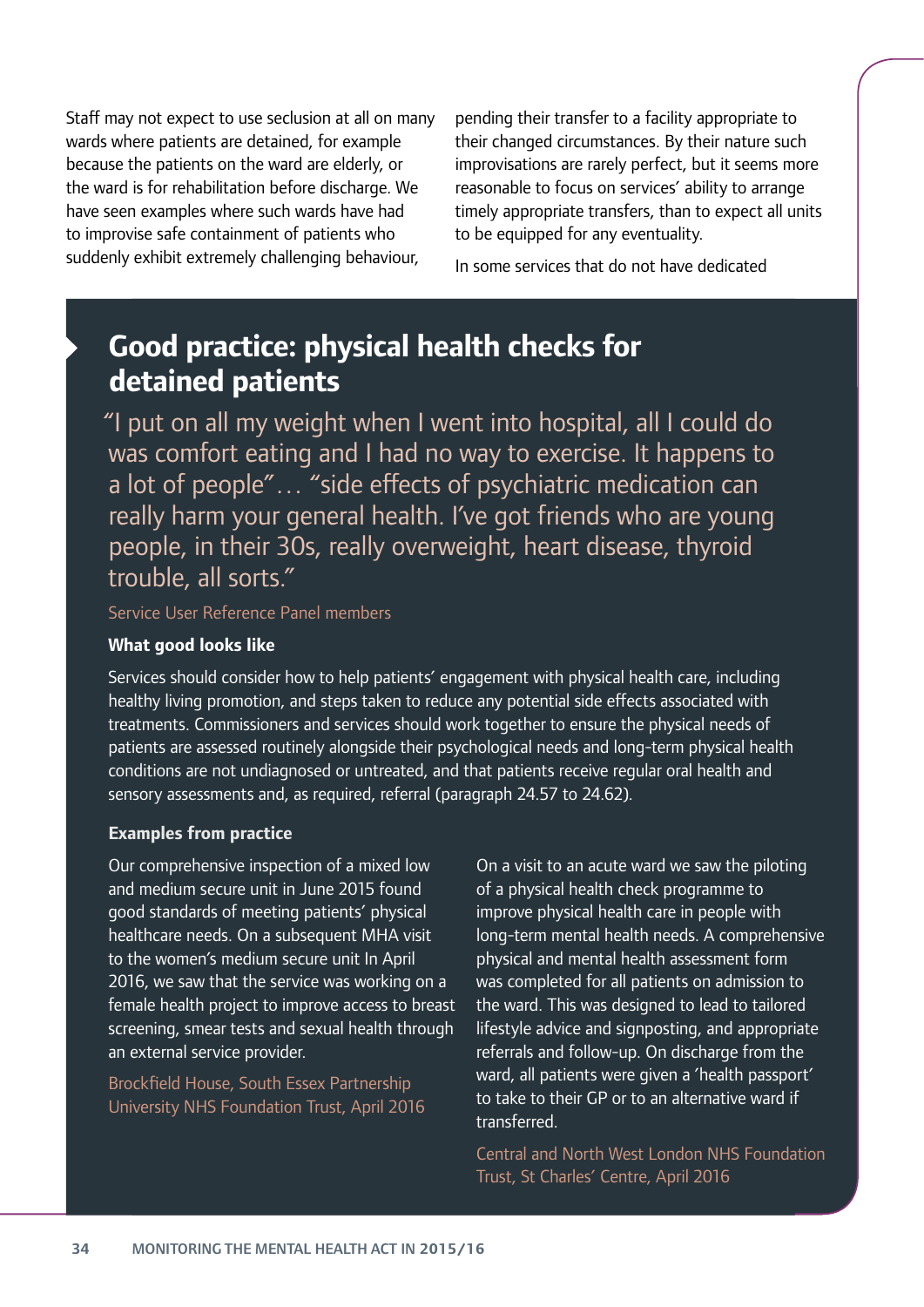"We've got a garden in our Psychiatric Intensive Care Unit. It's just a tract of grass that is never used because you need two staff for one patient to go out, and they go 'we haven't got anybody'. and the door stays locked" … "How can you be healthy if you're cooped up all the time? Everyone needs some fresh air every day. Prisoners get that."

Service User Reference Panel members

seclusion facilities, occasionally staff will take a patient to their own room or a quiet part of the ward for additional support. Where this can be achieved safely, the patient may view it as a less restrictive or less upsetting option than being taken to a dedicated seclusion room. As long as staff recognise that preventing a patient from leaving an area they have been taken to falls within the definition of seclusion, and they are applying the appropriate safeguards, we accept that this is a rational reason to depart from the Code's guidance over only using dedicated seclusion facilities.

It is encouraging to see initiatives, such as the example given below, to provide alternatives to seclusion in some psychiatric intensive care units (PICUs), which are services that will often have an expectation of frequent use of this intervention.

Where services are trying alternative approaches to seclusion, or using a non-dedicated seclusion room to isolate patients on occasion, they should periodically review practice to ensure that all interventions falling within the broad definition of seclusion are recognised as such, and that the seclusion episodes are reviewed as required by the Code. Services must also make sure that patients' comfort or safety is not disadvantaged by the physical environment of the spaces used, which is unlikely to meet all the recommendations relating to seclusion rooms in the Code.

#### **Physical restraint**

In comprehensive inspections, we ask services to provide audit data on the number of physical restraint

episodes in their hospital, and indicate whether prone (face-down) restraint was used. If prone restraint is used, we expect the provider to be able to state the circumstances that justified this, and what arrangements they have in place to get immediate medical attention. This needs to be clearly recorded in individual care plans, and regularly monitored and reviewed.

In line with the Department of Health's policy Positive and Proactive Care, providers should have a policy on the use of restraint and a programme for reducing the use of restrictive interventions, for which the board is accountable.28 Use of all restraint, including any use of mechanical restraint, should always be in line with this policy, and any staff need to be appropriately trained.

#### **Mechanical restraint**

transit to, one of the three high security hospitals.<sup>29</sup> We expect services to follow the recommendations of the Code of Practice in the way they govern the use of mechanical restraints. However, the Code's approach conflicts with NICE guidance, which suggests that mechanical restraint should only be used in, or in

### **Good practice: personalised arrangements to manage patient distress**

Special arrangements had been made for a patient who found it difficult to manage his behaviour. The ward had converted the neighbouring bedroom into a de-escalation room to remove the need for him to have to be taken off the ward when he was distressed.

Cheswold Park Hospital (Riverside Health care Ltd), Gill Ward, May 2016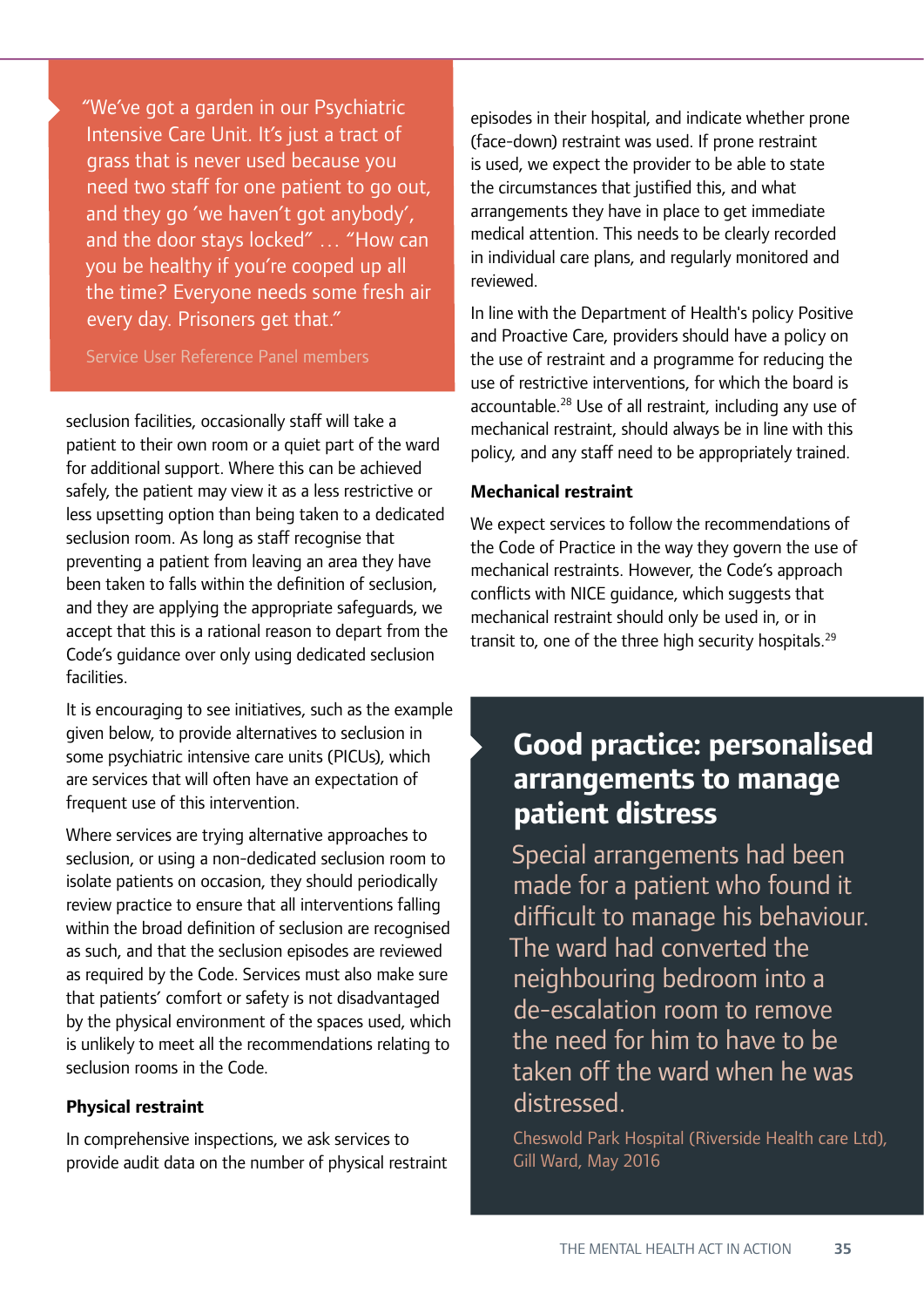"Empowerment – the providers need to listen to what the patients want. That is empowerment… so the service provider is driven by what the patients require. Listening to what the patients want and doing what the patients want..."

Service User Reference Panel member

A number of services and clinicians have approached us with concerns over the NICE guidance. We have taken the view that all local policies on restraint should be clear that the least restrictive option for patients is the priority. Monitoring by local teams should include all uses of restraint and specifically identify mechanical restraint use, ensuring there is a clear reason recorded that this has been done in the best interests of individual patient, irrespective of the security level of the service.<sup>30</sup> We believe the issue of this conflict between the NICE guidance and the Code of Practice should be considered by the Department of Health and further guidance should be issued to providers to clarify the position for services and regulators.

We continue to see wards following good practice in considering whether to use mechanical restraint. The type of intervention used (for example, soft hand restraints that impede but do not immobilise the patient) needs to be based on the best interests of the individual patient, rather than whether it is a low, medium or high secure hospital. Whenever mechanical restraint is used, this should be reported to the managing board of the service.

We have found that mechanical restraints are sometimes being used as a blanket measure when transporting patients off-site (for example to court or other appointments, or when given leave of absence for leisure). Some uses of handcuffs or soft cuffs will be a Ministry of Justice requirement for granting leave to a restricted patient. However, services need to ensure that they are not using these measures unnecessarily. Some forensic units have told us that they audit the use of handcuffs. This helped one service to recognise its use was too high, and led

### **Good practice: a non-seclusion policy in a psychiatric intensive care unit (PICU)**

We visited a PICU ward that had been rated outstanding in our comprehensive inspection six months earlier. The ward was at the forefront of developing national standards within PICUs, and has been the recipient of several national and international awards. The trust had a nonseclusion policy and did not have any dedicated seclusion rooms. We found that the ward had developed innovative ways of treating patients with challenging behaviour. This included using verbal de-escalation techniques and intensive staff support to reduce the need for seclusion and other restrictive interventions. Staff told us that when patients became upset or agitated they would be taken initially to their rooms. Staff would stay with patients until they became calmer and could re-join the ward.

2gether NHS Foundation Trust, Wooton Lawn Hospital, Greyfriars Ward, June 2016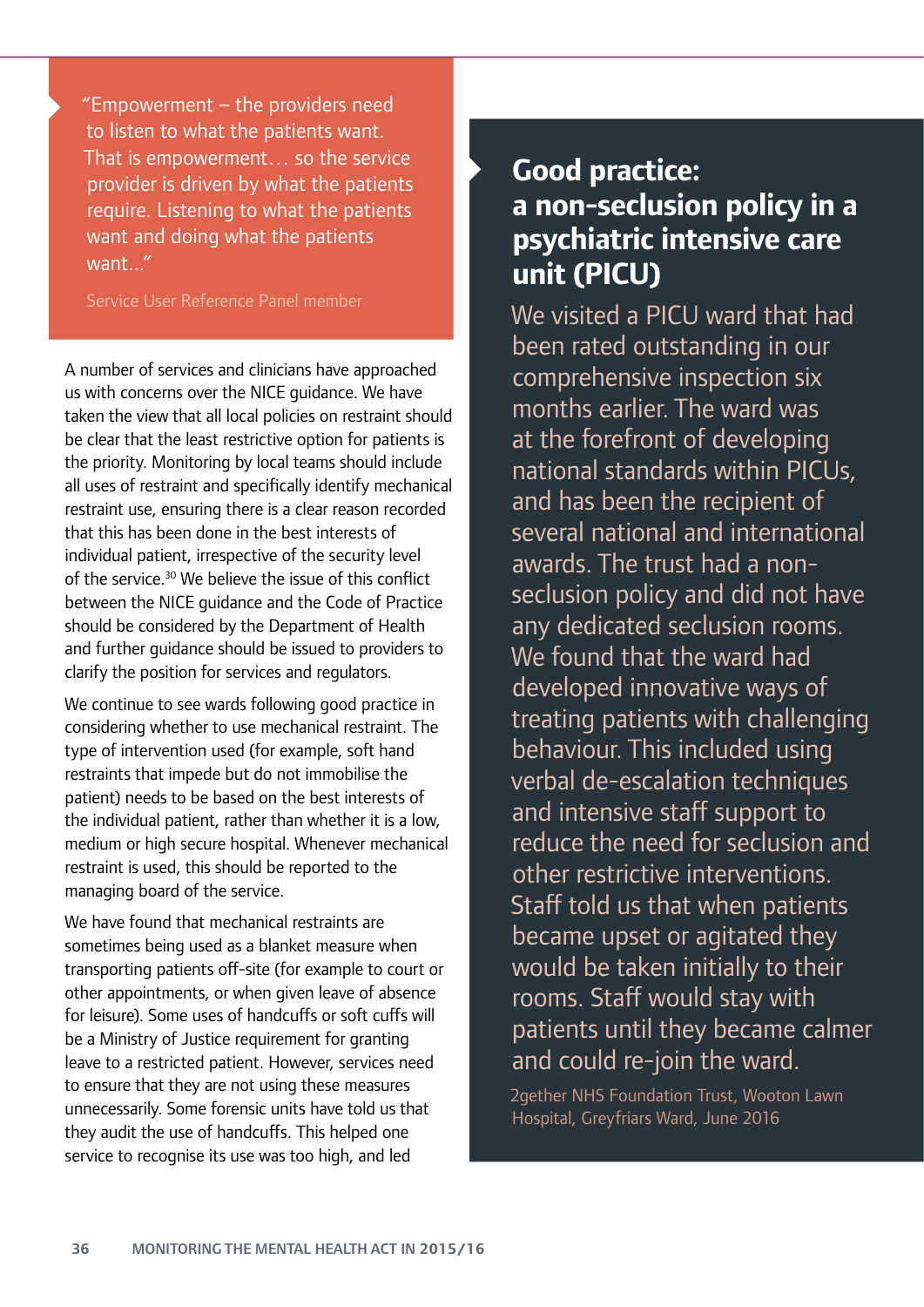to the service ensuring that a risk assessment was completed for each patient. We encourage other services to adopt this approach and ensure that Ministry of Justice caseworkers know when patients have been assessed as not requiring handcuffs so that any requirement established by its caseworkers can be reconsidered.

### 1.9 Leaving hospital

In its chapters on leaving hospital, the Code of Practice provides guidance on care planning in the context of the Care Programme Approach, including aftercare planning and individualised risk-assessment.

We check the quality of care plans, including whether they are detailed, comprehensive and developed with the involvement of patients and carers. While some services are doing this well, and using innovative practices, overall we continue to find issues with a worrying proportion of care plans and we urge services to look at this closely.

#### **Patient involvement in care planning**

Although the MHA provides authority for treatment without consent, the principles that should underpin its use require patients to be involved in decision-making and that clinicians should consider and fully document patients' views on proposed treatment. Guiding principles of the Code of Practice also requires providers

to fully explain and document reasons why they take any decision that is contrary to the patient's preferences.

During our visits in 2015/16, MHA reviewers found no evidence of patient involvement or patient views in 29% (1,214) of the care plans they reviewed (figure 8). There was no evidence that the patient's views about treatment were considered in 26% (1,118) of care plans examined. We recognise that for some people, the nature or degree of their mental disorder may make it difficult for them to engage with the care planning process. However, it is clear in some of our visit reports that staff had failed to make adequate attempts to make such engagement happen. We expect all services to carry out and document measures to support patients' engagement with the care planning process, including building patients' capacity to engage where there is an issue.

There has been a drop in the overall proportion of care plans that we judged to be meeting Code of Practice expectations in 2015/16, compared with the previous year.<sup>i</sup> We cannot tell whether this is a temporary halt or a significant reversal of

#### Footnote:

i In 2014/15, we found no evidence of patient involvement or patient views in 25% of records examined, and no evidence of the patient's views about treatment in 24% of records examined.

### **Good practice: mechanical restraint in a medium secure unit**

Staff on a women's medium secure unit demonstrated being open, transparent and looking at all possible least restrictive ways of supporting a patient being nursed in long-term segregation with mechanical restraint. Staff also sought feedback on their intervention through the Royal College of Psychiatrists' Quality Network for Forensic Mental Health Services.

Nottinghamshire Healthcare NHS Foundation Trust, Arnold Lodge, Coniston Ward, April 2016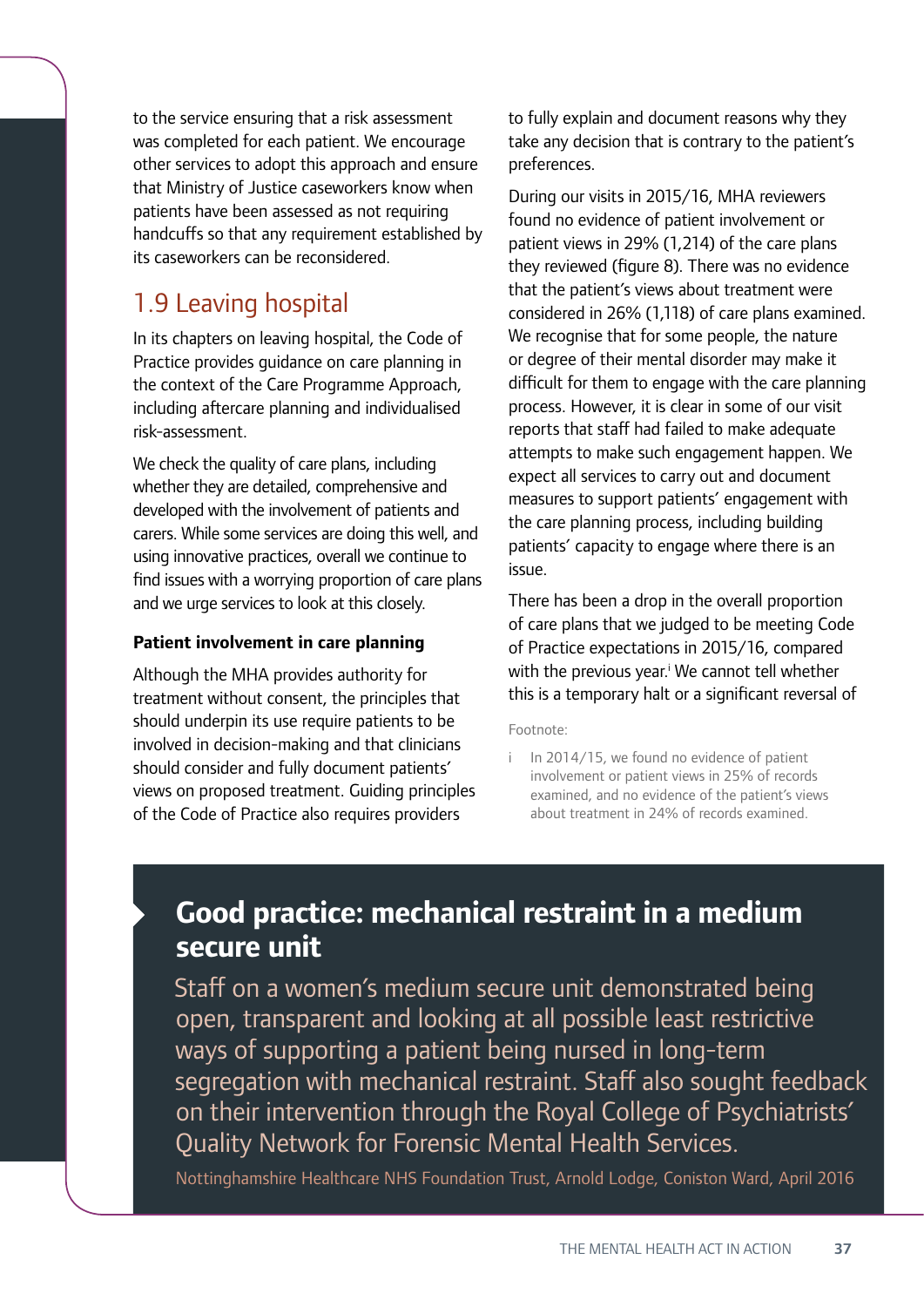the trend towards continuous improvement in the figures from 2010/11 to 2014/15, but providers should reflect on this in relation to their own practice and feedback from our visits.

In 2015/16 we found 10% of care plans that showed that patients' needs had not been considered, or that staff had not considered the minimum restrictions required for the individual. This is the same proportion as for the previous year. However, some services have addressed this issue very well, and we have commended a number of services for the levels of patient involvement in their care.

National Voices, which we commend to services.<sup>31</sup> Many services accept the principle of patient involvement in care planning, but can struggle to turn this into practice. Effective involvement requires a person-centred approach, and an openness towards co-production of care plans. There is much user-led research and support for services on such implementation, including the narrative for person-centred care produced by

"When we talk about patient involvement, I'd like to use the word co-production. So care plans should be co-produced, so it's less something done to people" …"When you change the language, you can change the practice" … "When you're not cutting and pasting from another care plan, but co-producing care plans."

"It's very important that you write your own care plan – it's your chance to say how you want to change your life. People should be encouraged to make advance decisions and planning in advance for any future relapse."

Service User Reference Panel members

#### Figure 8 Evidence of patient involvement in care planning in examined records, 2015/16

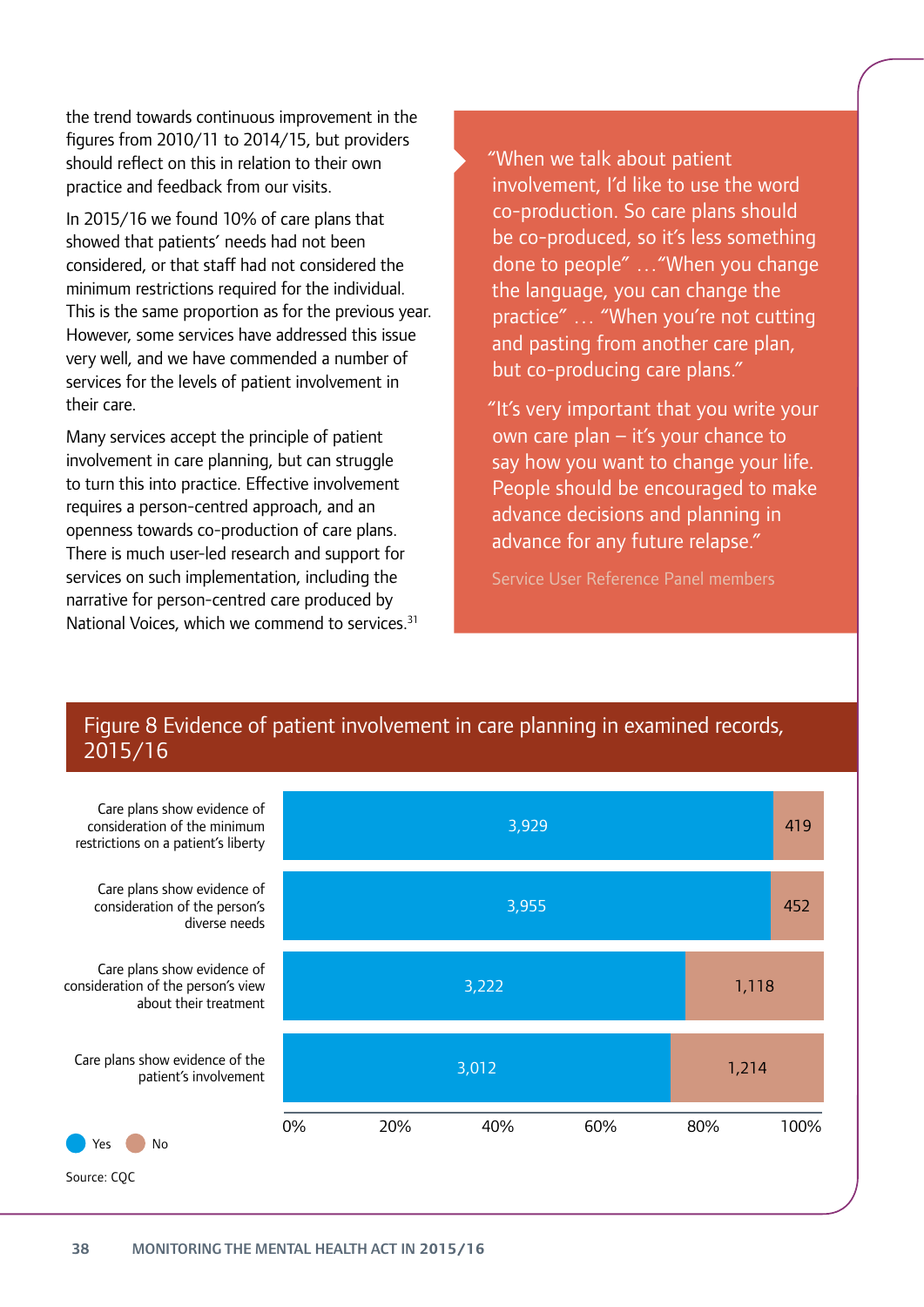### **Good practice: patient involvement in care planning**

"What else I hate is them having a meeting before you're invited in, and then another after you've been in and gone. I want to see no decisions about me without me, and no discussions about me without me: I want to be in on every discussion."

Service User Reference Panel member

#### **What good looks like**

Services should have clear strategies in place to actively involve and engage patients as fully as possible in the co-production of care plans. This should include the allocation of named individuals responsible for coordinating and regularly reviewing care plans in close partnership with patients and others involved in implementing the care plan.

Commissioners and providers should have processes in place to monitor how effectively aftercare needs are being planned and whether these are started as soon as possible following hospital admissions, ensuring steps are taken to jointly identify appropriate aftercare services for patients in good time for their eventual discharge from hospital (paragraph 34.10 and 33.10 to 33.15).

#### **Examples from practice**

We found that each patient had a **On an unannounced visit to a learning** comprehensive integrated care plan that disability assessment and treatment unit, we Each patient's care plan was tailored to their involvement in all aspects of care planning. needs and contained the patient's own views All documents were in easy read format and wishes throughout, even when these and demonstrated patient input from their contradicted the views of the staff. Both admission onwards. Staff took great care at shared risk") were provided in an easy read as often as needed to involve and reassure format. In addition to an active advocacy patients. service, Women in Secure Hospitals (WISH), Humber NHS Foundation Trust, Townend<br>a national user-led charitable organisation court, June 2016 working with women with mental health needs in prisons and hospitals, held a monthly surgery to provide additional advocacy, peer support, supervision and practical guidance to both staff and patients on the unit.

Calderstones Partnership NHS Foundation Trust, Coniston & Grasmere wards, April and June 2016

included a positive behavioural support plan. found comprehensive evidence of full patient the care plan and the risk assessment ("my all stages and took time to explain everything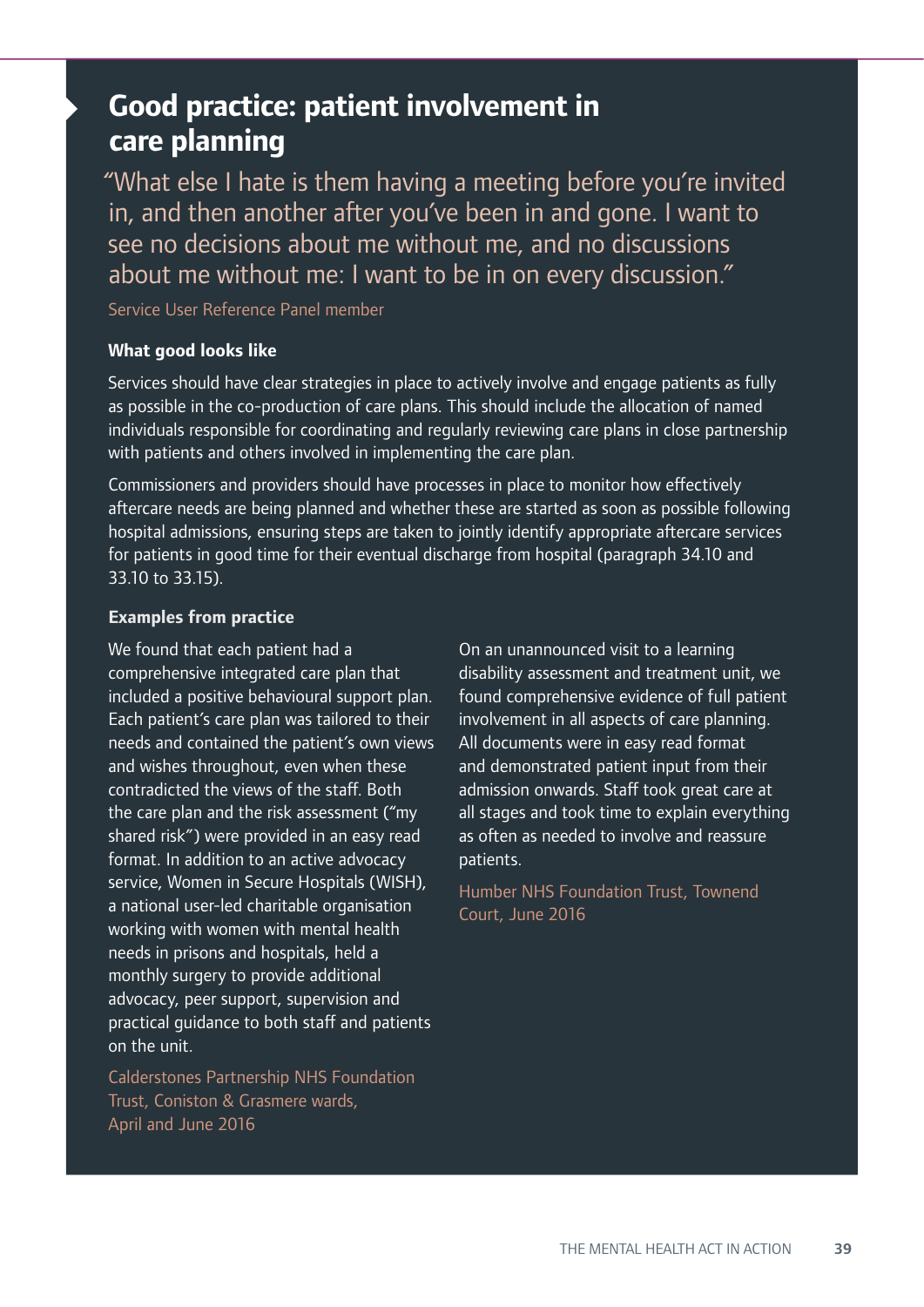Recent research analysing random-controlled trials also shows that the use of advance statements may lead to a statistically significant and clinically relevant reduction in compulsory admissions of adult psychiatric patients, whereas community treatment orders, compliance enhancement, and integrated treatment showed no evidence of such a reduction.<sup>1</sup> Advance statements are a form of care-planning: they can state preferences for actions to be taken or not taken in a crisis. It is possible that such agreements, if made in co-production with clinical teams so that they are realisable in practice, could prevent some patients from ending up in a position where they refuse consent to hospital admission they do not want, for example, by stating a preference for certain hospitals or wards over others, or other details to do with admission, or could ensure that interventions are carried out and accepted before hospital admission becomes necessary. As such, co-production of care plans could be the most effective way in which services might address the rising number of detentions under the MHA and seek to reverse this trend.

#### **Discharge planning**

The Code and Care Programme Approach expect service providers to begin discharge planning

as soon as the patient is admitted. Services also need to ensure that patients are clear about plans and goals for their recovery and discharge. We see some excellent practice in such care planning, showing that patients are listened to and their views are recorded, even when these do not match the clinicians' views. Other examples of good practice include a particular focus on engaging with and supporting carers and family members, both in understanding the patient's care and treatment in hospital, and in developing skills to help them after the patient's discharge.

Commissioners and all services involved should give particular attention to the Code of Practice's chapter on mental health aftercare, that states that they should interpret the definition of aftercare services broadly. This should include health care, social care, employment services, supported accommodation and services to meet the patient's wider social, cultural and spiritual needs, to the extent that they meet a need arising from or related to that person's mental disorder and could help recovery.

However, 32% (1,324 out of 4,086) of care plans we reviewed during 2015/16 showed no evidence of discharge planning. This is a slightly larger proportion than 2014/15, when the equivalent



Figure 9 Evidence of risk assessments in examined records, 2015/16

Source: CQC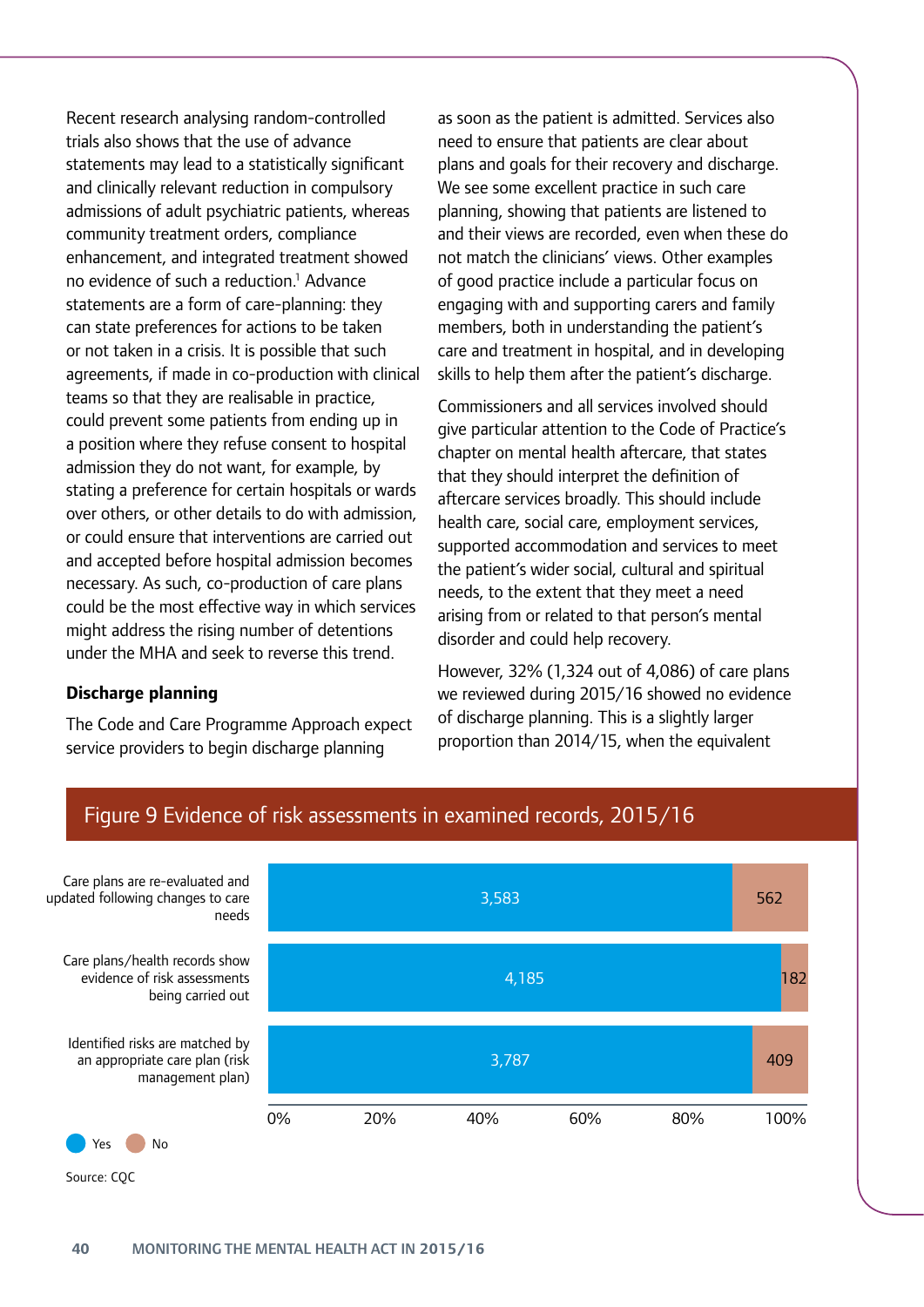measure showed 29% of records had no evidence of discharge planning. As with other such findings discussed in this report, we cannot tell whether this is a temporary halt or a significant reversal of the trend towards continuous improvement in the figures from 2010/11 to 2014/15, but providers should reflect on this in relation to their own practice and feedback from our visits. Where we find issues, we ask providers to review their procedures to make sure that aftercare planning is regularly reviewed from the point of admission, and fully documented in care plans.

We have seen a number of examples where services have been particularly supportive to carers. Many of these services are using guidance from the *Triangle of Care* initiative.32

Involving carers in hospital care and aftercare planning can be complicated for patients in out-of-area placements, despite guidance in chapter 14.85 of the Code of Practice. Some families have to pay their own travel costs and are struggling to sustain this. Nearest relatives may claim travel expenses from the Tribunal service to attend Tribunals. However, there do not appear to be any other agreed sources of funding for them to visit hospitals for other purposes. With current financial restrictions, local authorities may be less willing to cover such costs through their local welfare provision. Many hospitals provide financial assistance to relatives but this is not universal. To make sure that carers are fully involved, specialist service providers and commissioners of out-of-area placements should consider how they may offer support and guidance for families and carers' visits.

#### **Individualised risk assessments**

MHA reviewers check care plans for individualised risk-assessments, which should be updated as patients' circumstances change. In 2015/16, our MHA reviewers found that 14% (562) of care plans had not been re-evaluated and updated following a change in circumstances (figure 9).<sup>j</sup> This is a larger proportion

Footnote:

In 2014/15 we found that 11% (425) care plans examined had not been re-evaluated and updated following a change in circumstances.

than the previous year. The majority of services do have appropriate processes for managing risk. In these services risk assessments are completed with patients; updated in response to significant events, such as taking leave from hospital; and actively used by staff in the day-to-day care on the ward. Providers whose feedback from our visits raises concerns over individualised risk assessment should reflect on this in relation to their own practice.

### **Good practice: involvement of carers**

We were particularly impressed with the way that one learning disability assessment and treatment unit involved both patients and carers in developing and implementing individualised programmes of care. We spoke with the parents of a patient who was resident on the unit and had been admitted following a breakdown in care arrangements elsewhere. They described how times for multidisciplinary meetings were changed to accommodate their travel arrangements, how visiting times had been flexible (they lived some distance away) and how there was regular contact when anything changed or there was an issue that the staff felt they needed to be informed or consulted about.

Cheshire and Wirral Partnership NHS Foundation Trust, Greenways, June 2016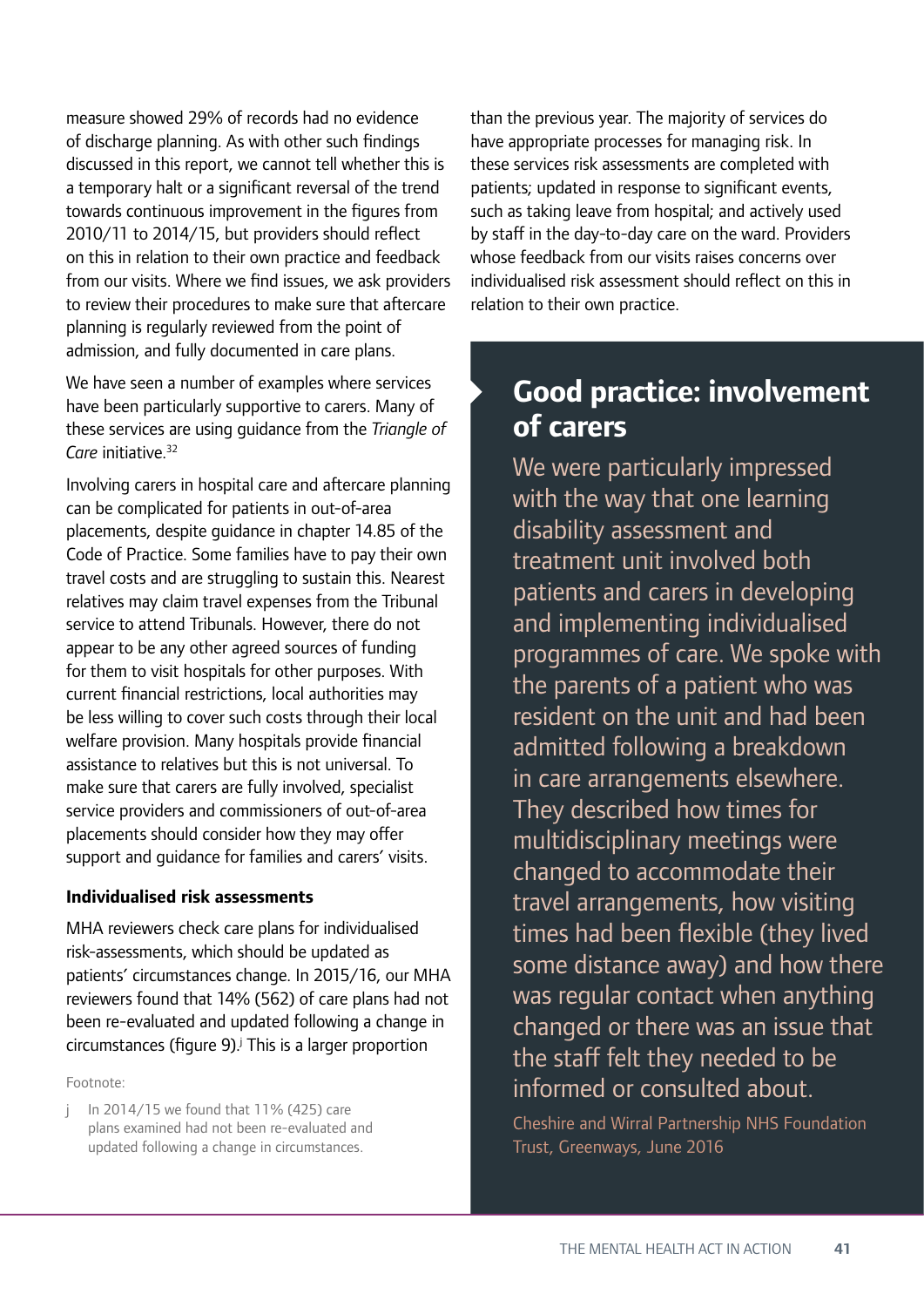# **Part 2**  CQC AND THE MENTAL HEALTH ACT

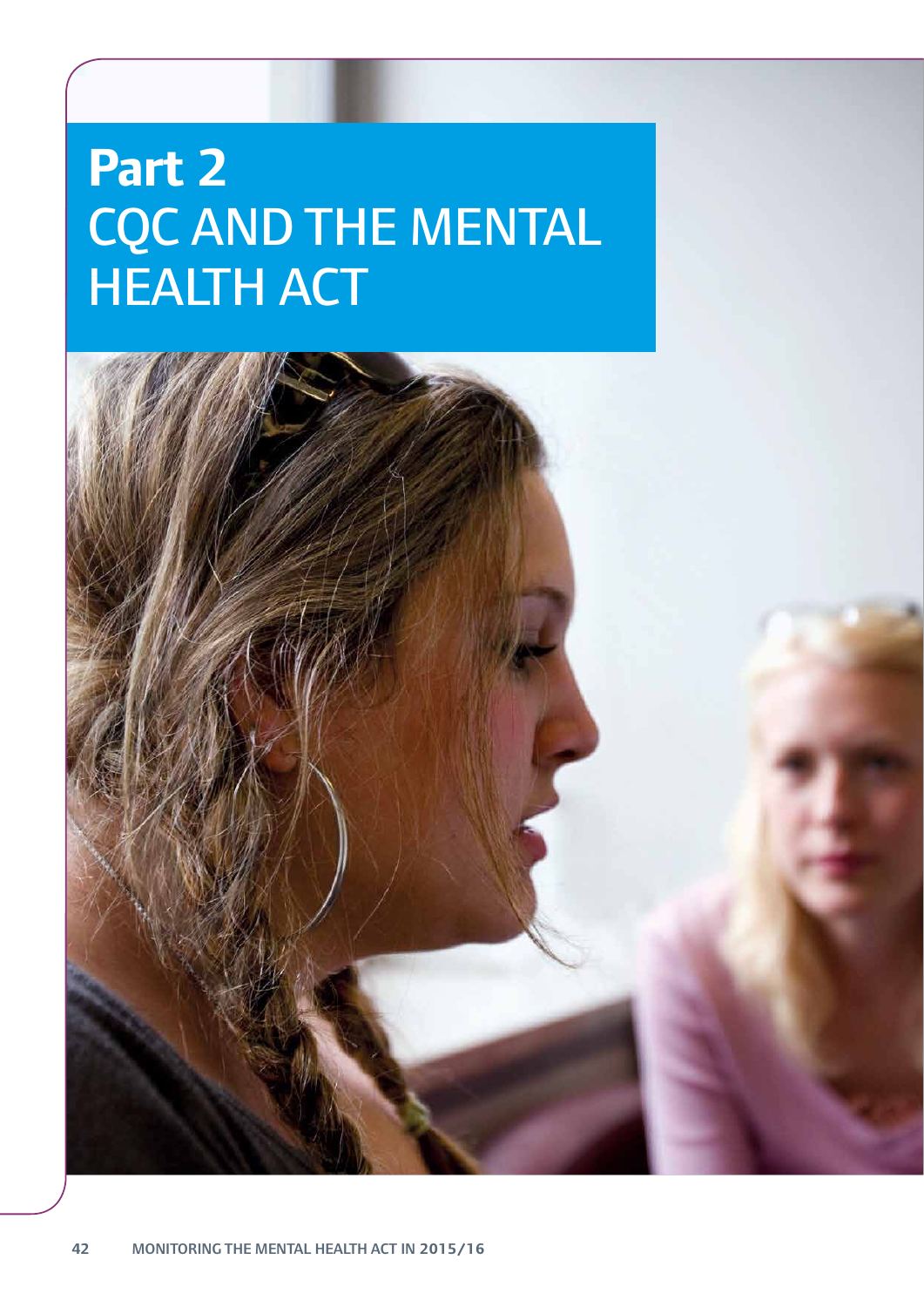### **Key points**

In 2015/16:

- We carried out 1,349 visits, met with 4,282 patients and required 6,867 actions from providers.
- Our Second Opinion Appointed Doctor service carried out 14,601 visits to review patient treatment plans, and changed treatment plans in 27% of their visits.
- We received 1,422 complaints and enquiries about the way the MHA was applied to patients. Issues identified included medication, care provided by doctors and nurses, leave arrangements and safeguarding concerns.

### 2.1 Monitoring visits

In 2015/16, our MHA reviewers conducted 1,349 MHA monitoring visits to 1,309 wards and met with 4,282 detained patients. $k$  We aim to visit all providers on a regular basis, and during 2015/16 we visited 95% of NHS mental health trusts registered to treat people under the MHA.

The central focus of our monitoring visits remains the experience and concerns of detained patients. Our private meetings with detained patients are the core of our visits. MHA reviewers also speak with patients and staff, and produce a report for the provider setting out areas that providers need to act on to improve the quality of care for patients subject to MHA powers.

#### **Impacts and improvements**

At the end of our visits, we meet with local teams and explain what we have seen during the day and heard about during our interviews with patients. This can include general observations about how the MHA is being applied, examples of good practice, and areas where we think that the provider needs to take action to improve care. After the visit, we write to the provider to set out our findings, and request an action plan to address matters of concern. In 2015/16, we raised 6,867 individual matters following our visits. The themes of these were similar to those raised in our previous years' visits:

 choice and access, including food options and ward activities (1,101 instances)

- treatment and medication (691 instances)
- section 17 leave from hospital (698 instances)
- patient information and rights (506 instances)
- personal needs, such as care planning, raised by individual patients (568 instances).

#### **The influence of MHA monitoring on inspection ratings**

We use the findings from our MHA reviewer visits to inform our regulatory inspections of specialist mental health services and, in some cases, use of our enforcement powers to require change. On our inspections, we check that people subject to the MHA are assessed, cared for and treated in line with the Act and its Code of Practice, under the key question 'are services effective?' This includes whether hospital managers routinely monitor and manage information about how they are meeting their duties under the MHA, and take action when issues are identified.<sup>33</sup>

#### Although we have not introduced a specific regulatory rating for the way providers operate the MHA, our MHA reviewers work closely with our inspection teams and use information from the MHA

#### Footnote:

k This is 97 more visits than we reported in our 2015/16 Annual Report and Accounts (published July 2016), due to late entry of visit data into our records. This means that we were one visit short of our target number of visits in 2015/16, and met the target by 100% (as a rounded figure) rather than by 93% as reported in July.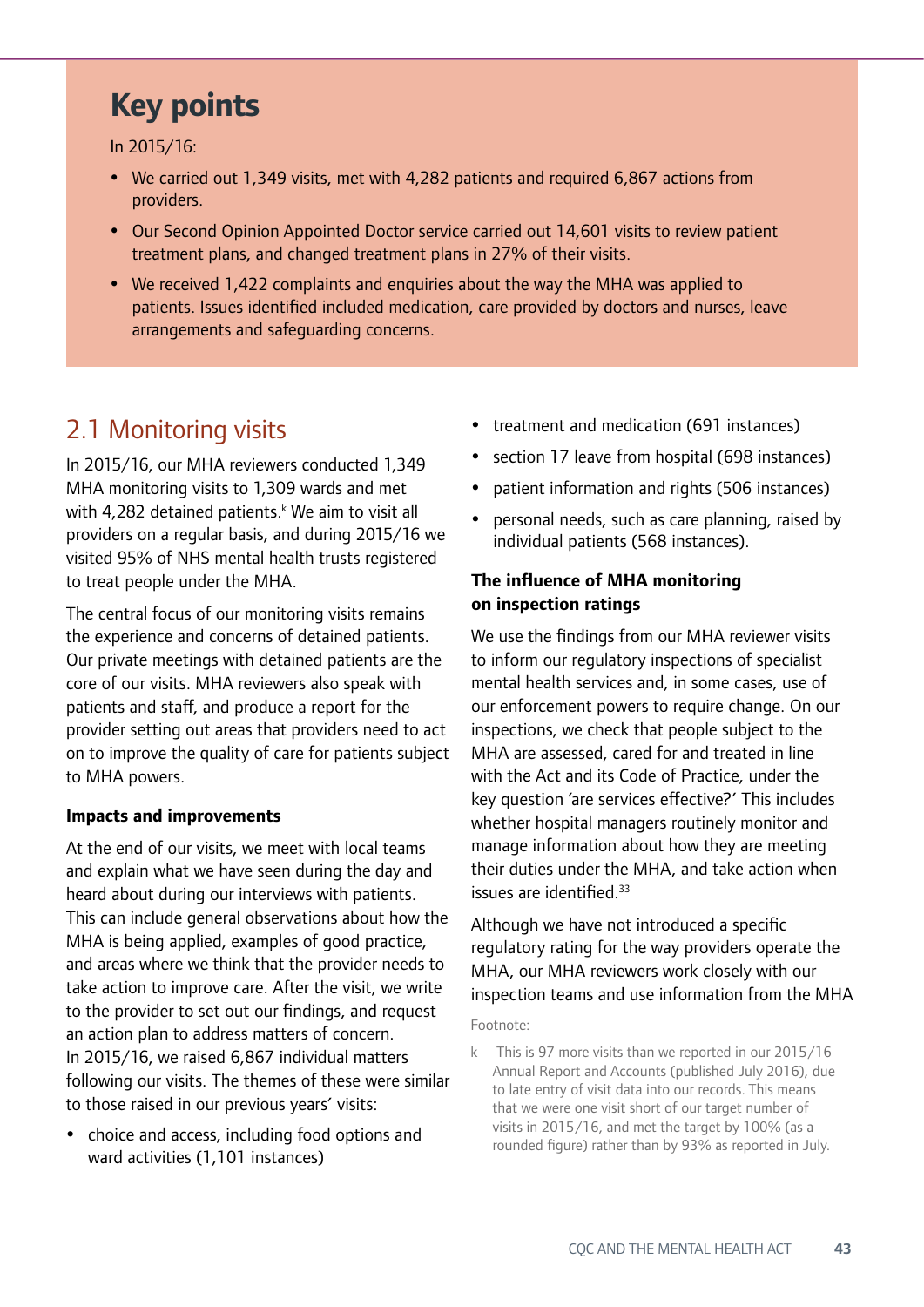to inform the final rating for mental health and learning disability services that are registered to detain patients. We issue enforcement actions if we find matters that breach regulations, proportionate to the impact that the breach has on the people who use the service and how serious it is. For example, during our inspection of the provider below, we found a number of issues

relevant to the standards in the Code, which amounted to a significant risk and led to the provider service being deregistered.

### **Inspection example of enforcement powers**

In February 2016 we inspected a brain-injury unit in London. It had eight patients, three detained under the MHA, four subject to Deprivation of Liberty safeguards, and one informal. We had inspected the unit five times since 2010. On our previous visit, in July 2015, we had issued a requirement notice over the lack of effective systems to assess, monitor and improve the quality and safety of the services provided, but we continued to find systemic failure to address this, alongside other serious concerns including:

- That one patient, who was not formally detained, had been locked in their room for several weeks. This had not been recognised as long-term segregation. We took the view that the situation was a breach of the patient's human rights and amounted to mistreatment.
- Physical interventions not being recognised or recorded as restraint, with inadequate physical monitoring during or after restraint or rapid tranquilisation.
- Patient's risk assessments did not include all potential patient risks. Risk assessments and management plans were not updated after incidents, including serious incidents.
- Patient's care plans did not include their psychological, spiritual and cultural needs. Patients were not involved in developing their care plans. Patients did not receive psychological treatment appropriate to their needs.
- The service was not clean and was neglected. Redecoration and maintenance were required. One patient's bedroom had a stained floor and an overwhelming smell of urine. The environment was institutional.
- Patients said they were bored and there were very few activities. There was no activity programme in the service.
- There was no effective system for ensuring that best practice and legal requirements were met regarding the Mental Health Act and the Mental Capacity Act. There was a lack of clinical audit. Important standards for the care, treatment and safety of patients were not monitored.
- Patients reported they did not feel listened to by staff.
- Patients were unable to access an advocate easily.

Following the February 2015 visit we rated the unit as inadequate and decided to cancel its registration. The provider closed the service two weeks after we conducted the inspection.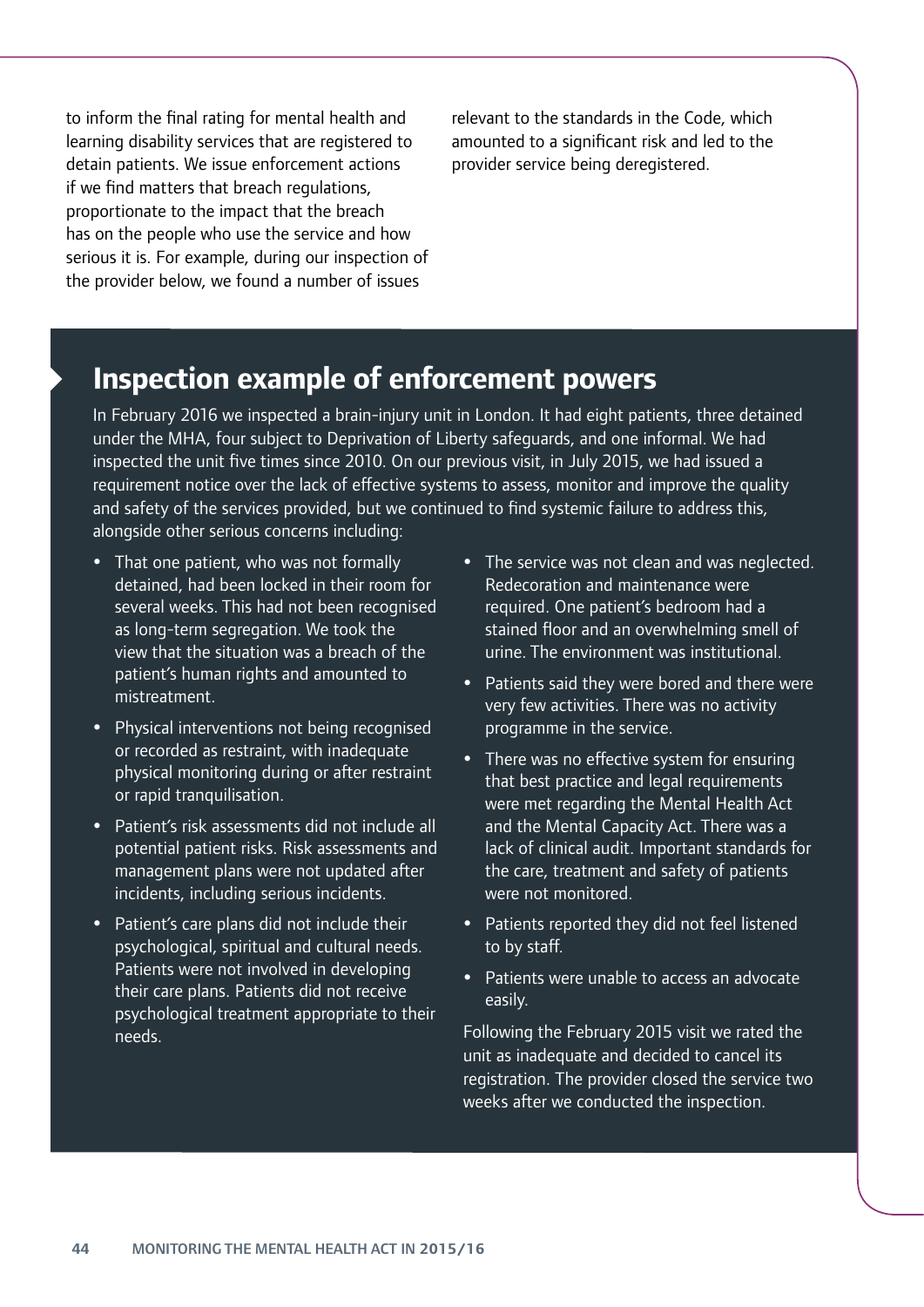### 2.2 The administration of the Second Opinion Appointed Doctor service

The Second Opinion Appointed Doctor (SOAD) service is an additional safeguard for patients detained under the MHA, providing an independent medical opinion to state whether certain treatments are appropriate.

The law requires this for authority to provide the following treatments in the absence of consent, except in an emergency:

- medication for mental disorder after three months from first administration when a patient is detained under the MHA
- medication for mental disorder after the first month of a patient being subject to a community treatment order (CTO)<sup>1</sup>
- Electroconvulsive therapy (ECT), at any point during the patient's detention.

The administrative functions for this service are provided by CQC, but SOADs are independent of CQC and reach their own conclusions using their clinical judgment. When we receive a request from the provider caring for the patient, we will appoint a SOAD to make arrangements to visit, assess the proposed treatment plan, and discuss it with a minimum of two professionals involved in the patient's care. SOADs can issue certificates to approve treatment plans in whole, in part, or not at all depending on their assessment of the treatment plan in any individual case.

In 2015/16, SOADs carried out 14,601 visits. Eightytwo per cent (11,991) of these visits were to look at proposed medication treatment plans for patients who were subject to the Act in hospital. This is the highest number of medication visits we have ever recorded since starting the visits in 1985. However, the number of visits to consider treatment plans for patients on CTOs continued to decline, with 12% fewer visits taking place than last year. We believe this is likely to be a consequence of continued uptake of the MHA provision, introduced in the

2007 amendments, enabling responsible clinicians to certify patient's agreement to treatment.

In last year's report, we highlighted a rise in the number of visits requested to approve ECT. This year, there have been a similar number of ECT visits to 2014/15, with 1,627 visits taking place compared with 1,631 visits the previous year.

#### **Outcome of SOAD visits in 2015/16**

This year, SOAD reviews resulted in 27% of all treatment plans considered being changed (figure 10). This is similar to the previous year's figure of 28%.m

Changes to a treatment plan range from minor adjustments to dosages or numbers of drugs prescribed, to major changes to the proposed treatment. The most common changes result in the patient receiving lower medication doses or

Footnote:

- l Or the expiry of the original three month period applicable from the start of treatment under detention, if the CTO was instigated when this still had more than a month to run. See Code of Practice, paragraph 25.31.
- m In 2014/15, 21% of ECT and CTO second opinions, and 30% of medication second opinions, resulted in some change to the treatment plan.

### **Equalities monitoring of second opinion referrals**

We have reviewed the equalities data on the age, gender and ethnicity of patients referred for a second opinion. We found that SOAD visits for women are three times more likely to be for ECT than is the case for men, and SOAD visits for white people are more than twice as likely to be for ECT than is the case for people from Black and minority ethnic groups, although these differences could be due to differences in referrals for ECT treatment.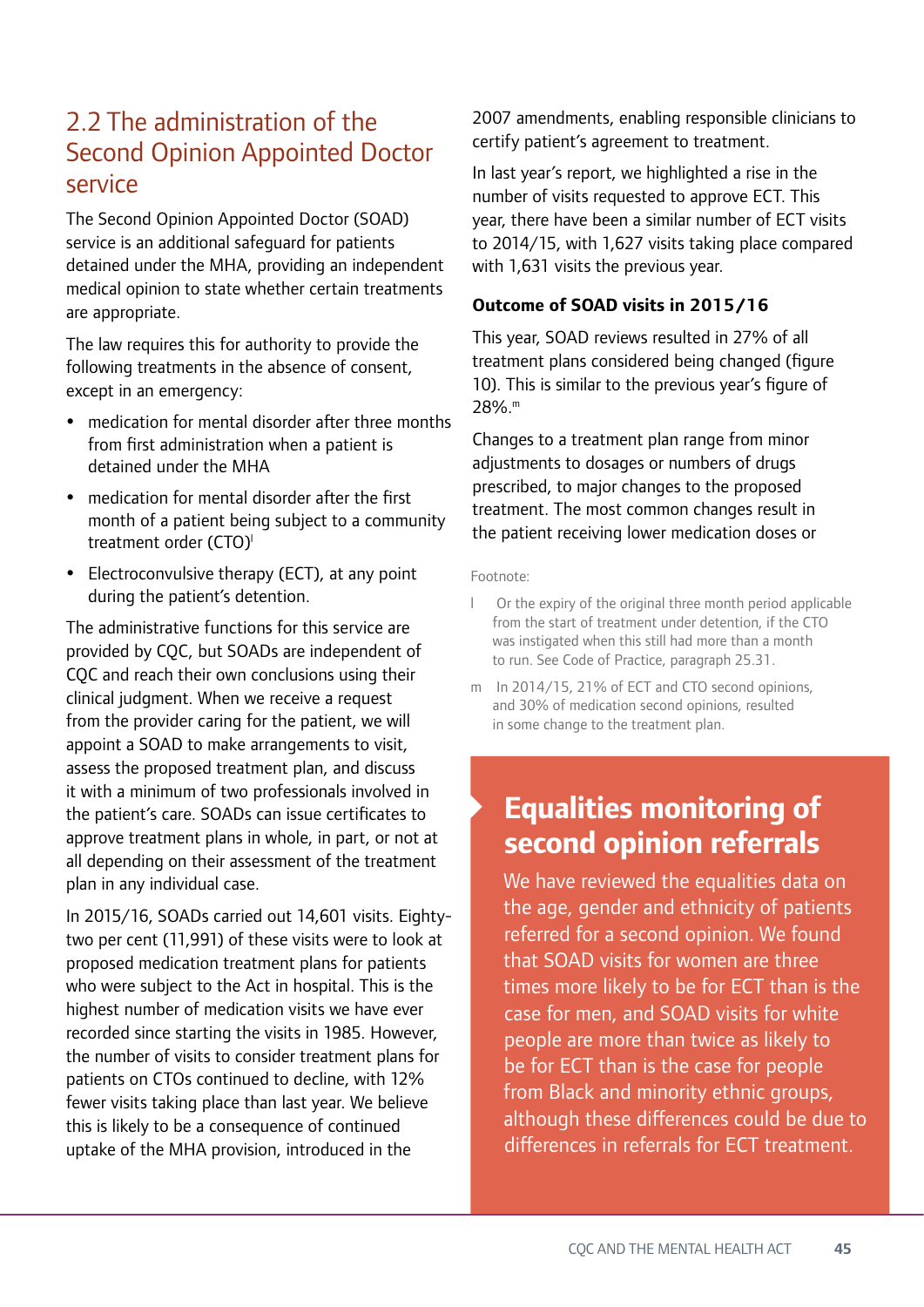fewer multiple preparations than first proposed. Feedback collected from patients suggests that they value such intervention.

SOADs may certify that treatment with medication is appropriate and can be given to detained patients who have capacity but refuse to agree to the treatment (there are no equivalent legal provisions in relation to ECT, or to patients subject to community treatment orders). Of the 11,991 SOAD visits in 2015/16 to consider medication for detained patients, 2,179 (18%) were to consider authorising the treatment of patients refusing to consent. SOADs are more likely to make changes to the proposed treatment plan in these circumstances where, arguably, the treatment is more contested, with 34% (735 of 2,179) being changed compared with 28% (2,695 of 9,745) when patients are found to be incapable of consenting.

#### **Meeting the demand for second opinions**

Although the number of requests for a second opinion visit continue to rise, the number of doctors on our SOAD panel has been reducing. This means that it is taking longer for a SOAD to see the patient, which can lead to services using urgent or emergency powers. Many providers have expressed concern at these delays.

In addition to the general shortage of psychiatrists, there are two specific reasons why fewer qualified psychiatrists are putting themselves forward to become a SOAD.34 These are restrictions on the fees that we are able to pay SOADS, and the new consultant contract which gives employers more control over the activities of their consultants. Employers are more reluctant to allow their consultants to perform duties that do not seem to contribute to local targets and organisational performance.

Providers need to recognise the value of SOAD work, not only to help protect patients, but also to the overall sector's ability to meet the expectations of the MHA. We are talking to the Department of Health and Royal College of Psychiatrists about the current situation and looking at future developments that may affect the demand for SOAD work. We recommend that the government works with us to consider how to influence service providers to take a wider view of meeting the requirements of the Act and of contributing more evenly to the service to increase SOAD availability.

#### **Neurosurgery for mental disorder**

Before any patient can undergo neurosurgery for mental disorder (NMD), a CQC-appointed panel must approve the treatment. NMD is a surgical operation that destroys brain tissue, or the function of brain tissue, for the treatment of a mental disorder.

#### Figure 10 Outcomes of second opinion visits, 2015/16

| <b>Outcome</b>   |       | <b>ECT</b> (detained) | <b>Medication</b><br>(detained) |      |       | Community<br>treatment orders |
|------------------|-------|-----------------------|---------------------------------|------|-------|-------------------------------|
| Number of visits | 1,627 | 100%                  | 11,991                          | 100% | 1,226 | 100%                          |
| Plan not changed | 1,257 | 77%                   | 8,494                           | 71%  | 964   | 79%                           |
| Plan changed     | 357   | 22%                   | 3,430                           | 29%  | 250   | 20%                           |
| Missing data     | 13    | 1%                    | 67                              | 1%   | 12    | 1%                            |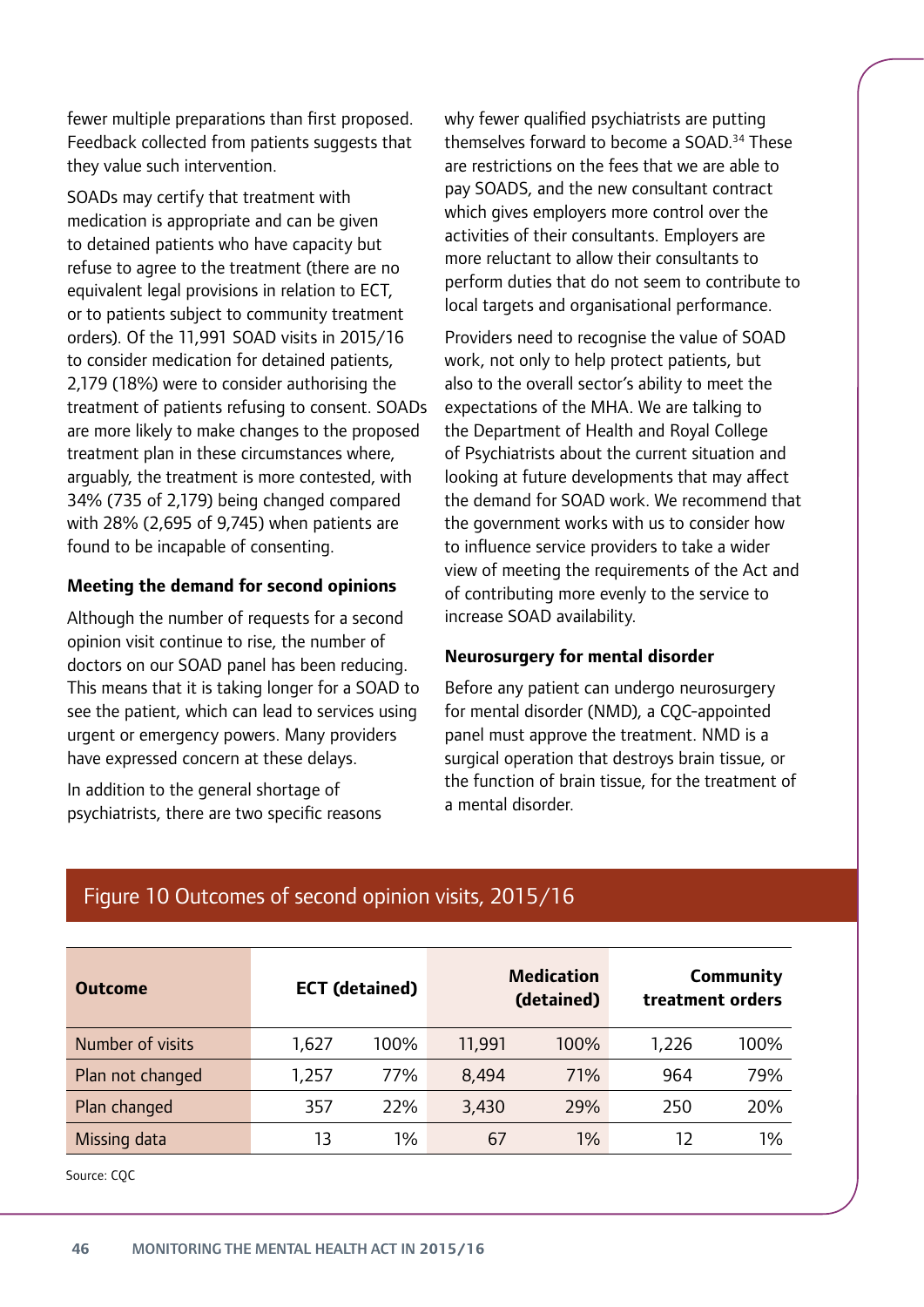In 2015/16, the CQC panel considered and agreed four proposals for NMD. The operations proposed to treat severe and debilitating depression or obsessive compulsive disorder. In two cases, these were second operations, with earlier interventions having given limited or short-lived improvements that were likely to be enhanced with larger lesions.

### 2.3 Complaints

We review all complaints made to us about the way providers exercise their powers and duties under the MHA, and investigate if appropriate. All providers must inform patients of our complaints role and enable them to contact us as part of the information on patients' rights. We received 1,422 complaints and enquiries in 2015/16 (figure 11). This is an increase of 121% from 2014/15, and continues the overall rise we have seen since 2009.

The sharp rise in complaints and enquiries received in 2015/16 could reflect better recording of complaints and enquiries made by telephone, with 76% of complaints being made through our call centre in 2015/16, compared with 63% the previous year (figure 12). We have recently reviewed and improved our handling systems for MHA complaints so that telephone calls from detained patients are now directed to a dedicated team, with a 100% quality check on records made and regular engagement with inspection staff.

We review all contacts from people who have concerns about the MHA, either directly from patients or others, such as family, carers or advocates, and try to resolve, redirect or investigate complaints. Some contacts will be general enquiries about the MHA, or from people subject to the MHA and looking for information about their care. Enquiries are usually dealt with by providing information or explaining where to go to find out more. For complaints or concerns, we can speak to the provider to see if it can be resolved locally through the provider's complaints procedures before investigating further. We may also pass a complaint that is about general health or social care to the Parliamentary and Health Service Ombudsman or the Local Government Ombudsman.

Only a very small percentage of contacts received become investigations. In many cases, our MHA complaints team and inspection teams are able to work with the complainant and provider to resolve complaints and enquiries without needing an investigation. However, it is also important to note that not all contacts made amount to a discernible complaint, and not all complaints fall within our legal powers, which are limited to investigating matters relating to the care and treatment of patients subject to the MHA.

During 2015/16, we escalated 26 complaints (less than 2% of all contacts made that year) to our MHA reviewers to investigate further. Eighteen of these



#### Figure 11 Complaints and enquiries received, 2009/10 to 2015/16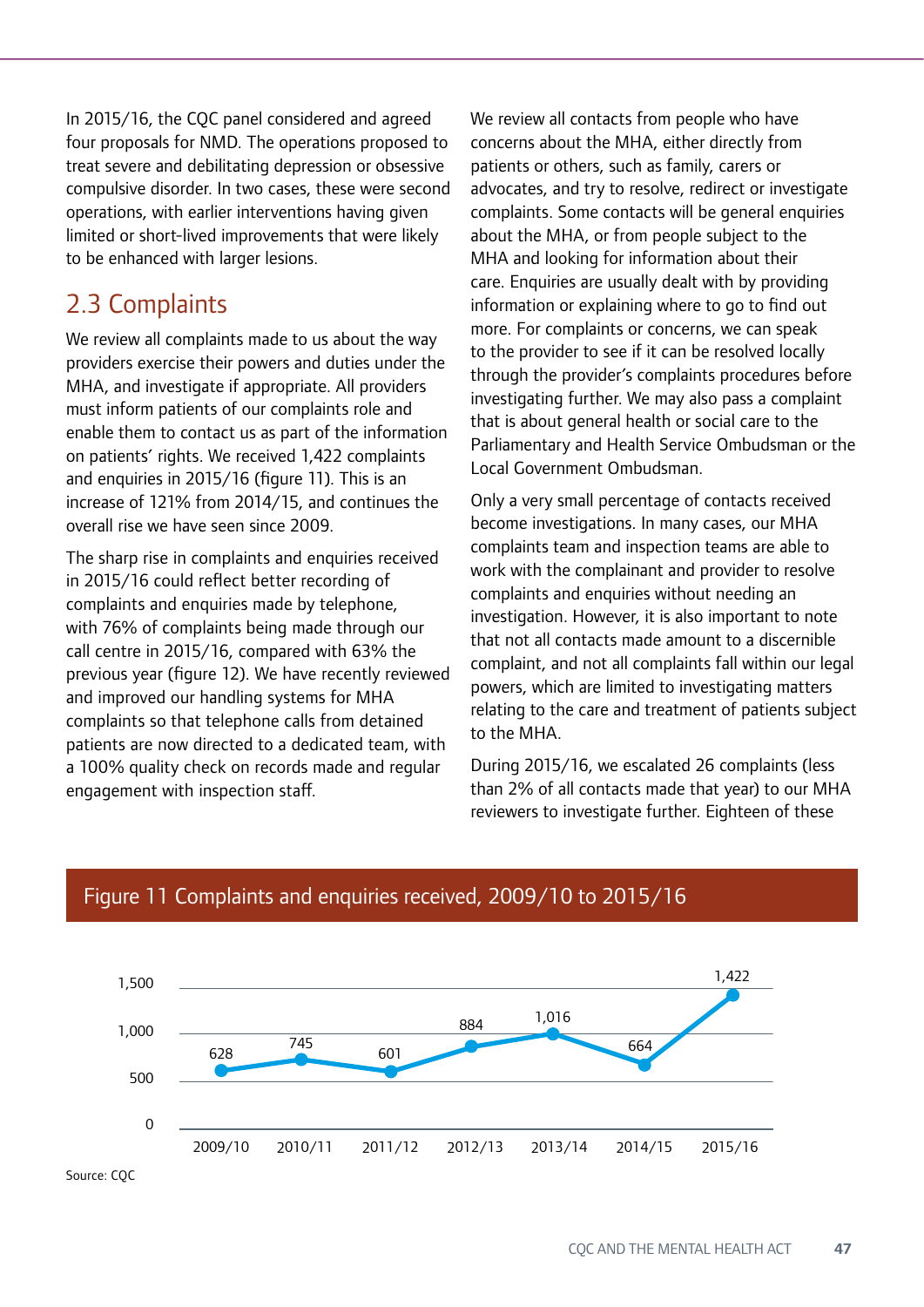### Figure 12 Complaints and enquiries received as per method, 2009/10 to 2015/16

| <b>Method</b>                |     | Number (%) of contacts<br>2014/15 |       | Number (%) of contacts<br>2015/16 |
|------------------------------|-----|-----------------------------------|-------|-----------------------------------|
| Telephone call               | 421 | (63%)                             | 1,086 | (76%)                             |
| Letter                       | 153 | (23%)                             | 181   | (13%)                             |
| Email                        | 71  | (11%)                             | 123   | (9%)                              |
| Website                      | 8   | (1%)                              | 17    | (1%)                              |
| <b>Share Your Experience</b> | 4   | (1%)                              | 12    | (1%)                              |
| Unknown/other                | 5   | (1%)                              | 3     | (0%)                              |
| <b>Total</b>                 | 664 | (100%)                            | 1,422 | (100%)                            |

Source: CQC

#### Figure 13 Withheld mail and telephone monitoring in the high security hospitals, 2015/16

|                           | Withheld items of mail | <b>Telephone monitoring</b> |
|---------------------------|------------------------|-----------------------------|
| Ashworth Hospital         | 159 (42%)              | 125 (60%)                   |
| <b>Broadmoor Hospital</b> | 33 (9%)                | 9(4%)                       |
| Rampton Hospital          | 188 (49%)              | 75 (36%)                    |
| <b>Total</b>              | 380 (100%)             | 209 (100%)                  |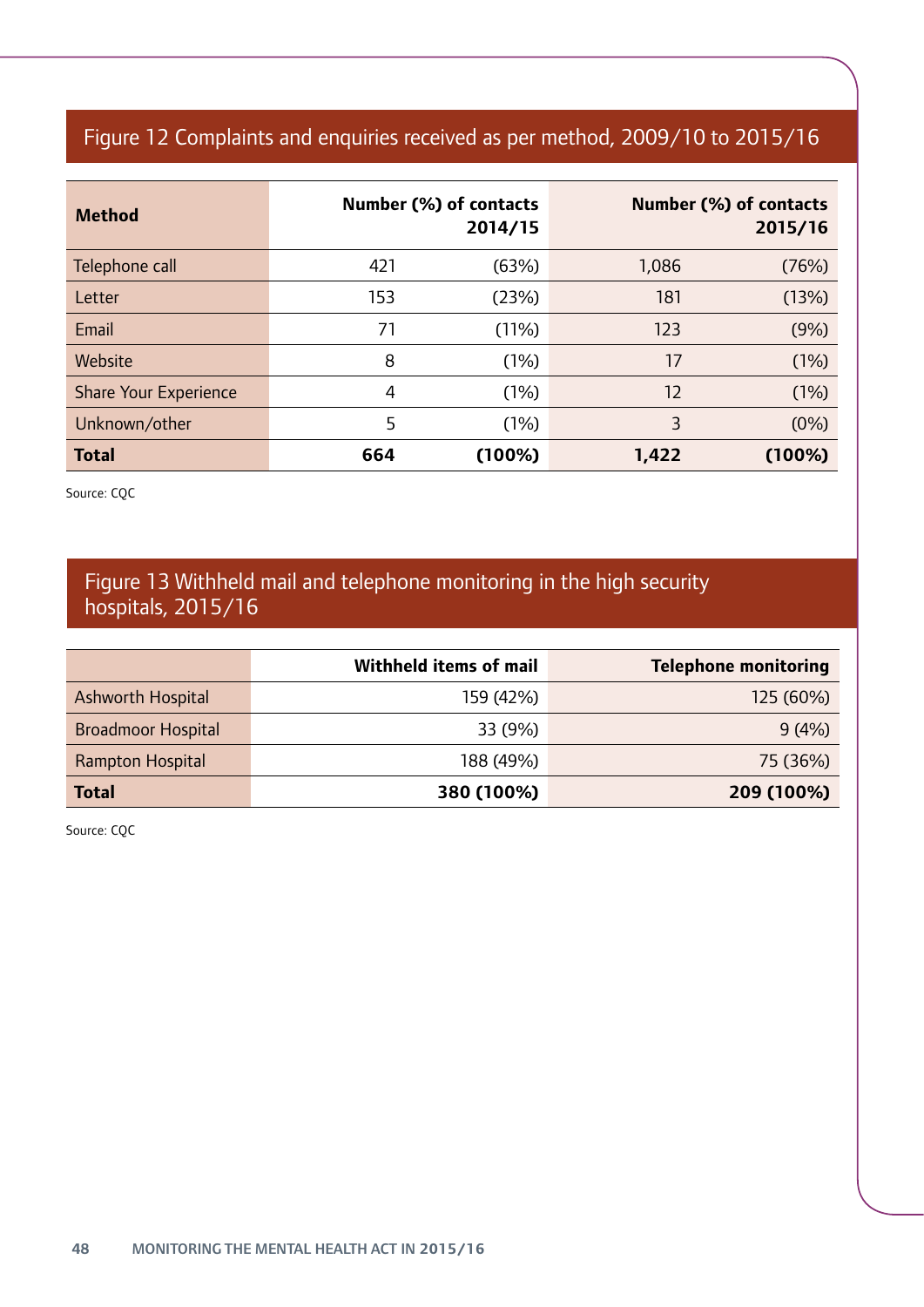were completed at the time of this report. In the concluded cases, two were withdrawn by the complainant, three were decided to be outside of our remit, seven were not upheld and six were partially upheld.

Where we uphold or partially uphold complaints, we can make recommendations to the service provider. This year, recommendations to specific services included issues of care planning, the use of emergency holding powers, and apologies and explanations of actions taken offered by services to complainants.

### 2.4 Withheld mail and telephone monitoring in high security hospitals

Under the MHA, most hospitals have very limited powers to withhold detained patients' mail. Outgoing mail can only be withheld from the post at the written request of the intended recipient.<sup>n</sup> In the three high security hospitals outgoing or incoming mail may be withheld if it is likely to cause distress to the intended recipient, or could be considered a danger to any person. These hospitals also have powers to monitor telephone calls (figure 13). It is notable that Broadmoor Hospital uses the powers much more rarely than the other two hospitals, despite it being similar in size to Ashworth Hospital.

Footnote:

n National data on the extent to which this power under section134 of the MHA is used does not exist for us to review because providers are not required to tell CQC directly.

The MHA states that if an item of mail is withheld by any of the high security hospitals, the patient (or the sender of any incoming mail) may appeal to CQC, who will review the decision and can require the hospital to release the item (section 134A). In 2015/16, we dealt with seven appeals relating to withheld mail, and for one patient we instructed the hospital to release the item concerned.

### **Example of an MHA complaint**

In November 2015 we concluded an investigation into a complaint from a patient who had been detained at an NHS mental health hospital after initially agreeing to informal admission. We upheld complaints that paperwork relevant to the clinical record had been lost, that the patient had been subject to de facto detention as an informal patient when staff refused to allow her to leave the ward without invoking holding powers under the MHA, and that the hospital had failed in its duty to provide information to the patient once she had been lawfully detained.

The hospital accepted our findings, apologised to the patient and provided us with an action plan to address these issues for future care, through staff training and audit of practice.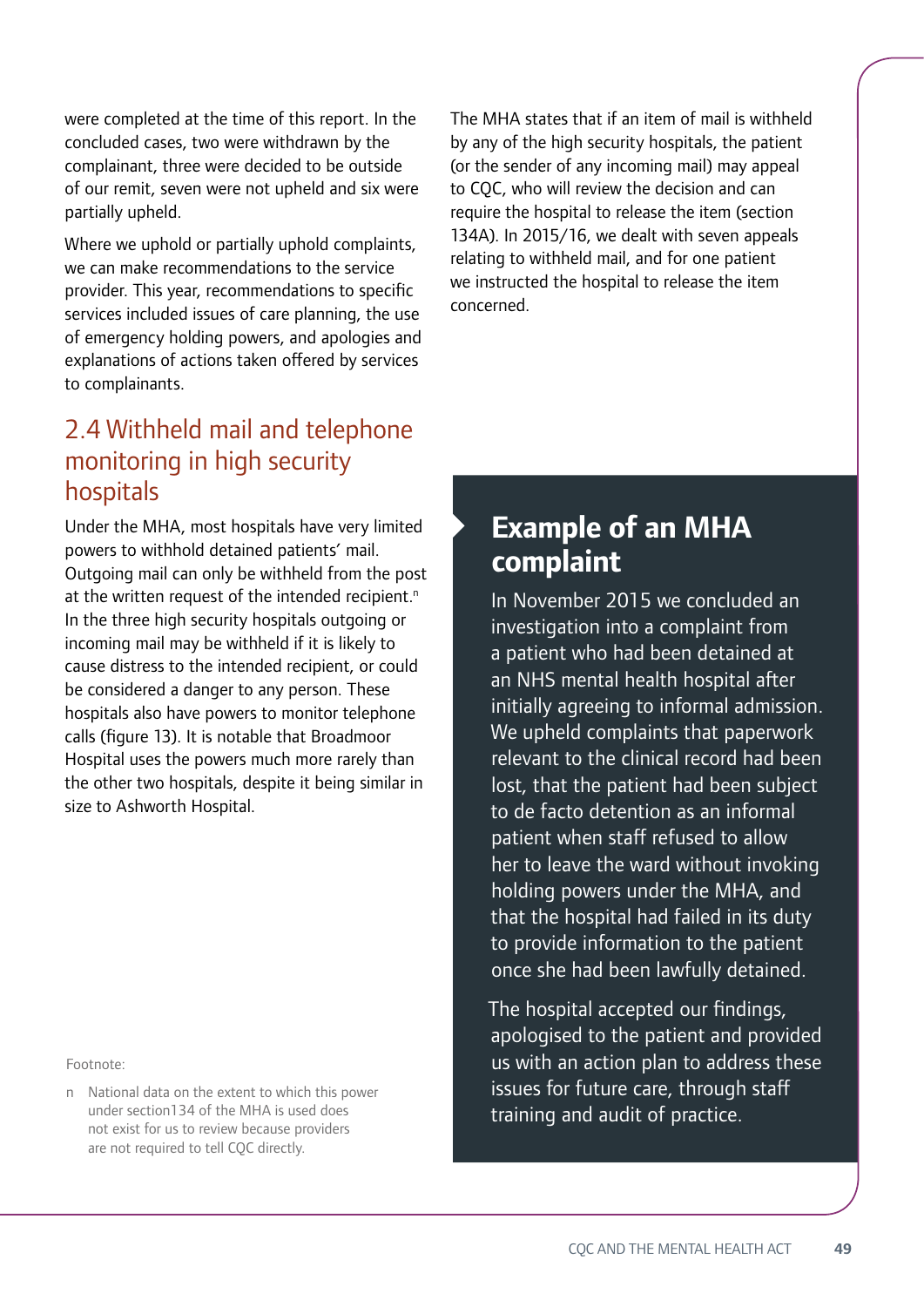# **Appendix A: Involving people**

#### **Involving people who have experience of the MHA**

We expect mental health services to give the people who use their services a central voice in the planning and delivery of care and treatment. We involve people in our own work in the following ways.

#### **Service User Reference Panel**

The Service User Reference Panel gives us helpful information on conducting visits and helps to steer different projects in the right direction. The panel is made up of people who are, or have been, detained under the Mental Health Act 1983 (MHA). Each member is encouraged to share their views on our work and advise us about how we can involve more members of the public.

Some of the members of Service User Reference Panel also attend our MHA monitoring visits and inspections of health and social care services as 'Experts by Experience'. Their main role is to talk to people who use services and tell us what they say. They can also talk to carers and staff, and can observe the care being delivered.

We have found many people find it easier to talk to an Expert by Experience rather than an inspector. This is just one of the benefits of including them in our visiting and inspection programme, and we include an Expert by Experience on all of our regulatory inspections.

#### **Mental Health Act Expert advisory group**

An expert advisory group provided experience and expertise on the approach and scope of this Mental Health Act annual report. The group met three times in 2016 and offered comment and advice on the themes and issues covered by the report, and reviewed draft copies.

We are grateful for the time, support, advice and expertise given to the report by the group. The members are:

- Association of Directors of Social Services
- Birmingham MH NHS Trust
- Black Mental Health UK
- British Association and College of Occupational Therapists
- British Institute of Human Rights
- Burke Niazi Solicitors
- Central and North West London NHS Foundation Trust
- Department of Health
- East London NHS Trust
- Human Rights Implementation Centre
- Mental Health Alliance
- National Survivor User Network for mental health
- Mental Health Provider Forum
- NHS Confederation
- NHS Digital
- NHS Providers (Foundation Trust Network)
- Royal College of Nursing
- Royal College of Psychiatrists
- Service User Reference Panel representative (CQC)

The terms of reference for the advisory group can be found by visiting:

www.cqc.org.uk/advisorygroups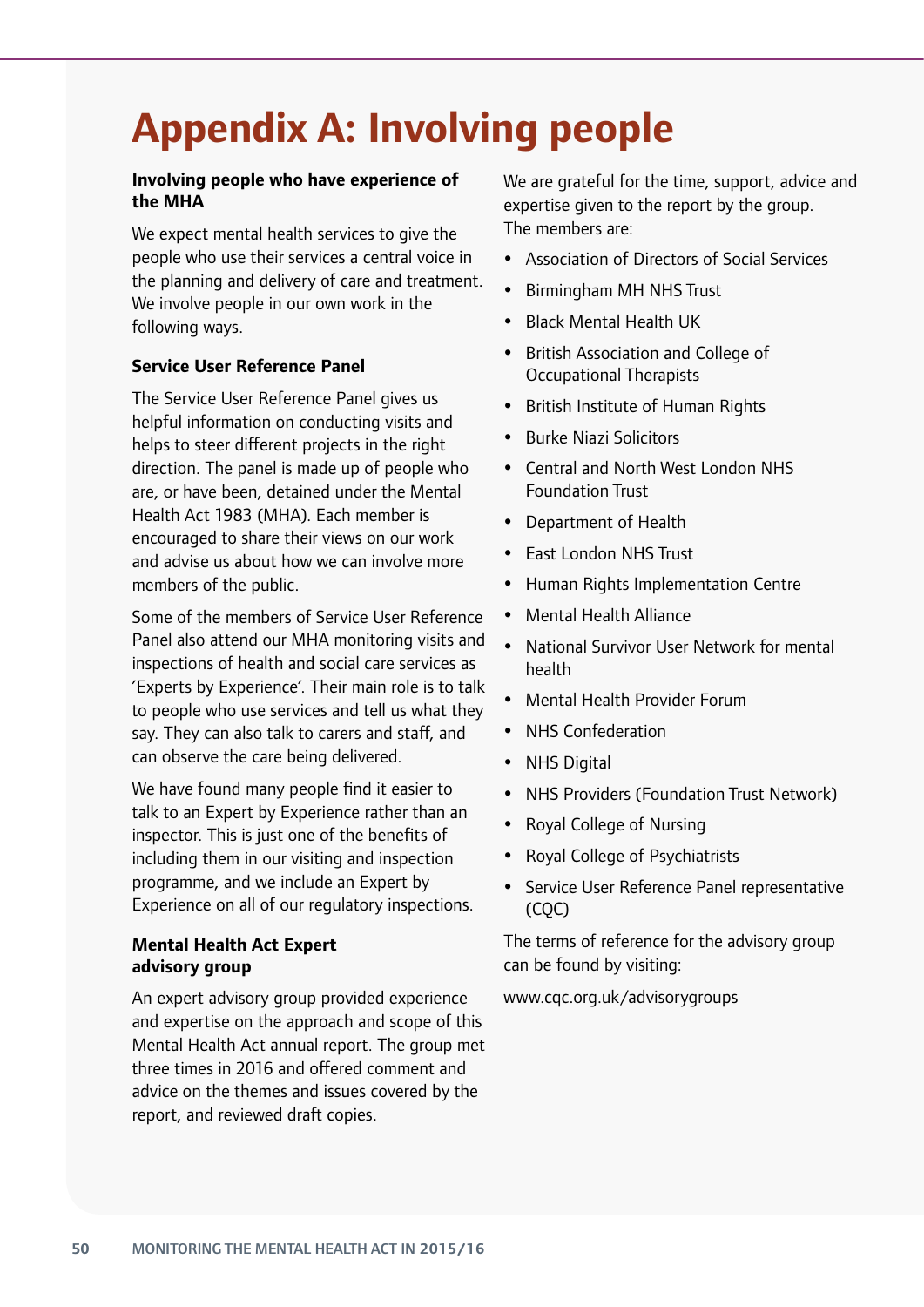# **Appendix B: First-tier Tribunal (Mental Health)**

The First-tier Tribunal (Mental Health) does not publish a separate report of their MHA activity. We have reproduced the tables provided to us by the Tribunal Secretariat for information.

#### Figure 14 Outcomes of applications against detention to the First-tier Tribunal (Mental Health), 2015/16

|                                       |                                             | Section 2      | Other<br>unrestricted | Restricted     | All detained<br>patients |
|---------------------------------------|---------------------------------------------|----------------|-----------------------|----------------|--------------------------|
|                                       | Applications                                | 10,093         | 16,298                | 3,417          | 29,808                   |
| <b>Applications</b>                   | Withdrawn applications                      | 850            | 3,955                 | 1,246          | 6,051                    |
| and<br>hearings                       | Discharges by clinician<br>prior to hearing | 3,206          | 4,617                 | 64             | 7,887                    |
|                                       | Hearings <sup>o</sup>                       | 6,957          | 8,259                 | 2,628          | 17,844                   |
|                                       | Absolute discharge                          | 430            | 394                   | 71             | 895                      |
|                                       | Delayed discharge                           | 211            | 158                   | $\overline{0}$ | 369                      |
|                                       | Conditional discharge                       | 1              | $\overline{0}$        | 405            | 406                      |
| <b>Decision of</b><br><b>Tribunal</b> | Deferred conditional<br>discharge           | $\overline{0}$ | $\overline{0}$        | 193            | 193                      |
|                                       | Total discharge by<br><b>Tribunal</b>       | 642            | 552                   | 669            | 1,863                    |
|                                       | No discharge                                | 5,097          | 6,631                 | 1,477          | 13,205                   |

Source: Tribunal Secretariat Footnote:

o The number of hearings and the number of applications will not match as hearings will be outstanding at the end of each financial year.

#### Figure 15 Applications against CTOs to the First-tier Tribunal (Mental Health), 2015/16

| Applications                               | 4,317 |
|--------------------------------------------|-------|
| Withdrawn applications                     | 873   |
| Full hearings (with patient present)       | 3,942 |
| 'Paper' hearings (without patient present) | 528   |
| Discharges by Tribunal                     | 132   |
| No discharge by Tribunal                   | 3,196 |

Source: Tribunal Secretariat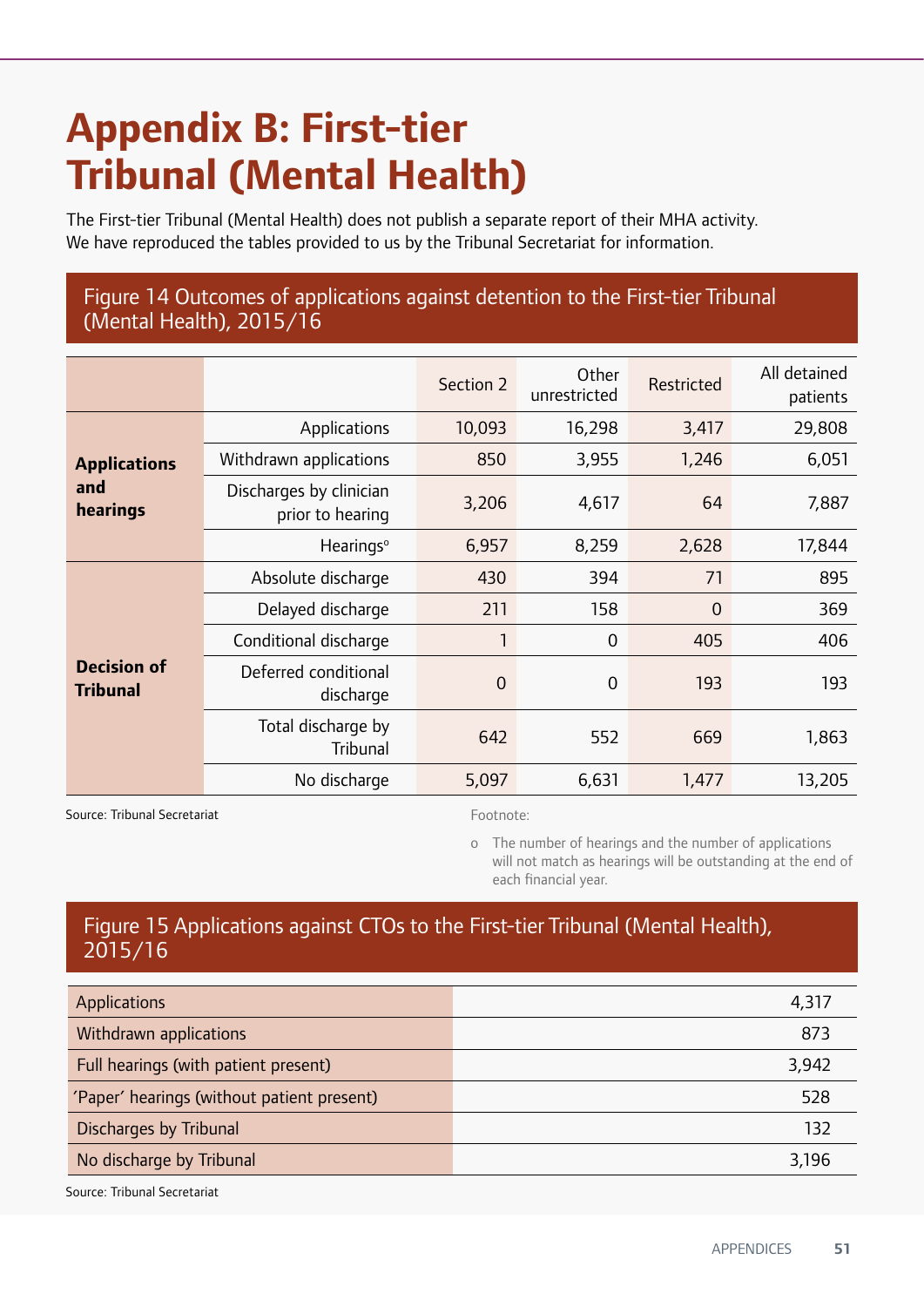# **Appendix C: Deaths of detained patients and people subject to community treatment orders**

CQC data from notifications 2011/12 to 2015/16.

### Figure 16 Causes of death of detained patients, 2011/12 to 2015/16

|                  | 2011/12 | 2012/13 | 2013/14 | 2014/15 | 2015/16 |
|------------------|---------|---------|---------|---------|---------|
| Natural causes   | 191     | 200     | 126     | 182     | 201     |
| Unnatural causes | 36      | 48      | 36      | 34      | 46      |
| Unknown cause    | 9       | 27      | 36      | 11      | 19      |
| <b>Total</b>     | 236     | 275     | 198     | 227     | 266     |

#### Figure 17 Cause of death of detained patients (natural causes), 2011/12 to 2015/16

|                                          | 2011/12         | 2012/13        | 2013/14        | 2014/15         | 2015/16         |
|------------------------------------------|-----------------|----------------|----------------|-----------------|-----------------|
| Pneumonia                                | 34              | 33             | 24             | 35              | 34              |
| Pulmonary<br>embolism                    | 18              | 16             | 13             | 21              | 19              |
| Myocardial<br>infarction                 | $6\phantom{1}6$ | 11             | $\overline{7}$ | 19              | 14              |
| Cancer                                   | 18              | 12             | $\overline{4}$ | 13              | 14              |
| Heart disease                            | 27              | 17             | 21             | 24              | 49              |
| Aspiration<br>pneumonia                  | 5               | 11             | 5              | 13              | $6\phantom{1}6$ |
| Respiratory<br>problems                  | $\overline{4}$  | $\overline{2}$ | 5              | $6\phantom{1}6$ | $\overline{7}$  |
| Chronic obstructive<br>pulmonary disease | 6               | $\overline{3}$ | $\overline{4}$ | 8               | 9               |
| Other                                    | 28              | 51             | 34             | 38              | 49              |
| Unknown                                  | 45              | 44             | 9              | 5               | $\overline{0}$  |
| <b>Total</b>                             | 191             | 200            | 126            | 182             | 201             |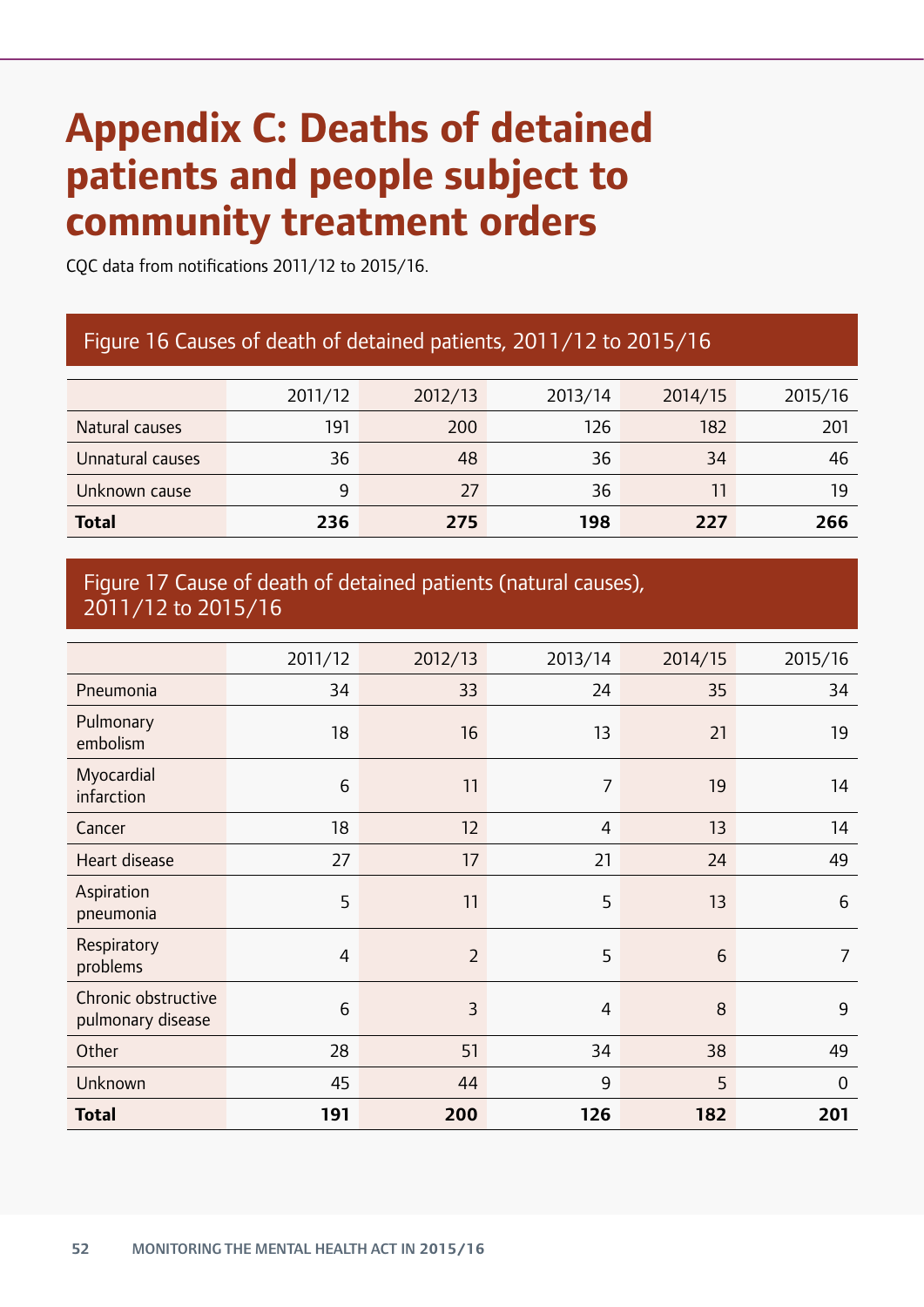### Figure 18 Age at death of detained patients (natural causes), 2013/14 to 2015/16

|                       | 2013/14     | 2014/15        | 2015/16        |
|-----------------------|-------------|----------------|----------------|
| 20 and under          | $\mathbf 0$ | $\theta$       | 0              |
| 21 to 30              | 3           | 3              | 7              |
| 31 to 40              | 6           | 5              | 9              |
| 41 to 50              | 15          | 8              | 14             |
| 51 to 60              | 21          | 19             | 29             |
| 61 to 70              | 29          | 36             | 38             |
| 71 to 80              | 27          | 49             | 46             |
| 81 to 90              | 20          | 52             | 48             |
| 91 and over           | 5           | 8              | 8              |
| Unknown date of birth |             | $\overline{2}$ | $\overline{2}$ |
| <b>Total</b>          | 126         | 182            | 201            |

Data for previous years is unavailable for the same age categories so has not been included in the table.

#### Figure 19 Cause of death of detained patients (unnatural causes), 2011/12 to 2015/16

|                                     | 2011/12        | 2012/13         | 2013/14        | 2014/15        | 2015/16        |
|-------------------------------------|----------------|-----------------|----------------|----------------|----------------|
| Hanging                             | 10             | 14              | 16             | 9              | 6              |
| Jumped in front of<br>vehicle/train | 3              | $6\phantom{1}6$ | 1              | 1              | 3              |
| Jumped from<br>building             | 3              | 5               | $\overline{4}$ | 3              | 5              |
| Self-poisoning                      | 3              | $\overline{0}$  | $\overline{2}$ | 5              | $\overline{7}$ |
| Drowning                            | $\overline{2}$ | 4               | $\overline{2}$ | $\overline{4}$ | 0              |
| Self-strangulation/<br>suffocation  | 8              | 10              | 4              | $\overline{2}$ | 12             |
| Method unclear                      | $\overline{2}$ | 3               | $\overline{0}$ | $\overline{0}$ | 1              |
| Unsure suicide/<br>accident         | $\overline{0}$ | $\overline{2}$  | $\overline{4}$ | 5              | 8              |
| Accidental                          | $\overline{2}$ | $\overline{0}$  | 3              | $\overline{3}$ | 4              |
| Another person                      | 3              | 3               | $\mathbf 0$    | $\mathbf 0$    | 0              |
| latrogenic                          | $\overline{0}$ | 1               | $\overline{0}$ | 1              | $\overline{0}$ |
| Fire                                | $\overline{0}$ | $\overline{0}$  | $\overline{0}$ | 1              | $\overline{0}$ |
| <b>Total</b>                        | 36             | 48              | 36             | 34             | 46             |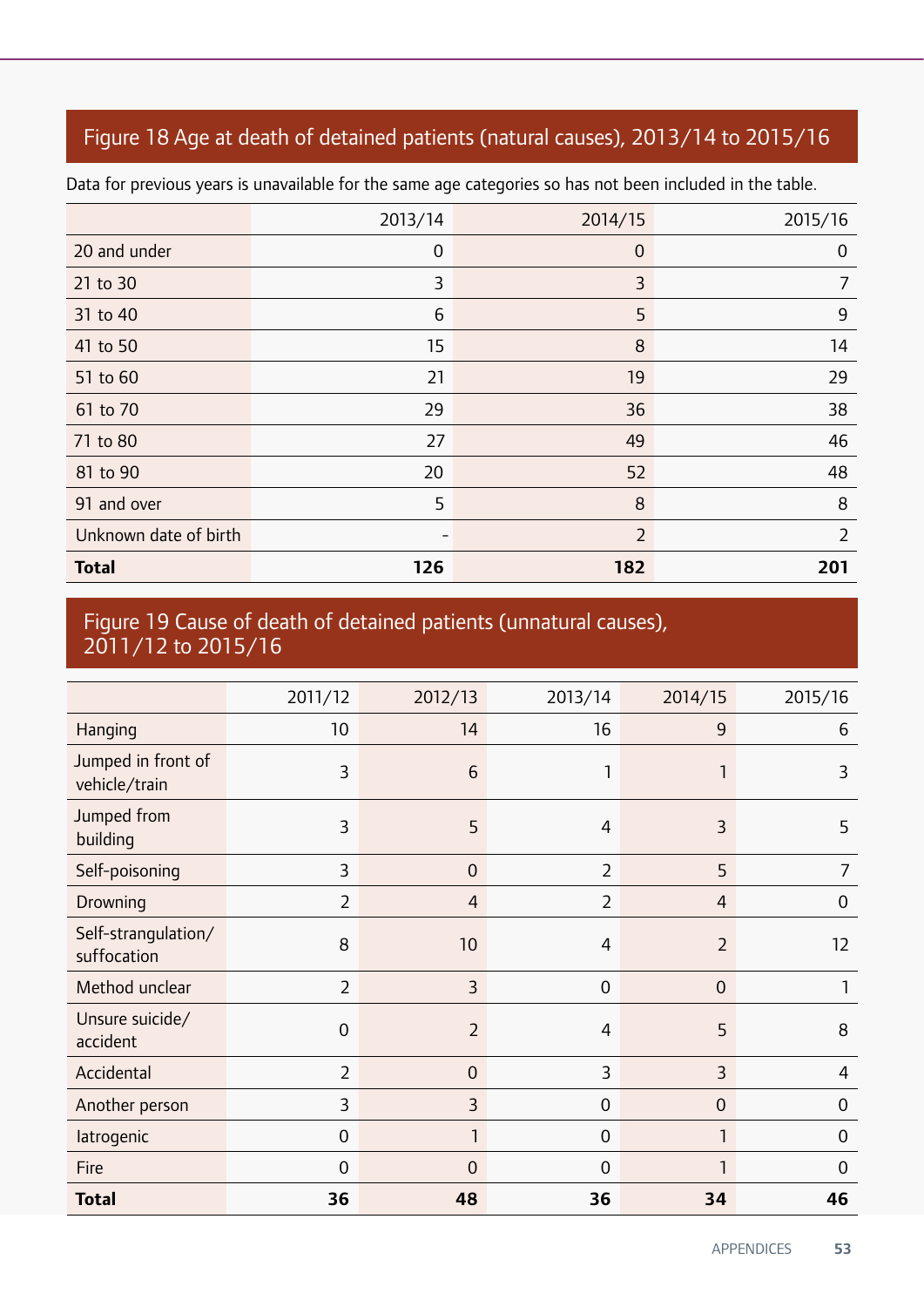#### Figure 20 Age at death of detained patients (unnatural causes), 2013/14 to 2015/16

|                           | 2013/14        | 2014/15        | 2015/16        |
|---------------------------|----------------|----------------|----------------|
|                           |                |                |                |
| 20 and under              | 3              | $\overline{2}$ |                |
| 21 to 30                  | 7              | 9              | 16             |
| 31 to 40                  | 11             | 9              | 13             |
| 41 to 50                  | 5              | 5              | 11             |
| 51 to 60                  | 5              | 6              |                |
| 61 to 70                  | $\overline{0}$ | $\overline{0}$ | 2              |
| 71 to 80                  | 3              |                |                |
| 81 to 90                  | $\overline{2}$ | $\overline{0}$ | $\overline{0}$ |
| 91 and over               | $\overline{0}$ | $\overline{0}$ | $\Omega$       |
| No date of birth supplied | $\overline{0}$ | $\overline{2}$ |                |
| <b>Total</b>              | 36             | 34             | 46             |

Data for previous years is unavailable for the same age categories so has not been included in the table.

### Figure 21 Deaths of detained patients by region, 2015/16

|                      | Number of deaths |                                        |            |  |  |
|----------------------|------------------|----------------------------------------|------------|--|--|
| Region               | Natural causes   | Unnatural causes &<br>unknown/awaiting | All deaths |  |  |
| London               | 34               | 12                                     | 46         |  |  |
| South East           | 32               | 13                                     | 45         |  |  |
| Yorkshire & Humber   | 23               | 9                                      | 32         |  |  |
| North West           | 20               | 12                                     | 32         |  |  |
| <b>East Midlands</b> | 22               | 6                                      | 28         |  |  |
| <b>North East</b>    | 25               | $\mathbf 0$                            | 25         |  |  |
| East of England      | 16               | 5                                      | 21         |  |  |
| South West           | 14               | 5                                      | 19         |  |  |
| <b>West Midlands</b> | 15               | 3                                      | 18         |  |  |
| <b>Total</b>         | 201              | 65                                     | 266        |  |  |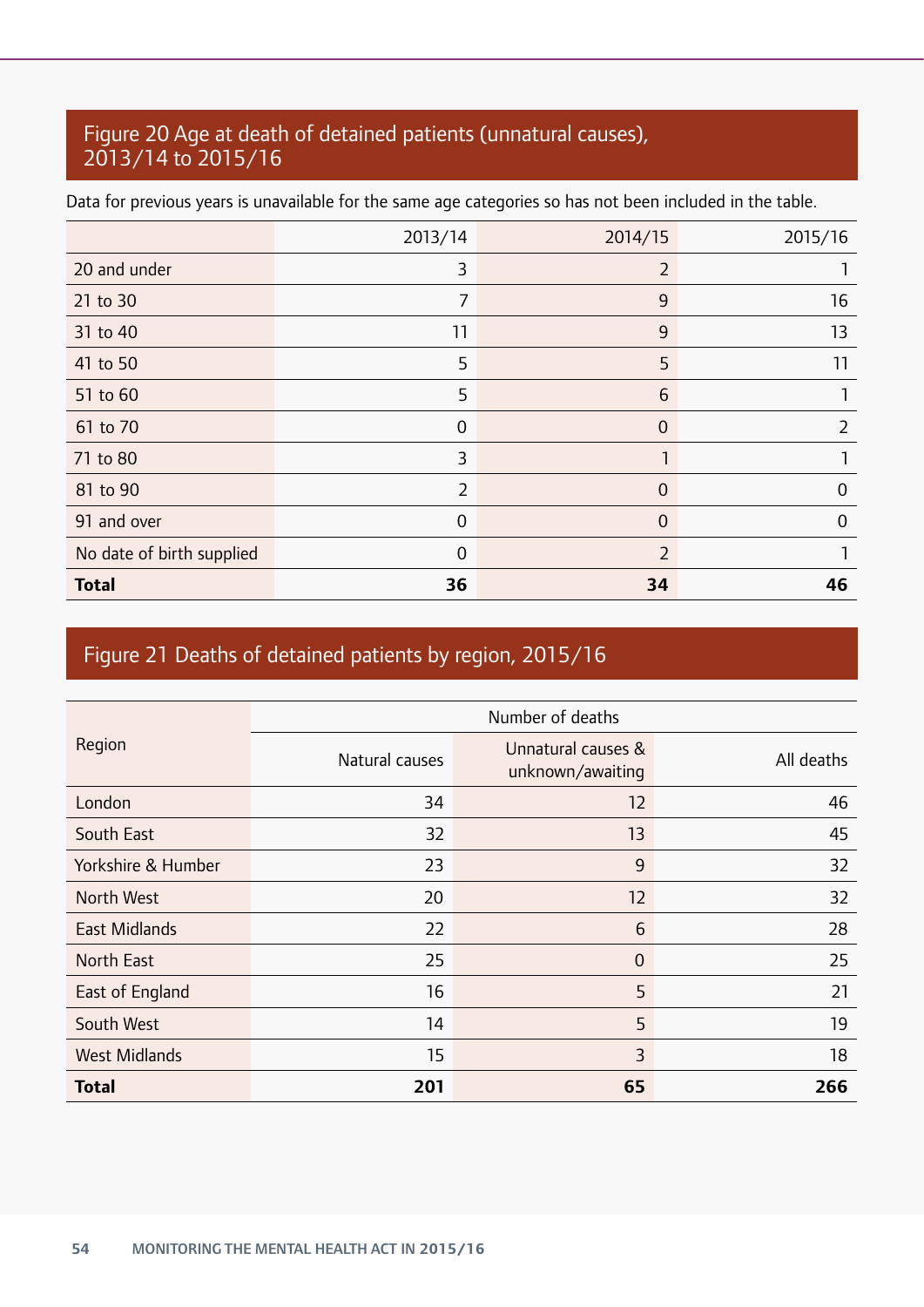### Community treatment order (CTO) patients 2011/12 to 2015/16

| Figure 22 Deaths of CTO patients by cause, 2011/12 to 2015/16 |         |         |         |         |         |
|---------------------------------------------------------------|---------|---------|---------|---------|---------|
|                                                               | 2011/12 | 2012/13 | 2013/14 | 2014/15 | 2015/16 |
| Natural causes                                                | 27      | 26      | 21      | 29      | 27      |
| Unnatural causes                                              | 10      | 9       |         | 15      | 11      |
| Unknown or<br>undetermined                                    | 2       | 10      | 6       |         |         |
| <b>Total</b>                                                  | 39      | 45      | 34      | 46      | 40      |

### Figure 23 Cause of death of CTO patients (natural causes), 2011/12 to 2015/16

|                                          | 2011/12        | 2012/13        | 2013/14        | 2014/15        | 2015/16        |
|------------------------------------------|----------------|----------------|----------------|----------------|----------------|
| Pneumonia                                | 5              | 3              | 6              | 5              | 3              |
| Pulmonary<br>embolism                    |                | $\overline{2}$ | $\overline{0}$ | 3              |                |
| Myocardial<br>infarction                 | $\mathbf 0$    | $\overline{2}$ | $\overline{2}$ | 3              | $\overline{2}$ |
| Cancer                                   | 4              | 1              | $\overline{2}$ | 1              | 5              |
| Heart disease                            | 4              | 1              | 3              | $\overline{4}$ | 5              |
| Aspiration<br>pneumonia                  | 1              | $\overline{0}$ | $\overline{0}$ | $\overline{0}$ | $\overline{2}$ |
| Respiratory<br>problems                  | $\overline{0}$ | ٦              |                | $\overline{2}$ | $\overline{2}$ |
| Chronic obstructive<br>pulmonary disease |                | $\overline{0}$ |                | 4              | $\overline{2}$ |
| Other                                    | 5              | $\overline{7}$ | 3              | 6              | 5              |
| Unknown                                  | 6              | 9              | 3              | 1              | $\overline{0}$ |
| <b>Total</b>                             | 27             | 26             | 21             | 29             | 27             |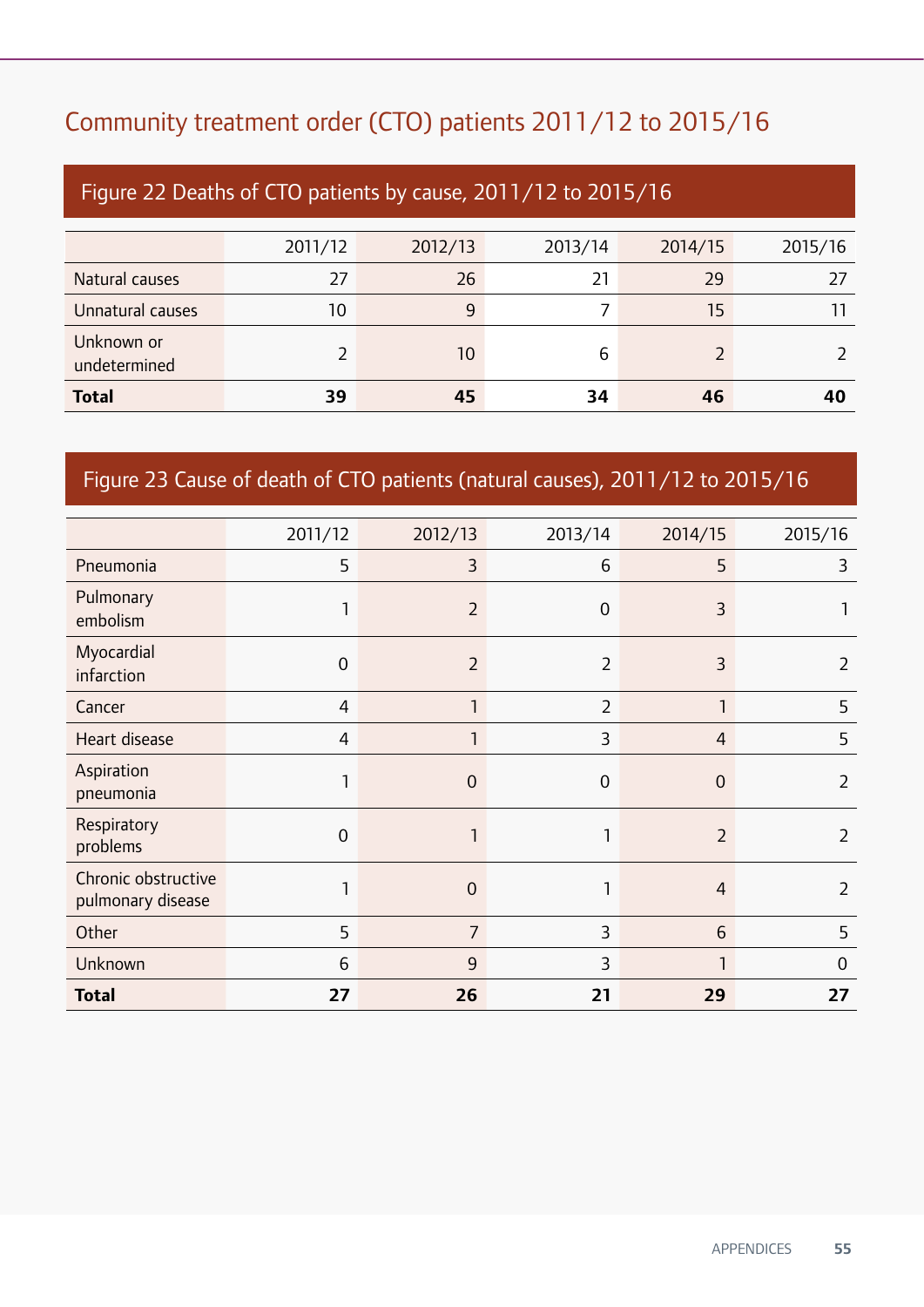### Figure 24 Cause of death of CTO patients (unnatural causes), 2011/12 to 2015/16

| <b>Total</b>                        | 10             | 9              | 7              | 15             | 11             |
|-------------------------------------|----------------|----------------|----------------|----------------|----------------|
| Unsure suicide/<br>accident         | 0              | $\overline{0}$ | $\Omega$       |                | 3              |
| Another person                      | $\overline{0}$ | $\overline{0}$ | $\overline{0}$ | $\Omega$       |                |
| Accidental                          | 0              |                |                |                | $\Omega$       |
| Method unclear                      | $\overline{2}$ | $\overline{0}$ | $\overline{0}$ | 1              | $\overline{0}$ |
| Self-strangulation/<br>suffocation  | 0              |                |                |                | 0              |
| Drowning                            |                | 2              |                | $\overline{2}$ | $\Omega$       |
| Self-poisoning                      |                |                |                | 1              |                |
| Jumped from<br>building             | $\overline{2}$ |                |                |                | 2              |
| Jumped in front of<br>vehicle/train |                |                |                | 2              |                |
| Hanging                             | 3              | $\overline{2}$ |                | 5              | 3              |
|                                     | 2011/12        | 2012/13        | 2013/14        | 2014/15        | 2015/16        |

### Figure 25 Deaths of CTO patients by region, 2015/16

|                      | Number of deaths |                                        |                |  |  |
|----------------------|------------------|----------------------------------------|----------------|--|--|
| Region               | Natural causes   | Unnatural causes &<br>unknown/awaiting | All deaths     |  |  |
| London               | 8                | 4                                      | 12             |  |  |
| South East           | 5                |                                        | 6              |  |  |
| East of England      | $\overline{2}$   | 3                                      | 5              |  |  |
| <b>West Midlands</b> | $\overline{2}$   | 3                                      | 5              |  |  |
| North West           | $\overline{4}$   |                                        | 5              |  |  |
| North East           | 2                |                                        | 3              |  |  |
| <b>East Midlands</b> | $\overline{2}$   | 0                                      | $\overline{2}$ |  |  |
| Yorkshire & Humber   | $\overline{2}$   | 0                                      | 2              |  |  |
| South West           | $\overline{0}$   | $\Omega$                               | 0              |  |  |
| <b>Total</b>         | 27               | 13                                     | 40             |  |  |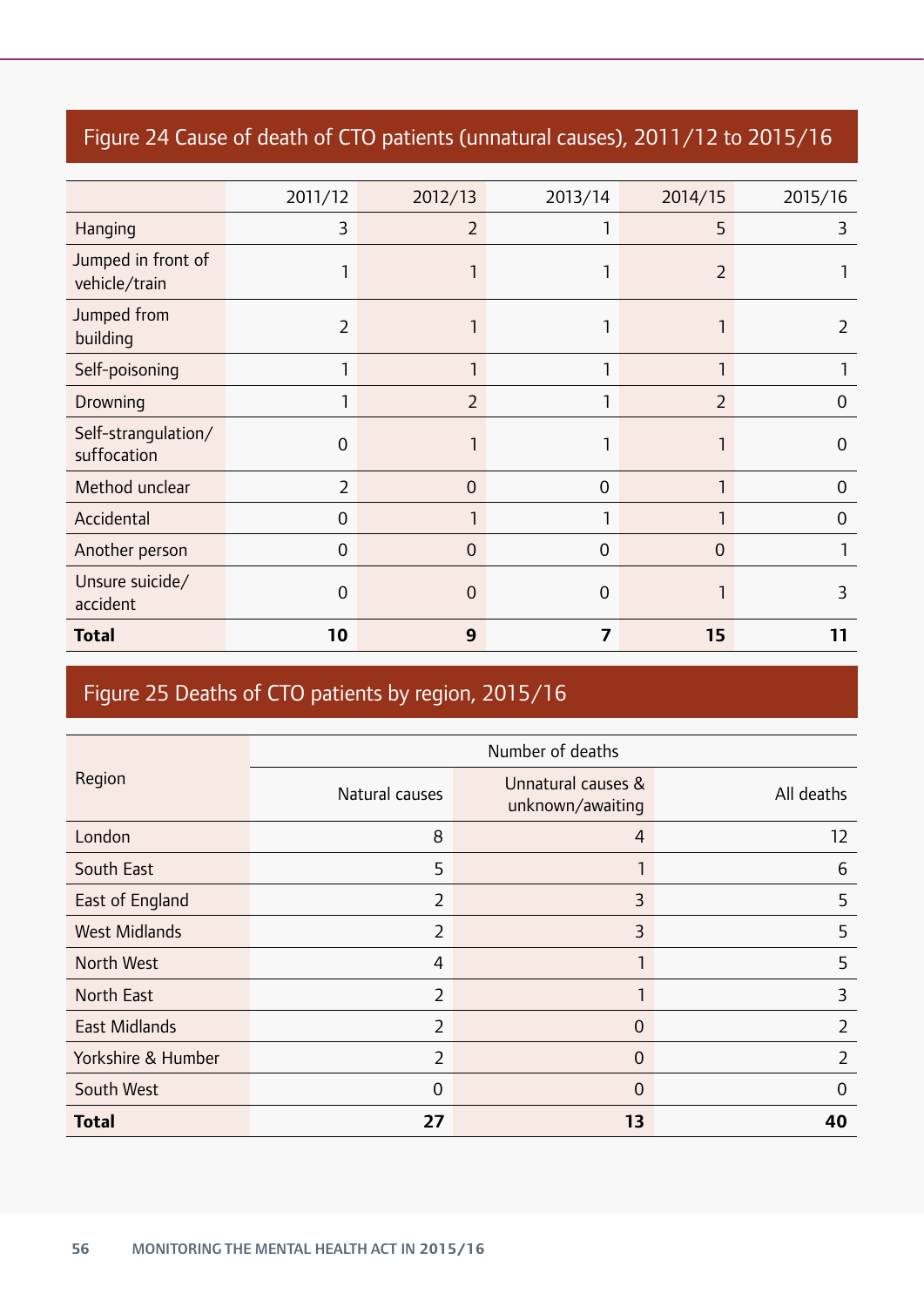### Figure 26 Age at death of CTO patients, 2015/16

|              | Natural causes | Unnatural causes &<br>unknown/awaiting | All deaths     |
|--------------|----------------|----------------------------------------|----------------|
| 20 and under | $\mathbf 0$    |                                        |                |
| 21 to 30     | 3              | 4                                      |                |
| 31 to 40     |                | $\overline{2}$                         | 3              |
| 41 to 50     | 4              | 3                                      |                |
| 51 to 60     | 4              | $\overline{2}$                         | 6              |
| 61 to 70     |                |                                        | 8              |
| 71 to 80     | 4              | 0                                      | $\overline{4}$ |
| 81 to 90     | 4              | 0                                      | 4              |
| <b>Total</b> | 27             | 13                                     | 40             |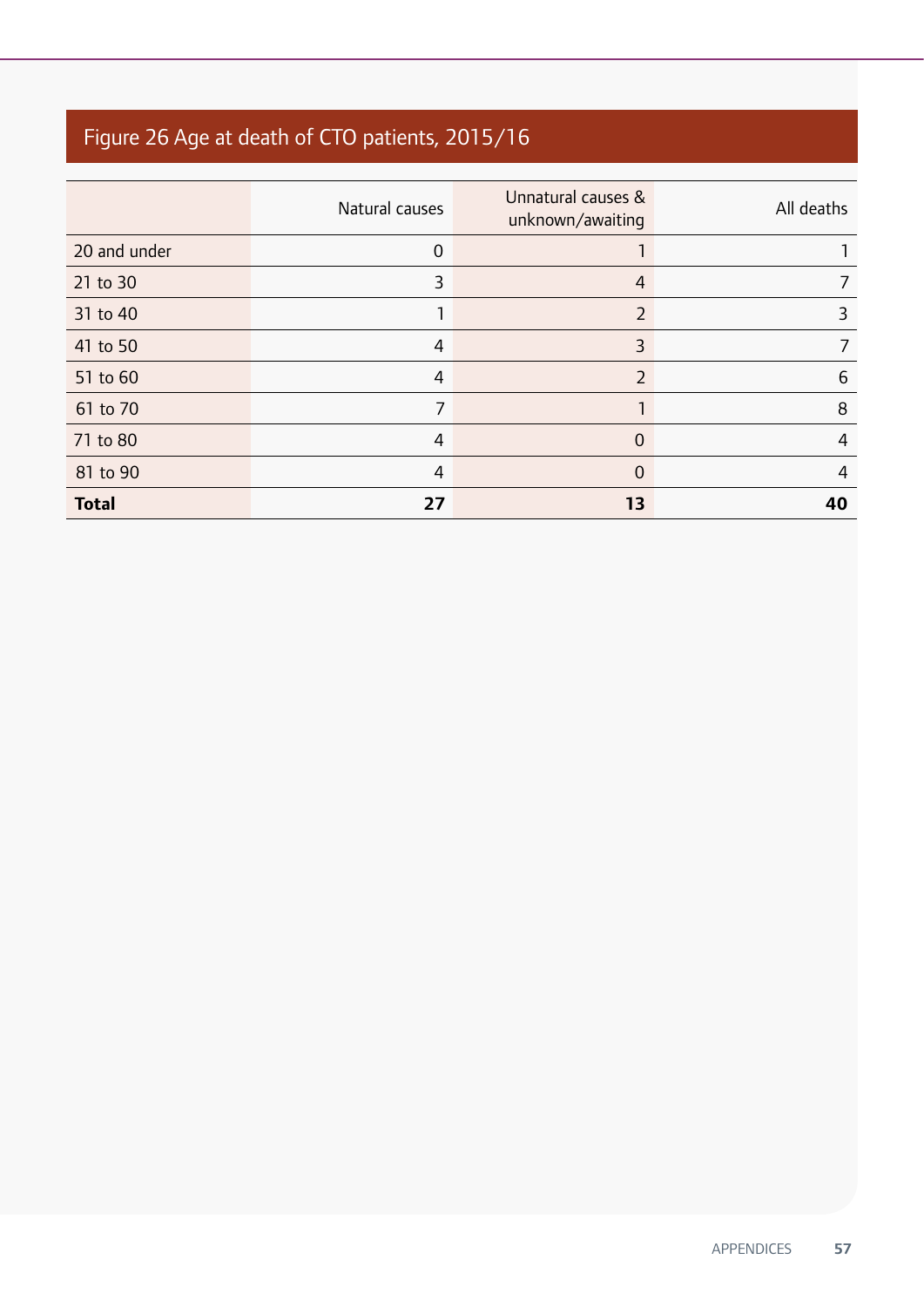# **Glossary**

The following are definitions of some of the key terms used in our report, taken where possible from the glossary of Mental Health Act terms in Annex A to the Code of Practice.<sup>p</sup>

| <b>Advance</b><br>statement                                  | A statement made by a person, when they have capacity, setting out the<br>person's wishes about medical treatment. The statement must be taken into<br>account at a future time when that person lacks capacity to be involved in<br>discussions about their care and treatment. Advance statements are not<br>legally binding although health professionals should take them into account<br>when making decisions about care and treatment.                                                                            |
|--------------------------------------------------------------|--------------------------------------------------------------------------------------------------------------------------------------------------------------------------------------------------------------------------------------------------------------------------------------------------------------------------------------------------------------------------------------------------------------------------------------------------------------------------------------------------------------------------|
| <b>Aftercare (also</b><br>known as section<br>117 aftercare) | Health, care and support services in the community following discharge from<br>hospital; especially the duty of the responsible health services and local<br>authority to provide aftercare under section 117 of the Act, following the<br>discharge of a patient from detention for treatment under the Act. The duty<br>applies to community patients, transferred prisoners returned to prison from<br>hospital and conditionally discharged restricted patients, as well as those who<br>have been fully discharged. |
| <b>Approved</b><br>mental health<br>professional<br>(AMHP)   | A social worker or other professional approved by a local authority to carry out<br>a variety of functions under the Act.                                                                                                                                                                                                                                                                                                                                                                                                |
| <b>Blanket</b><br>restriction                                | A blanket restriction or a blanket restrictive practice is any practice that<br>restricts the freedom (including freedom of movement and communication<br>with others) of all patients on a ward or in a hospital, which is not applied on<br>the basis of an analysis of the risk to the individual or others.                                                                                                                                                                                                          |
| <b>Capacity</b>                                              | The ability to take a decision about a particular matter at the time the decision<br>needs to be made. Some people may lack capacity to take a particular decision<br>(for example to consent to treatment) because they cannot understand, retain,<br>use or weigh the information relevant to the decision. A legal definition of lack<br>of capacity for people aged 16 or over is set out in section 2 of the Mental<br>Capacity Act 2005.                                                                           |
| <b>Carer</b>                                                 | An adult who provides or intends to provide care for another adult, except<br>where this is their professional role.                                                                                                                                                                                                                                                                                                                                                                                                     |
| <b>Community</b><br>treatment order<br>(CTO)                 | The legal authority for the discharge of a patient from detention in hospital,<br>subject to the possibility of recall to hospital for further medical treatment if<br>necessary. Community patients are expected to comply with the conditions<br>specified in the community treatment order.                                                                                                                                                                                                                           |

Footnote:

p www.gov.uk/government/publications/code-of-practice-mental-health-act-1983.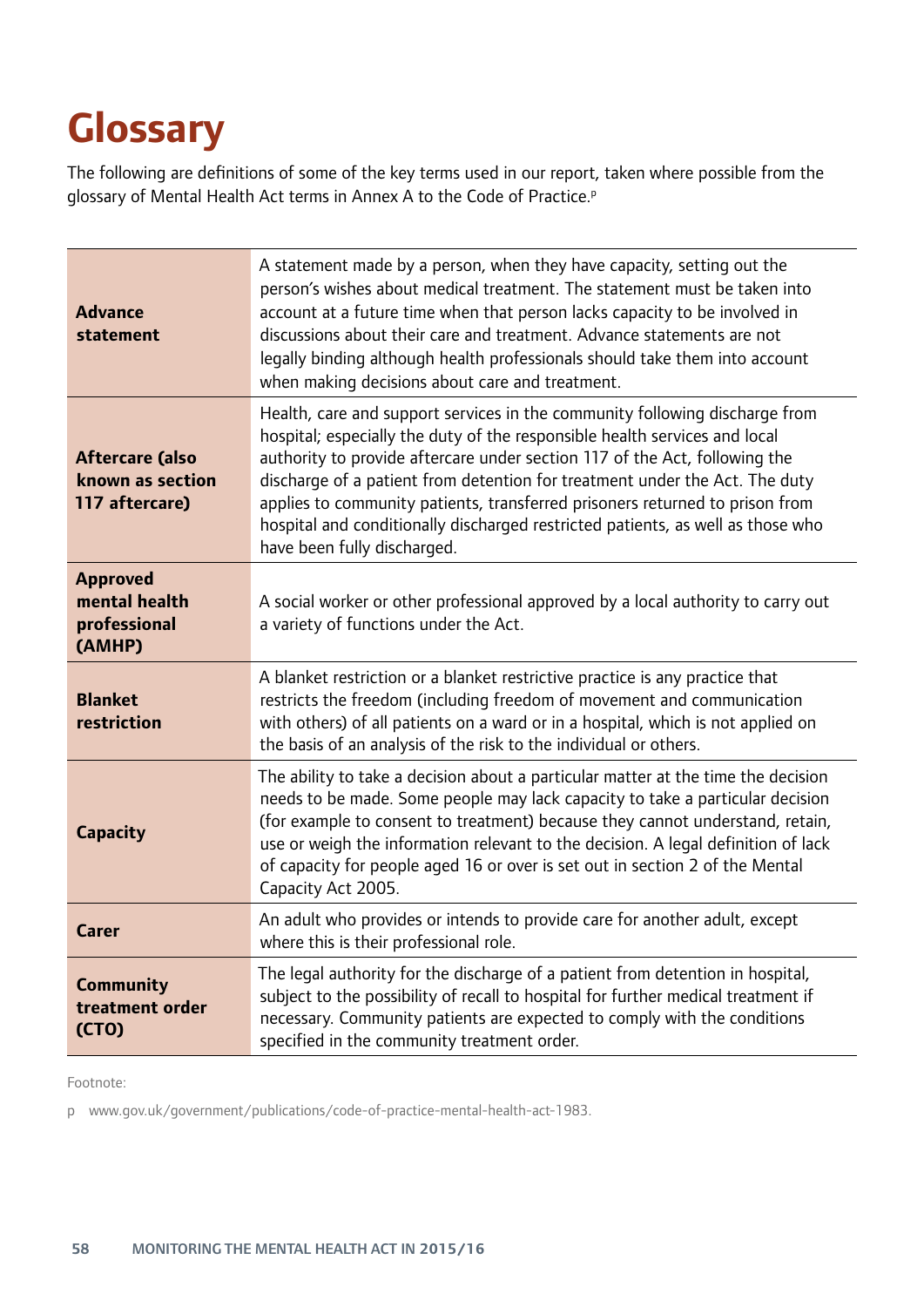| Co-production                                                            | When people who use services are involved as an equal partner in designing<br>services. Co-production recognises that people who use social care services<br>(and their families) have knowledge and experience that can be used to help<br>make services better, not only for themselves but for other people who need<br>social care. <sup>35</sup>                                                                                                                                                                                                      |
|--------------------------------------------------------------------------|------------------------------------------------------------------------------------------------------------------------------------------------------------------------------------------------------------------------------------------------------------------------------------------------------------------------------------------------------------------------------------------------------------------------------------------------------------------------------------------------------------------------------------------------------------|
| De facto<br>detention                                                    | Any situation where a patient is deprived of liberty without legal authority,<br>often in ways unrecognised by the treating authority.                                                                                                                                                                                                                                                                                                                                                                                                                     |
| <b>Deprivation</b><br>of Liberty<br><b>Safeguards</b>                    | The framework of safequards under the Mental Capacity Act 2005, as<br>amended by the Mental Health Act 2007, for people who need to be deprived<br>of their liberty in their best interests for care or treatment to which they lack<br>the capacity to consent themselves.                                                                                                                                                                                                                                                                                |
| <b>Detention</b>                                                         | Unless otherwise stated, being held compulsorily in hospital under the Mental<br>Health Act for a period of assessment or medical treatment. Sometimes<br>referred to colloquially as 'sectioning'.                                                                                                                                                                                                                                                                                                                                                        |
| <b>Electroconvulsive</b><br>therapy (ECT)                                | A form of medical treatment for mental disorder in which a small, carefully<br>controlled electric current is introduced into the brain. It is administered in<br>conjunction with a general anaesthetic and muscle relaxant medications and is<br>occasionally used to treat very severe depression.                                                                                                                                                                                                                                                      |
| <b>European</b><br><b>Convention on</b><br><b>Human Rights</b><br>(ECHR) | The European Convention for the Protection of Human Rights and<br>Fundamental Freedoms. The substantive rights it quarantees are largely<br>incorporated into UK law by the Human Rights Act 1998.                                                                                                                                                                                                                                                                                                                                                         |
| <b>First-tier tribunal</b><br>(mental health)                            | See Tribunal                                                                                                                                                                                                                                                                                                                                                                                                                                                                                                                                               |
| Guardianship                                                             | The appointment of a guardian to help and supervise patients (aged 16 or<br>over) in the community for their own welfare or to protect other people. The<br>quardian may be either a local authority or someone else approved by a local<br>authority (a private guardian).                                                                                                                                                                                                                                                                                |
| <b>Holding powers</b><br>(section 5)                                     | The powers in section 5 of the Act that allow hospital inpatients to be<br>detained temporarily so that a decision can be made about whether an<br>application for detention should be made. There are two holding powers.<br>Under section 5(2) doctors and approved clinicians can detain patients for up<br>to 72 hours. Under section 5(4), certain nurses can detain patients for up to 6<br>hours.                                                                                                                                                   |
| <b>Hospital</b><br>managers                                              | The organisation (or individual) responsible for the operation of the Act in<br>a particular hospital. Hospital managers have various functions under the<br>Act, which include the power to discharge a patient. In practice, most of<br>the hospital managers' decisions are taken on their behalf by individuals (or<br>groups of individuals) authorised by the hospital managers to do so. This<br>can include clinical staff. Hospital managers' decisions about discharge are<br>normally delegated to a 'managers' panel' of three or more people. |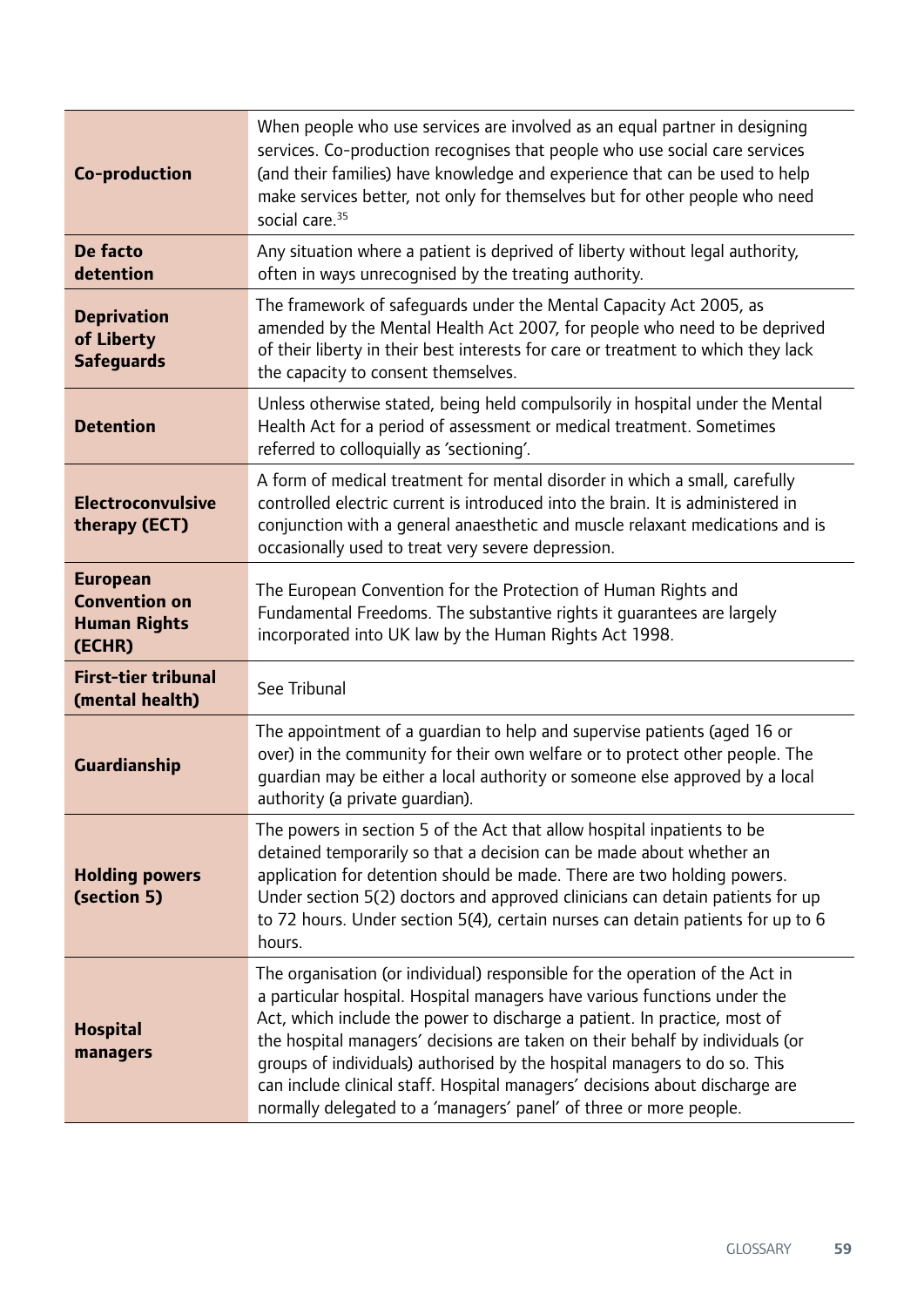| Independent<br>mental health<br>advocate (IMHA)                   | An advocate available to offer help to patients under arrangements that are<br>specifically required to be made under the Act.                                                                                                                                                                                                                                                                                     |  |  |
|-------------------------------------------------------------------|--------------------------------------------------------------------------------------------------------------------------------------------------------------------------------------------------------------------------------------------------------------------------------------------------------------------------------------------------------------------------------------------------------------------|--|--|
| <b>Informal patient</b>                                           | Someone who is being treated for a mental disorder and who is not detained<br>under the Act.                                                                                                                                                                                                                                                                                                                       |  |  |
| <b>Leave of absence</b><br>(also known as<br>section 17 leave)    | Permission for a patient who is detained in hospital to be absent from the<br>hospital for short periods, for example to go to the shops or spend a weekend<br>at home, or for much longer periods. Patients remain under the powers of the<br>Act when they are on leave and can be recalled to hospital if necessary in the<br>interest of the patient's health or safety or for the protection of other people. |  |  |
| <b>Mechanical</b><br>restraint                                    | Mechanical restraint is a form of restrictive intervention that involves the use<br>of a device to prevent, restrict or subdue movement of a person's body, or<br>part of the body, for the primary purpose of behavioural control.                                                                                                                                                                                |  |  |
| <b>Mental Capacity</b><br><b>Act 2005</b>                         | An Act of Parliament that governs decision-making on behalf of people, aged<br>16 years and over, who lack capacity, both where they lose capacity at some<br>point in their lives, for example as a result of dementia or brain injury, and<br>where the incapacitating condition has been present since birth.                                                                                                   |  |  |
| <b>National</b><br><b>Preventive</b><br><b>Mechanism</b><br>(NPM) | A body appointed by a state signatory to the optional protocol to the United<br>Nations convention against torture and inhuman or degrading treatment. CQC<br>is one of several UK bodies that form the UK's NPM, and its visits to detained<br>patients are a key element of its role as such an NPM.                                                                                                             |  |  |
| <b>Nearest relative</b>                                           | A person defined by section 26 of the Act (and in relation to children and<br>young people, sections 27 and 28) who has certain rights and powers under<br>the Act in respect of a patient for whom they are the nearest relative.                                                                                                                                                                                 |  |  |
| <b>Neurosurgery for</b><br>mental disorder<br>(NMD)               | A form of medical treatment (sometimes called 'psychosurgery') that destroys<br>brain tissue, or the function of brain tissue, for the treatment of mental<br>disorder. Must be approved by a specially constituted panel appointed by CQC.                                                                                                                                                                        |  |  |
| <b>Place of safety</b>                                            | A place in which people may be temporarily detained under section 135 or<br>136 of the Act, as defined in section 135(6).                                                                                                                                                                                                                                                                                          |  |  |
| <b>Prone restraint</b>                                            | Restraint where a person is forcibly laid face down.                                                                                                                                                                                                                                                                                                                                                               |  |  |
| <b>Provider</b>                                                   | Either an NHS or an independent sector hospital.                                                                                                                                                                                                                                                                                                                                                                   |  |  |
| <b>Responsible</b><br>clinician                                   | The approved clinician with overall responsibility for a patient's case. Certain<br>decisions (such as renewing a patient's detention or placing a patient on a<br>community treatment order) can only be taken by the responsible clinician.                                                                                                                                                                      |  |  |
| <b>Seclusion</b>                                                  | Seclusion refers to the supervised confinement and isolation of a patient,<br>away from other patients, in an area from which the patient is prevented from<br>leaving, where it is of immediate necessity for the purpose of the containment<br>of severe behavioural disturbance that is likely to cause harm to others.                                                                                         |  |  |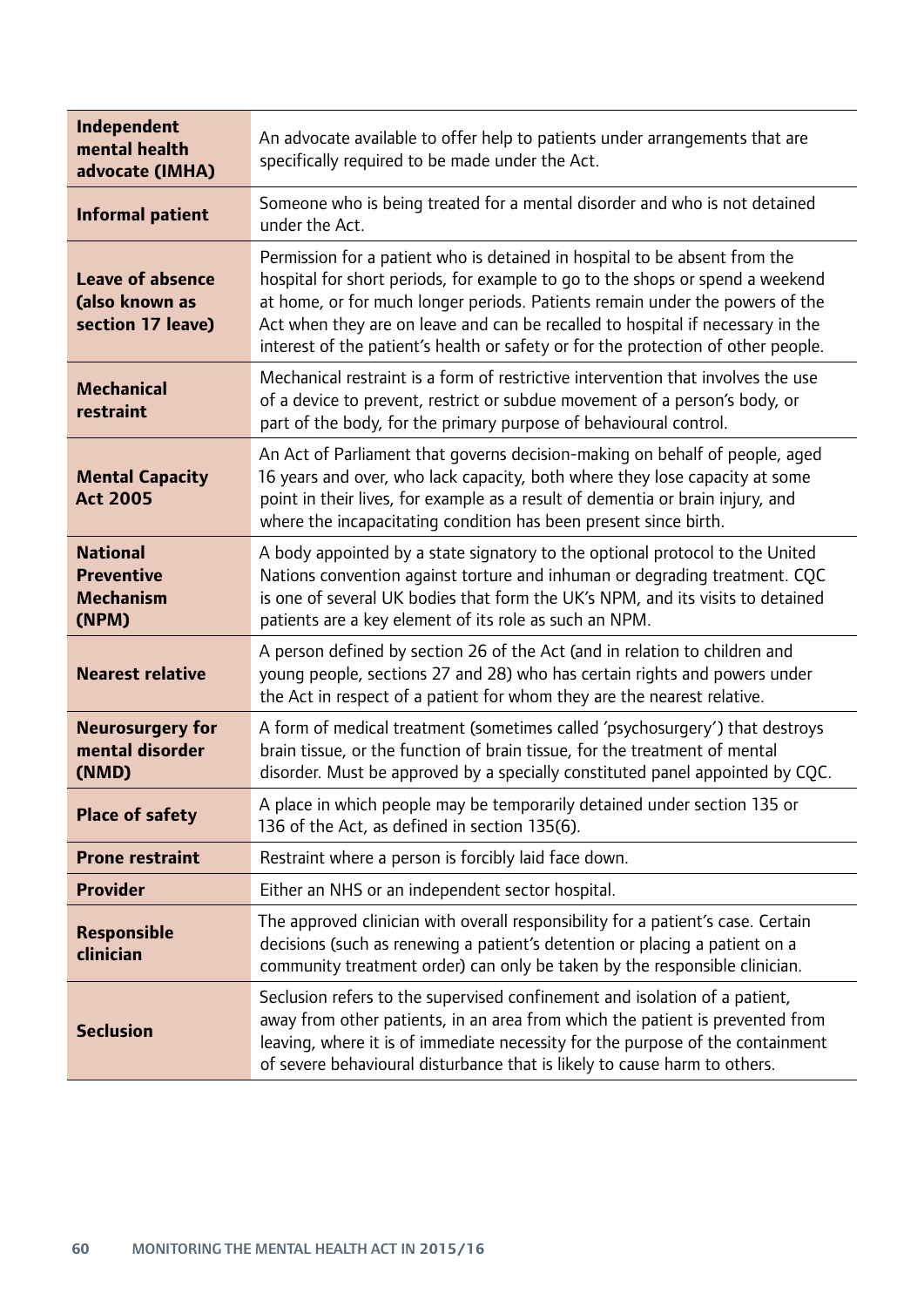| <b>Second Opinion</b><br><b>Appointed Doctor</b><br>(SOAD) | An independent doctor appointed by CQC who gives a second opinion on<br>whether certain types of medical treatment for mental disorder should be<br>given without the patient's consent.                                                                                                                                                                                                                                                                                                                                                                                                                                                |
|------------------------------------------------------------|-----------------------------------------------------------------------------------------------------------------------------------------------------------------------------------------------------------------------------------------------------------------------------------------------------------------------------------------------------------------------------------------------------------------------------------------------------------------------------------------------------------------------------------------------------------------------------------------------------------------------------------------|
| <b>Tribunal</b>                                            | The First-tier Tribunal (Mental Health) called in the Code 'the Tribunal' was<br>established under the Tribunals, Courts and Enforcement Act 2007. This<br>is a judicial body that has the power to discharge patients from detention,<br>community treatment orders, quardianship and conditional discharge.                                                                                                                                                                                                                                                                                                                           |
|                                                            | Commissioning decisions have traditionally been quided by the idea that<br>policy making and practice will be more effective if based on particular forms<br>of scientific and objective research ('evidence-based practice'). Critics of this<br>model have suggested that this has the potential to overlook the thoughts,<br>feelings and opinions of people who use services and carers. <sup>36</sup>                                                                                                                                                                                                                              |
| <b>Values-based</b><br>commissioning                       | To address some of these issues, the concept of 'values-based practice' has<br>been developed as the values counterpart of the evidence-based approach. <sup>37</sup><br>It does not seek to replace evidence-based practice, but instead aims to make<br>clinical decisions on the basis of 'values' as well as 'facts'. It aims to empower<br>people who use services and carers to have more direct control over decisions<br>relating to treatment, access to services and choice about care. It also aims<br>to identify and make explicit the diverse values of all those involved in the<br>process of clinical decision-making. |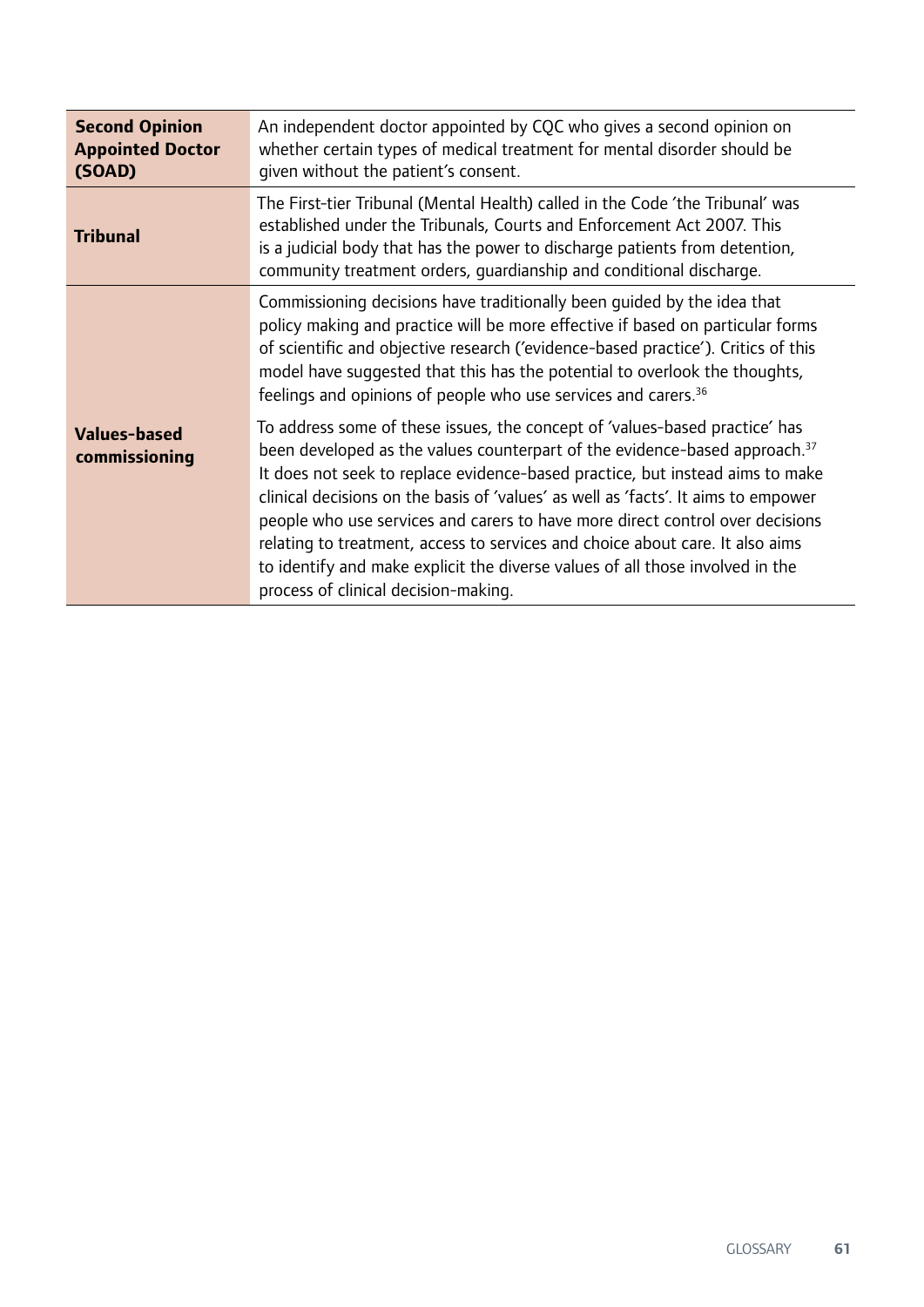# **References**

- 1. De Jong M H, Kamperman A M, Oorshot M, Priebe S and others, *Interventions to Reduce Compulsory Psychiatric Admissions; A Systematic Review and Meta-analysis*, JAMA Psychiatry, 2016, 73(7): pages 657-664
- 2. NHS England, *The Five Year Forward View for Mental Health, 2016*
- 3. NHS England, *Winterbourne View Time for Change: Transforming the commissioning of services for people with learning disabilities and/or autism,* 2014
- 4. Crisp N, Smith G and Nicholson K (Eds.), *Old Problems, New Solutions: Improving Acute Psychiatric Care for Adults in England,* The Commission on Acute Adult Psychiatric Care, 2016
- 5. NHS England, *Independent review of deaths of people with a Learning Disability or Mental Health problem in contact with Southern Health NHS Foundation Trust April 2011 to March 2015* (Mazars report), 2015
- Statistics: Final April, 2016 6. NHS Digital, Mental Health Services Monthly
- Statistics: Final April, 2016 7. Department of Health, *Guidance: Out of area placements in mental health services for adults in acute inpatient care,* 2016
- 8. Sheffield Health and Social Care Foundation Trust, *Reducing Use of Out of City Beds for Psychiatric Patients,* 2016
- 9. Care Quality Commission, *Shaping the Future: CQC's Strategy for 2016 to 2021*, 2016
- 10. Department of Health, Reference Guide to the Mental Health Act 1983, 2015
- 11. Ministry of Justice, *Coroners Statistics Annual 2015 – England and Wales Ministry of Justice Statistics bulletin*, 2016
- 12. NHS England, *Reducing mortality for people with serious mental illness (SMI)*, 2016
- 13. Lintern S, "Fewer mental health patients seen in community despite rising demand", Health Service Journal, 2015
- 14. NHS Digital, Inpatients Formally Detained in Hospitals Under the Mental Health Act 1983 and Patients Subject to Supervised Community Treatment – Annual figures, 2014/15, 2015, Table 5
- 15. Joint Commissioning Panel for Mental Health, *Guidance for commissioners of mental health services for people from black and minority ethnic communities,* 2014
- 16. Care Quality Commission, *Better care in my hands: A review of how people are involved in their care,* 2016
- 17. Department of Health, *Government response to No voice unheard, no right ignored: A consultation for people with learning* disabilities, *autism and mental health conditions*, 2015
- 18. Kinton M," Is it Time to Close the Doors?", Mental Health Review Journal, 2006, volume 11, issue 3, pages 19-22
- 19. Nijman H, Bowers L, Haglund K, Muir-Cochrane E, Simpson A and van der Merwe M, "Door locking and exit security measures on acute psychiatric admission wards", Journal of Psychiatric and Mental Health Nursing, 2011, volume 18, issue 7, pages 614-621
- 20. Nijman H, Bowers L, Haglund K, Muir-Cochrane E, Simpson A and van der Merwe M, The City 128 extension: "Locked doors in acute psychiatry, outcome and acceptability", 2008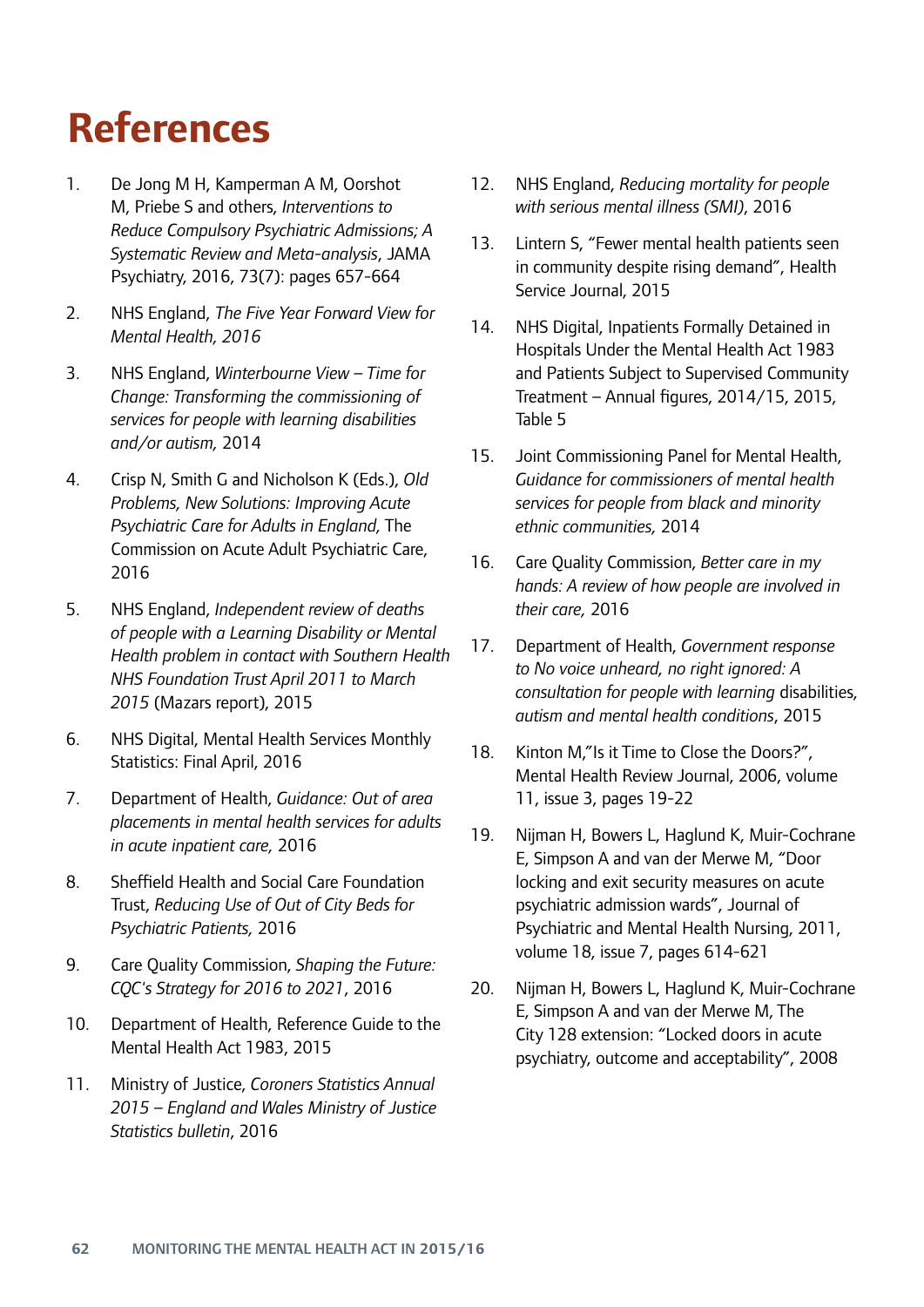- Adolescent Mental Health Services, 2016 21. NHS England, *Child and adolescent Tier 4 Report,* 2014 and Children's Commissioner, Lightening Review: Access to Child and
- 22. NHS England, Child and adolescent Tier 4 *Report*, 2014, paragraph 3.26
- 23. Royal College of Psychiatrists, *Positive Cardiometabolic Health Resource: an intervention framework for patients with psychosis and schizophrenia,* 2014
- 24. Working Group for Improving the Physical Health of People with SMI, *Improving the physical health of adults with severe mental illness: essential actions* (OP100), Royal College of Psychiatrists, 2016
- 25. Public Health England, Guidance: *Smoking cessation in secondary care, mental health settings,* 2015 and NICE, Smoking: acute, maternity and mental health services, public health guideline, 2013
- 26. NHS England, Commissioning for Quality and Innovation (CQUIN): Guidance for 2015/16, 2015
- 27. Care Quality Commission, *Brief guide: seclusion rooms,* 2015
- 28. Department of Health, *Positive and Proactive Care: reducing the need for restrictive interventions,* 2014
- 29. NICE, Violence and aggression: short-term management in mental health, health and community settings (NG10), 2015, paragraph 8.4.6.1
- 30. Care Quality Commission, *Brief guide: restraint (physical and mechanical),* 2016
- 31. Think local, act personal and National Voices, *A Narrative for person-centred*, Coordinated Care, 2013
- 32. The Princess Royal Trust for Carers and the National Mental Health Development Unit, *The Triangle of Care. Carers Included: A Guide to Best Practice in Acute Mental Health Care,*  2010
- 33. Care Quality Commission, How CQC regulates Specialist Mental health Services – Appendices to the provider handbook, 2015
- 34. The Centre for Workforce Intelligence, *In-depth review of the psychiatrist workforce: Main report,* 2014
- 35. Clark M, "Co-production in mental health care", Mental Health Review Journal, volume 20, issue 4, 2015
- 36. Hewitt J, "Redressing the balance in mental health nursing education: Arguments for a values-based approach", International Journal of Mental Health Nursing, 2009, volume 18, pages 368-379 and Rose P, Gidman J, "Evidence-Based Practice within Values-Based Care", in J. McCarthy and P. Rose (eds), *Values-Based Health and Social Care: Beyond Evidence-Based Practice,* Sage, 2010
- 37. Fulford KW M, "Ten Principles of Values-based Medicine", in J. Radden (ed) *The Philosophy of Psychiatry: A Companion,* Oxford University Press, 2004